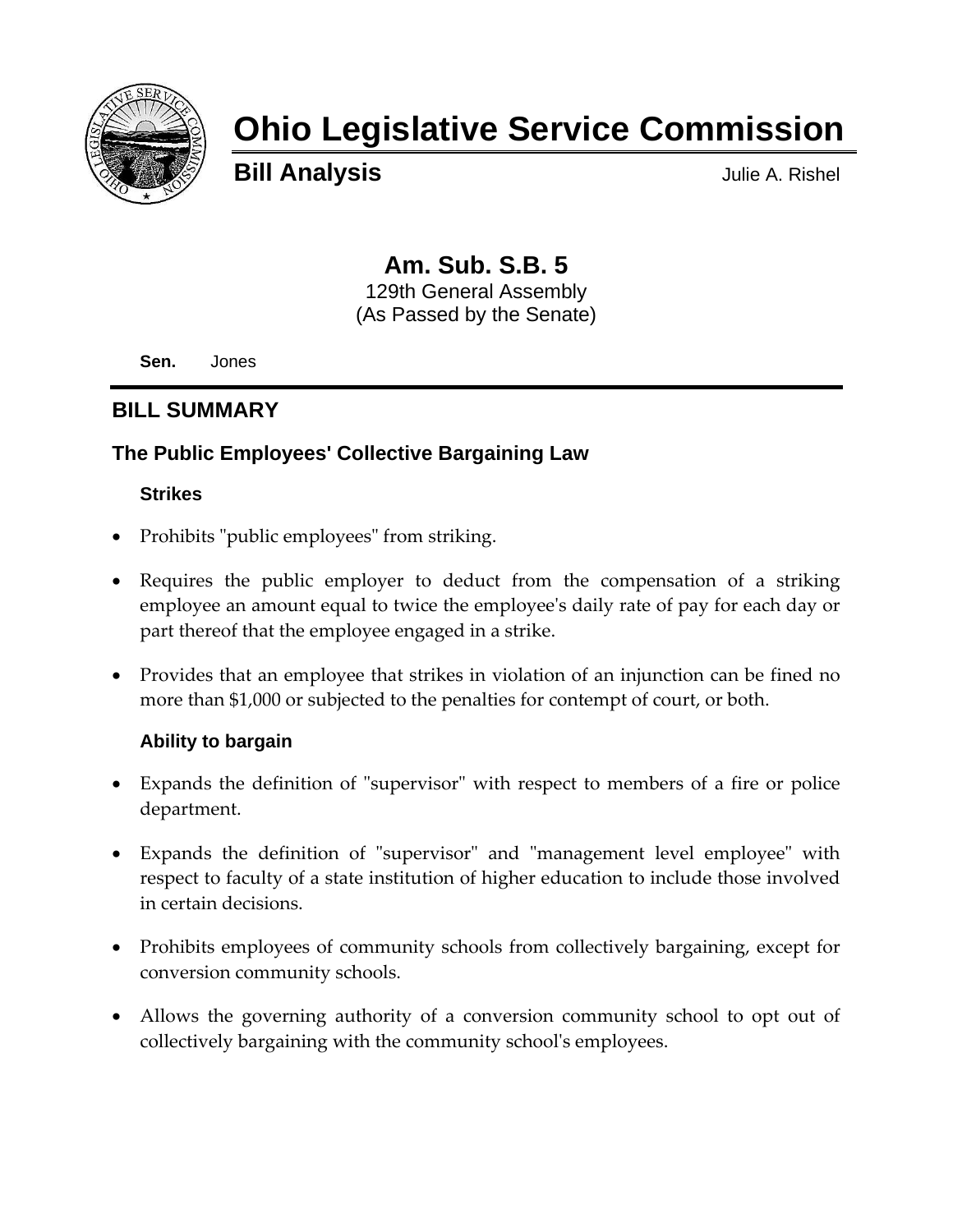• Limits the ability of other employees to collectively bargain with their public employers, including regional council of government employees and members of the unclassified civil service, to allow the employees to bargain only if the public employer elects to do so.

# **Right to bargain**

• Removes continuation, modification, or deletion of an existing collective bargaining agreement from the subject of collective bargaining.

# **Bargaining units and exclusive representatives**

- Changes the time limitations within which the State Employment Relations Board must act upon a request for recognition.
- Allows the Board to determine appropriate units, remove classifications from a bargaining unit, or hold an election regardless of an agreement or a memorandum of understanding granting nonexclusive recognition.
- Removes the provision prohibiting the appeal of a decision of the Board that determines the appropriate bargaining unit.
- Prohibits an appropriate unit of firefighters from including rank and file members with members who are of the rank lieutenant and above.

# **Subjects of collective bargaining**

- Expands the list of subjects that are inappropriate for collective bargaining.
- Permits public employers to not bargain on any subject reserved to the management and direction of the governmental unit, even if the subject affects wages, hours, and terms and conditions of employment.
- Prohibits an existing provision of a collective bargaining agreement that was modified, renewed, or extended that does not concern wages, hours, and terms and conditions from being a mandatory subject of collective bargaining.
- Allows a public employer to engage in specified employment related actions at the employer's discretion unless the public employer specifically agrees otherwise in an express written provision of a collective bargaining agreement.

# **Provisions of a collective bargaining agreement**

• Prohibits a public employer that is a school district, educational service center, community school, or STEM school from entering into a collective bargaining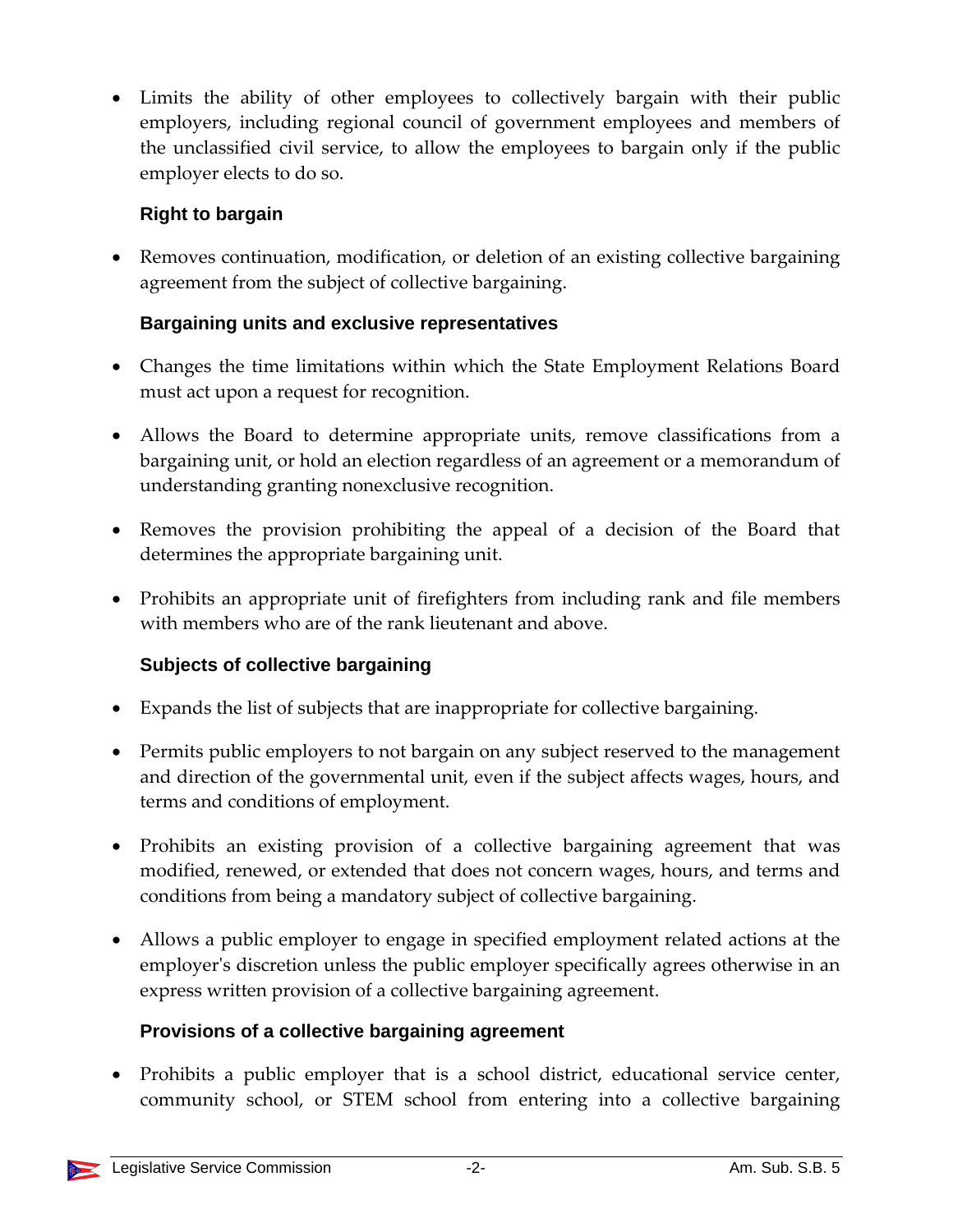agreement that does specified things, such as establishing a maximum number of students who may be assigned to a classroom or teacher.

- Requires collective bargaining agreements between such an education-related public employer and public employees to comply with all applicable state or local laws or ordinances regarding wages, hours, and terms and conditions of employment, unless the conflicting provision establishes benefits that are less than provided in the law or ordinance.
- Prohibits a collective bargaining agreement from prohibiting a public employer that is in a state of fiscal emergency from serving a written notice to terminate, modify, or negotiate the agreement.
- Prohibits a collective bargaining agreement from prohibiting a public employer that is in a state of fiscal watch from serving a written notice to modify a collective bargaining agreement so that salary or benefit increases, or both, are suspended.
- Prohibits a collective bargaining agreement entered into or renewed on or after the bill's effective date from containing provisions limiting a public employer's ability to privatize operations.
- Prohibits a collective bargaining agreement entered into or renewed on or after the bill's effective date from containing provisions for certain types of leave to accrue above listed amounts or to pay out for sick leave at a rate higher than specified amounts.
- Prohibits a collective bargaining agreement entered into or renewed on or after the bill's effective date from containing certain provisions regarding the deferred retirement option plan.
- Limits the currently required grievance procedure to unresolved grievances that are based on the disputed interpretations of the written provisions of the agreement.

# **Dispute resolution**

- Eliminates the ability of the parties to submit disputes to an agreed-upon dispute resolution procedure.
- Extends the timelines involved in the dispute resolution process.
- Expands the list of factors a fact-finder must consider in resolving disputes, and requires the fact‐finder to consider as the primary factor the interests and welfare of the public and the ability of the public employer to finance and administer the issues proposed.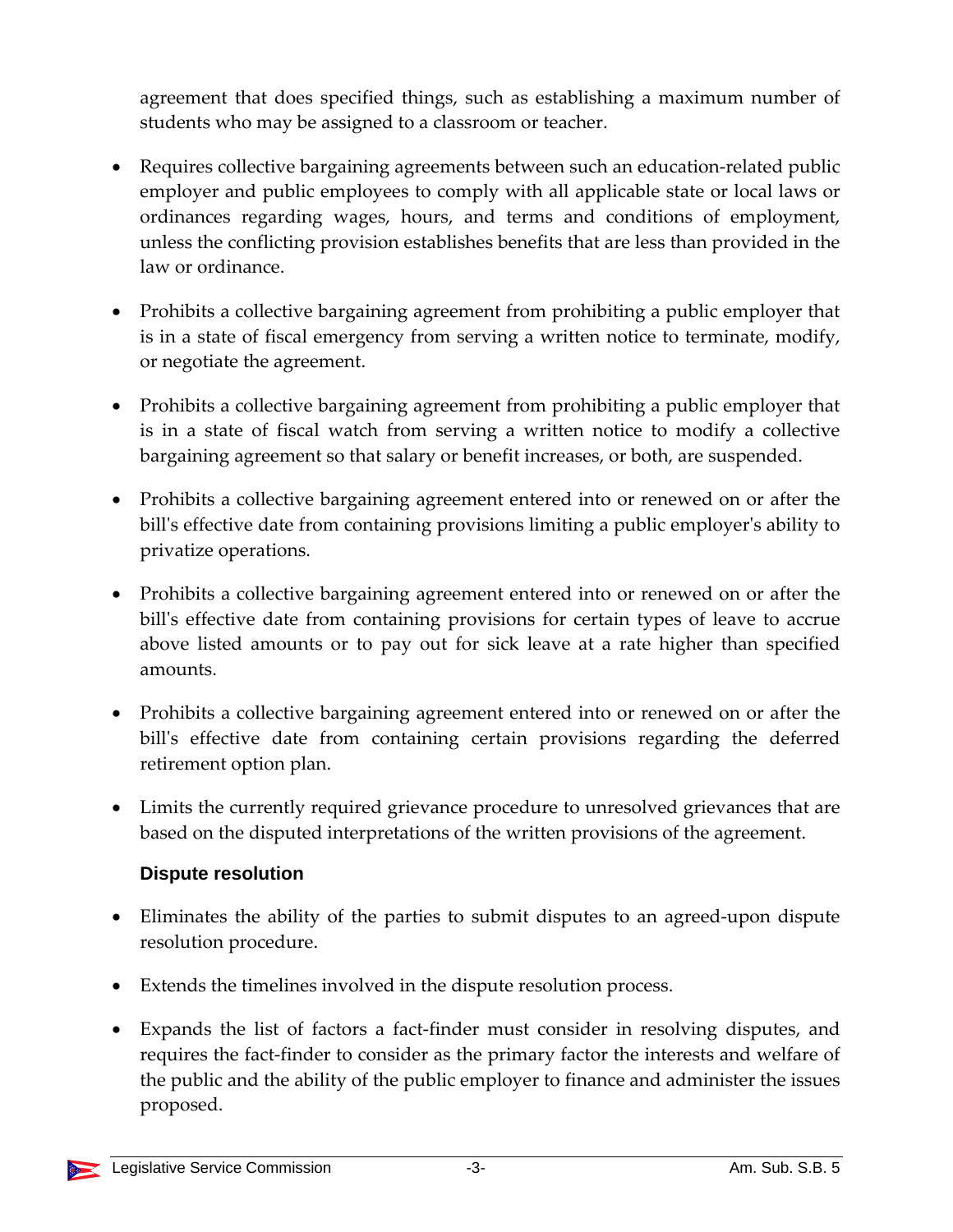- Eliminates the final offer settlement procedure.
- Requires the legislative body of the public employer to be the final decision-maker with respect to any dispute that is unresolved during the fact-finding process, and prescribes procedures and requirements for the legislative body to make a determination.
- Requires any agreement determined by the legislative body to be in effect for three years.

# **Unfair labor practices**

- Expands the list of unfair labor practices that may be committed by an employee organization, its agents, or public employees and the remedies that may be applied for unfair labor practices committed by those entities.
- Requires SERB to conduct hearings on all unfair labor practice charges, and revises the procedures regarding those hearings.

# **Miscellaneous changes in the PECBL**

- Requires a public employer to report certain information about compensation paid to public employees under a collective bargaining agreement.
- Repeals the provision requiring the Public Employee Collective Bargaining Law to be liberally construed.

# **Public employee pay**

- Creates salary ranges by removing the steps from the salary schedules.
- Requires merit-based pay for most public employees, including board and commission members, and makes other, related changes.
- Requires performance-based pay for teachers.

# **Public employee benefits**

- Caps vacation leave for certain public employees at 7.7 hours per biweekly pay period.
- Reduces sick leave accrual for most public employees from 4.6 hours to 3.1 hours per biweekly pay period.
- Limits public employer contributions toward health care benefit costs to 85%.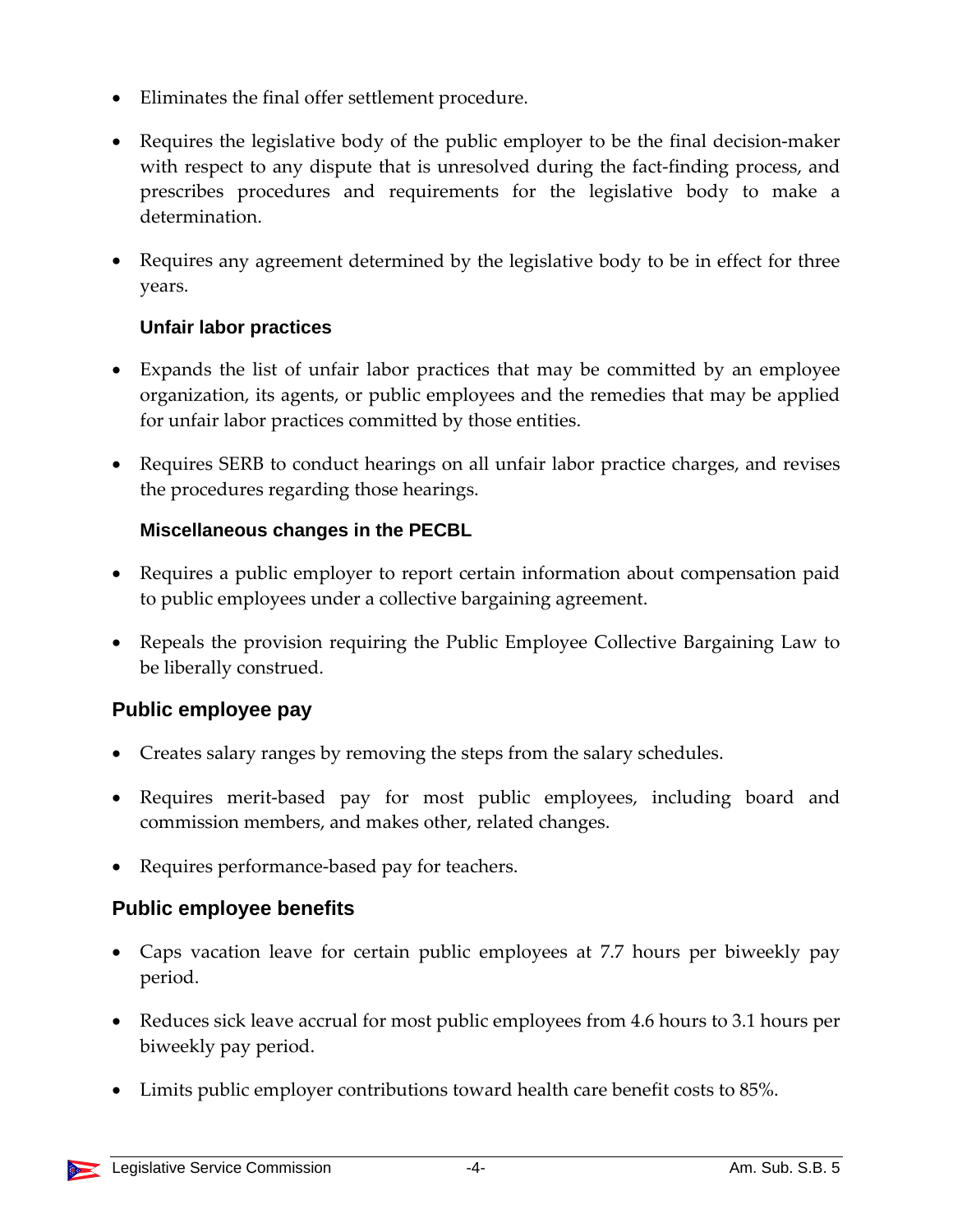- Requires health care benefits provided to management level employees to be the same as any health care benefits provided to other employees of the same public employer.
- Requires boards of education to adopt policies to provide leave with pay for school employees and abolishes statutorily provided leave for those employees.
- Abolishes continuing contracts for teachers, except for those continuing contracts in existence prior to the effective date of the bill and revises the law relating to limited contracts.
- Prohibits a public employer from paying employee contributions to the five public employee retirement systems.
- Requires health care benefits provided through a jointly administered trust fund to be the same as the health care benefits provided to other public employees.

# **Reduction in force**

• Removes consideration of seniority and length of service, by itself, from decisions regarding a reduction in work force of certain public employees.

# **TABLE OF CONTENTS**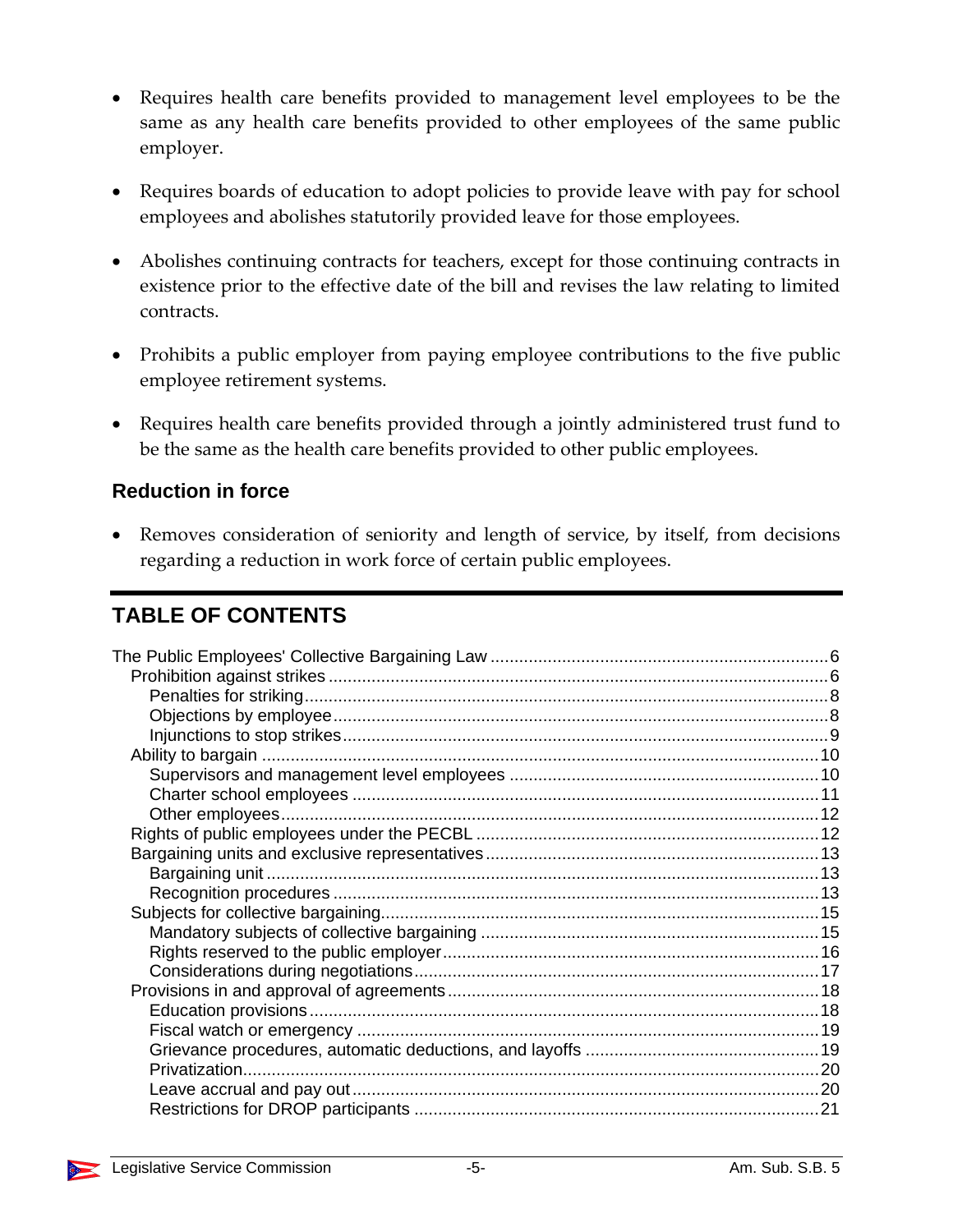# **CONTENT AND OPERATION**

# The Public Employees' Collective Bargaining Law

#### **Prohibition against strikes**

The bill prohibits "public employees" (see "Ability to bargain," below, for a definition of "public employee") from striking and prescribes penalties for violating this prohibition. Under the bill, an employee who is absent from work without permission or who abstains wholly or in part from the full performance of the employee's duties in the employee's normal manner without permission, on the date when a strike occurs, must be presumed to have engaged in the strike on that date.<sup>1</sup>

<sup>&</sup>lt;sup>1</sup> R.C. 4117.01(B) and 4117.15(A), (C), and (L).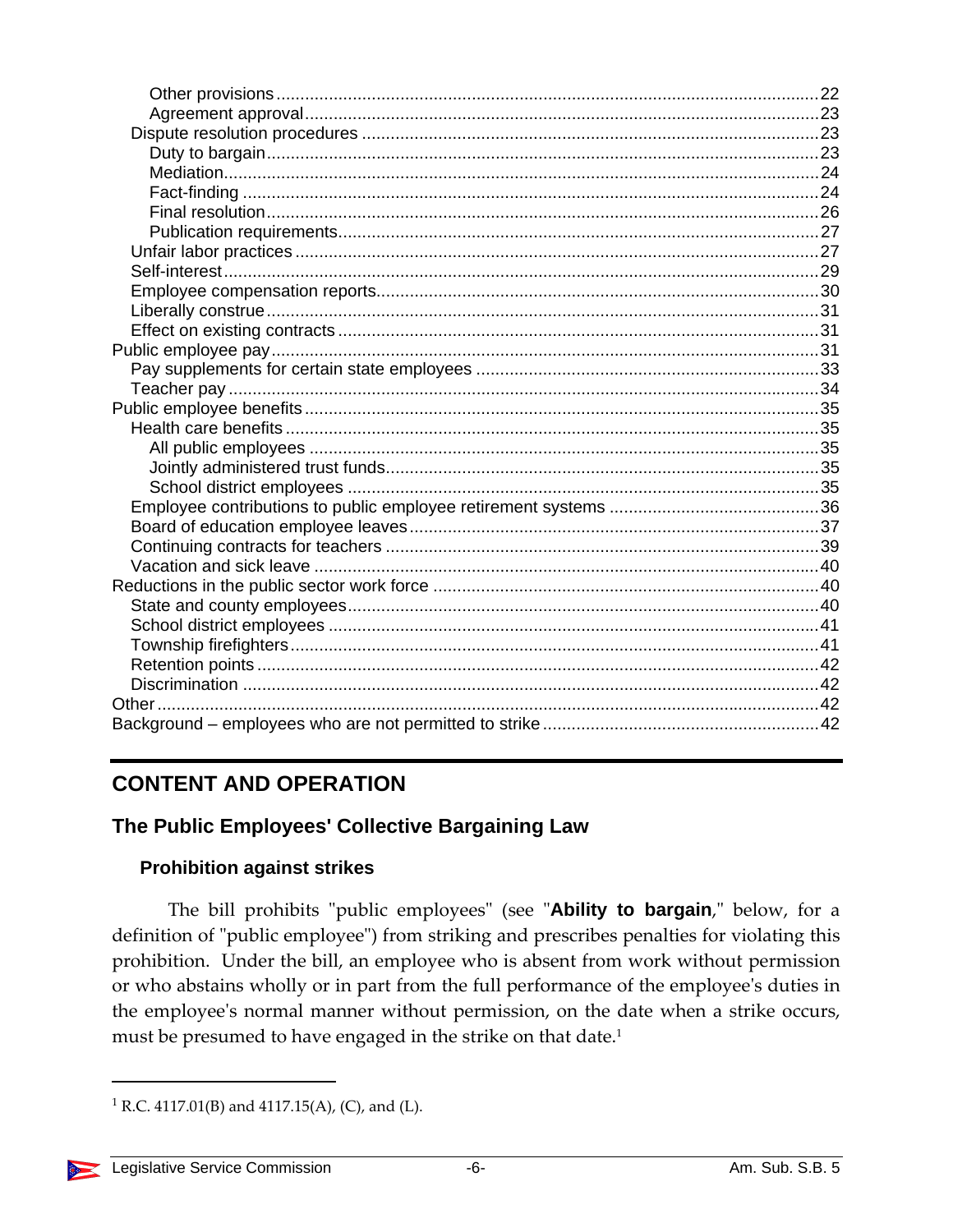Currently, certain public employees may strike under limited circumstances. If an unauthorized strike occurs (essentially, those public employees strike outside of those circumstances, or if other public employees under the PECBL who are not permitted to strike actually strike), the employees are subject to penalties. Additionally, currently a public employer may obtain an injunction to stop a strike.2

The bill also prohibits any public employee or any employee organization (essentially, a union) from causing, instigating, encouraging, or condoning a strike. Additionally, the bill prohibits any person exercising on behalf of any public employer any authority, supervision, or direction over any public employee from having the power to authorize, approve, condone, or consent to a strike, or the engaging in a strike, by one or more public employees, and the bill prohibits that person from authorizing, approving, condoning, or consenting to the strike or engagement.<sup>3</sup>

Under the bill, in the event that it appears that a violation of the (1) prohibition against strikes, (2) prohibition against causing, instigating, encouraging, or condoning a strike, or (3) prohibition against certain persons authorizing or condoning a person to strike or engage in a strike may have occurred, the chief executive officer of the public employer involved must, on the basis of an investigation and affidavits as the chief executive officer may deem appropriate, determine whether or not a violation has occurred and the dates of the violation. If the chief executive officer determines that a violation has occurred, the chief executive officer must also determine, on the basis of any further investigation and affidavits as the chief executive officer may deem appropriate, the names of employees who committed the violation and the dates thereof. The determination is not final until the completion of the procedures provided for in the bill.

Next, the chief executive officer must immediately notify each employee that the chief executive officer has been found to have committed the violation, the dates of the violation, and that the employee has the right to object to the determination as described under "**Objections by employees**" below. Notice to each employee must be by personal service or by certified mail to the employeeʹs last address filed by the employee with the employer. Also, the chief executive officer must also notify the chief fiscal officer of the names of all the employees determined to have violated this section and of the total number of days, or portions thereof, on which it has been determined that the violation occurred.4

 $2$  R.C. 4117.01(I), 4117.14(D), 4117.15, 4117.16 (repealed), and 4117.23 (repealed).

 $3$  R.C. 4117.15(A) and (D).

 $4$  R.C. 4117.15(E) and (F).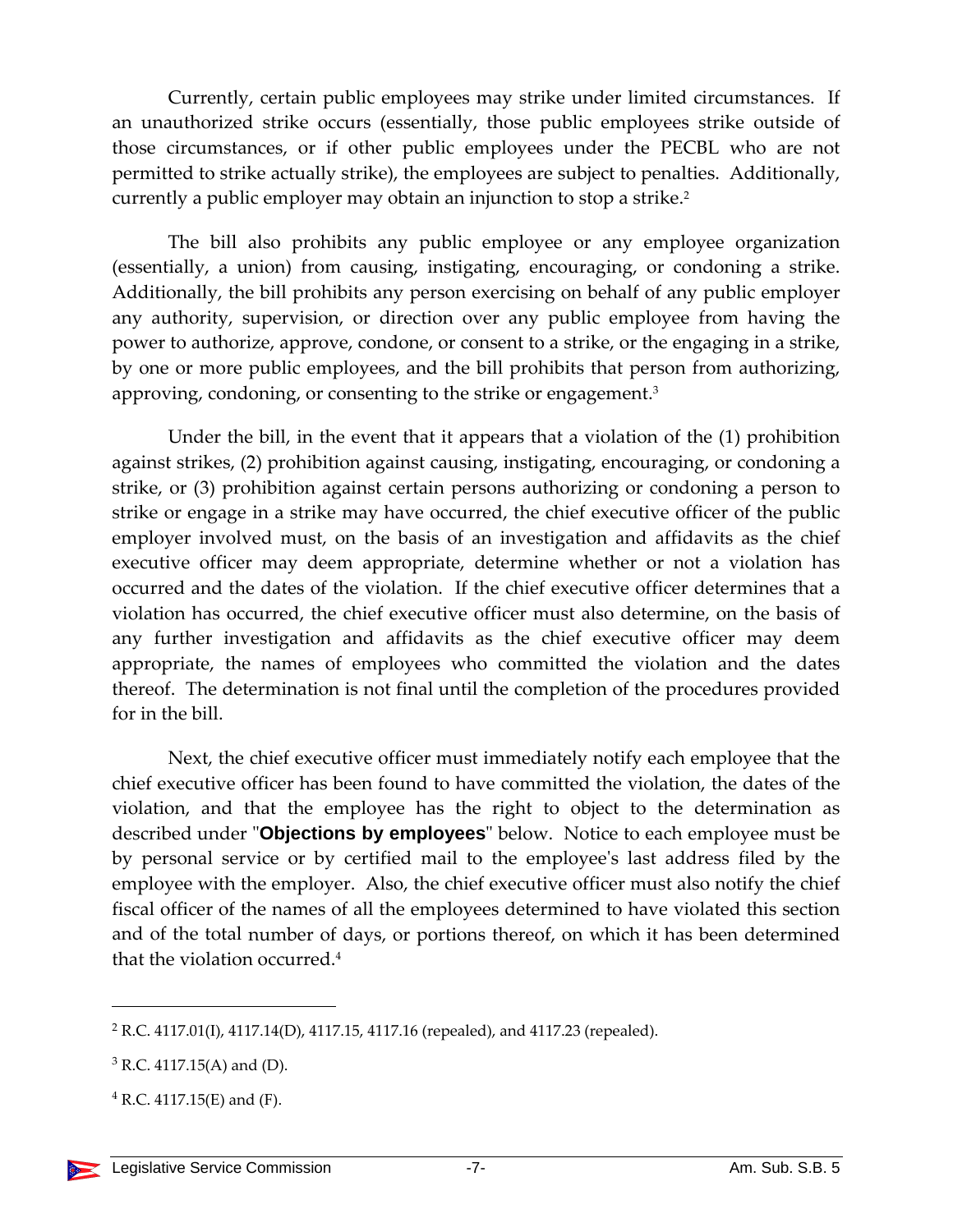#### **Penalties for striking**

Under the bill, any person who violates the prohibition against striking or the prohibition against causing, instigating, encouraging, or condoning a strike may be subject to removal or other disciplinary action provided by law for misconduct, which is similar to the current law penalties for unauthorized strikes. Under continuing law, no public employee is entitled to pay or compensation from the public employer for the period engaged in any strike.

Additionally, under the bill, not earlier than 30 days or later than 90 days following the date of the determination made that a person has violated any of the prohibitions described in (1) to (3) under "**Prohibitions against strikes**" above, the chief fiscal officer of the public employer involved must deduct from the compensation of each such public employee an amount equal to twice the employeeʹs daily rate of pay for each day or part thereof that the chief executive officer determined that the employee committed a violation. This penalty is similar to one of the penalties assessed under current law for unauthorized strikes. The employeeʹs daily rate of pay is the employee's rate of pay at the time of the violation. In computing the deduction, credit must be allowed for amounts already withheld from an employeeʹs compensation on account of the employeeʹs absence from work or other withholding of services on the dates of the violation. In computing the 30‐day to 90‐day period of time following the determination of a violation if the employee's annual compensation is paid over a period of time that is less than 52 weeks, that period of time between the last day of the last payroll period of the employment term in which the violation occurred and the first day of the first payroll period of the next succeeding employment term must be disregarded and not counted. <sup>5</sup>

#### **Objections by employee**

Within 20 days after the date on which notice was served or mailed to an employee, the employee determined to have committed the violation may object to the determination by filing with the chief executive officer the employee's sworn affidavit, supported by available documentary proof, which must contain a short and plain statement of the facts upon which the employee relies to show that the determination was incorrect. An employee who submits an affidavit is subject to the penalties of perjury.

If the chief executive officer determines that the affidavit and supporting proof establishes that the employee did not violate any of the prohibitions described in (1) to (3) under "**Prohibitions against strikes**" above, the chief executive officer shall sustain

  $5$  R.C. 4117.15(B), (G), and (K).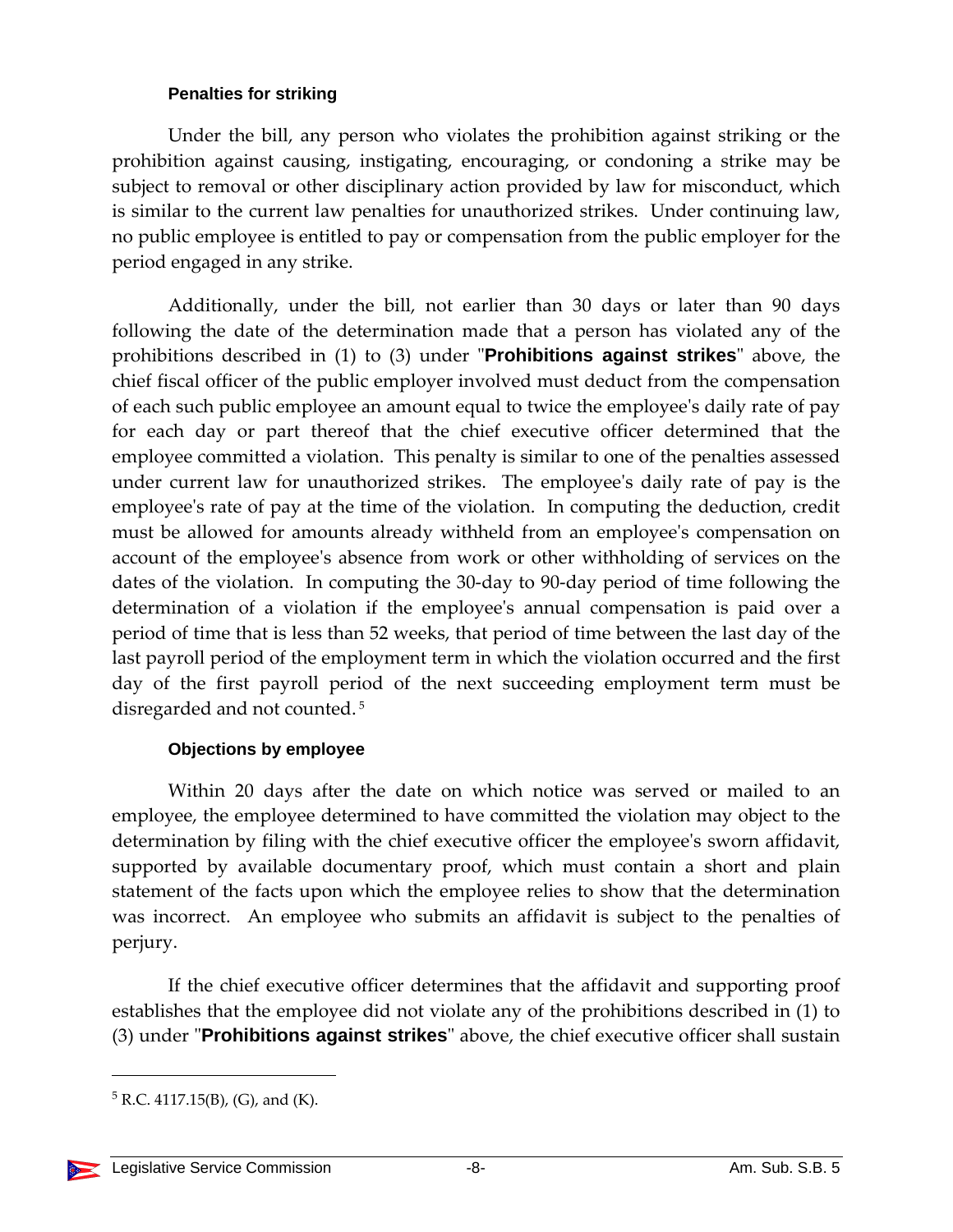the objection. Additionally, if the chief executive officer determines that the employee did not violate those prohibitions, the chief executive officer must dismiss the objection and so notify the employee.

If the chief executive officer determines that the affidavit and supporting proof raises a question of fact that, if resolved in favor of the employee, would establish that the employee did not violate any of the prohibitions described in (1) to (3) under "Prohibitions against strikes" above, the chief executive officer must appoint a hearing officer to determine whether in fact the employee did violate any of those prohibitions. The employee bears the burden of proof at the hearing. If the hearing officer determines that the employee failed to establish that the employee did not violate any of those prohibitions, the chief executive officer must so notify the employee.

If the chief executive officer sustains an objection or the hearing officer determines on a preponderance of the evidence that the employee did not violate any of the prohibitions described in (1) to (3) under "**Prohibitions against strikes**" above, the chief executive officer must immediately notify the chief fiscal officer who must cease all further deductions and refund any deductions previously made pursuant to the bill.

The determinations regarding whether a person violated any of the prohibitions described in (1) to (3) under "**Prohibitions against strikes**" above are reviewable pursuant to Ohio's Administrative Procedure Act. The bill prohibits any public employer, the State Employment Relations Board (SERB), or any court of competent jurisdiction from waiving the penalties or fines assessed regarding a violation of any of those prohibitions as part of the settlement of an illegal strike.<sup> $6$ </sup> Thus, it appears that these penalties could be in addition to any penalties permitted under continuing law for engaging in an unfair labor practice by inducing or encouraging an individual to strike.<sup>7</sup>

#### **Injunctions to stop strikes**

Whenever a strike occurs, the public employer may seek an injunction against the strike in the court of common pleas of the county in which the strike is located. Under continuing law, an unfair labor practice by a public employer is not a defense to the injunction proceeding.<sup>8</sup>

 $6$  R.C. 4117.15(B), (H), and (I).

 $7 R.C. 4117.11(B)(5)$  and 4117.12.

 $8$  R.C. 4117.15(A) and (J).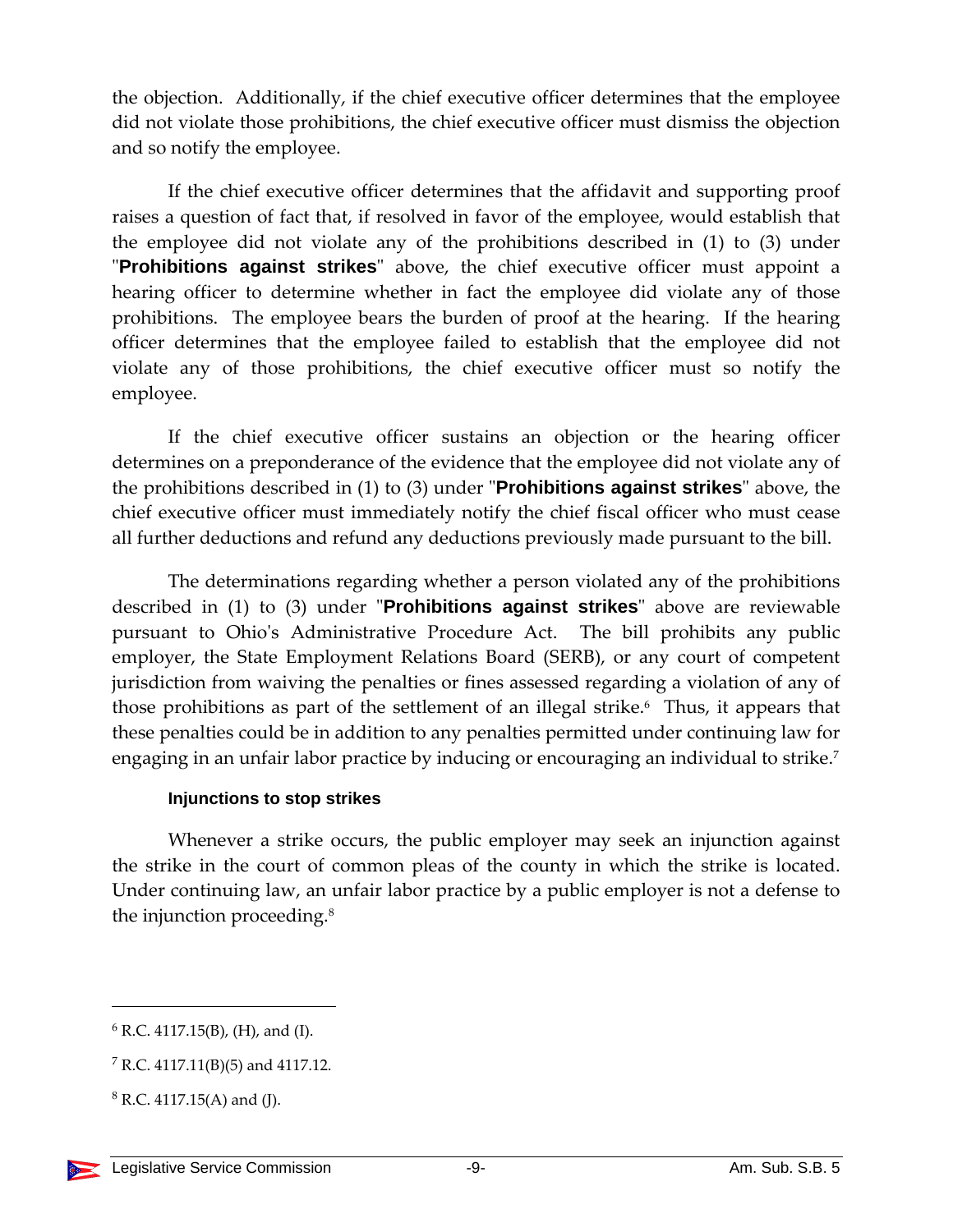Where it appears that public employees or an employee organization threaten or are about to violate any of the prohibitions described in (1) to (3) under **Prohibitions against strikes**" above by engaging in a strike, the chief executive officer must immediately notify the chief legal officer of the public employer involved and provide the chief legal officer with any facilities, assistance, or data as will enable the chief legal officer to carry out the chief legal officerʹs duties under the bill. Regardless of the failure or refusal of the chief executive officer to act as required, the chief legal officer must immediately apply to the court of common pleas in the county where the public employer is located for an injunction against the violation. If the public employees who are the subject of the order of the court enjoining or restraining the strike do not comply with the order, the chief legal officer must immediately file with the court of common pleas to penalize the public employees engaging in the strike.

Except as provided below, the penalty for engaging in a strike in violation of an injunction order described immediately above is a fine of not more than \$1,000, or any other sanction in accordance with the penalties for contempt of court, or both, in the discretion of the court. Those penalties include the following:

- For a first offense, a fine of not more than \$250, a definite term of imprisonment of not more than 30 days in jail, or both;
- For a second offense, a fine of not more than \$500, a definite term of imprisonment of not more than 60 days in jail, or both;
- For a third or subsequent offense, a fine of not more than \$1,000, a definite term of imprisonment of not more than 90 days in jail, or both.

Where an employee organization knowingly disobeys a lawful mandate of a court of record, or knowingly offers resistance to such lawful mandate, in a case involving or growing out of a strike in violation of the bill the penalty for each day that such contempt persists is a fine fixed at the discretion of the court.<sup>9</sup>

# **Ability to bargain**

#### **Supervisors and management level employees**

The bill potentially restricts the ability of some people to collectively bargain. Under continuing law, public employees under the PECBL have the right to collectively bargain with their public employers, and those public employers must bargain with those employees. A public employee generally is any person holding a position by appointment or employment in the service of a public employer, but numerous

 $9$  R.C. 4117.27, by reference to R.C. 2705.05(A), not in the bill.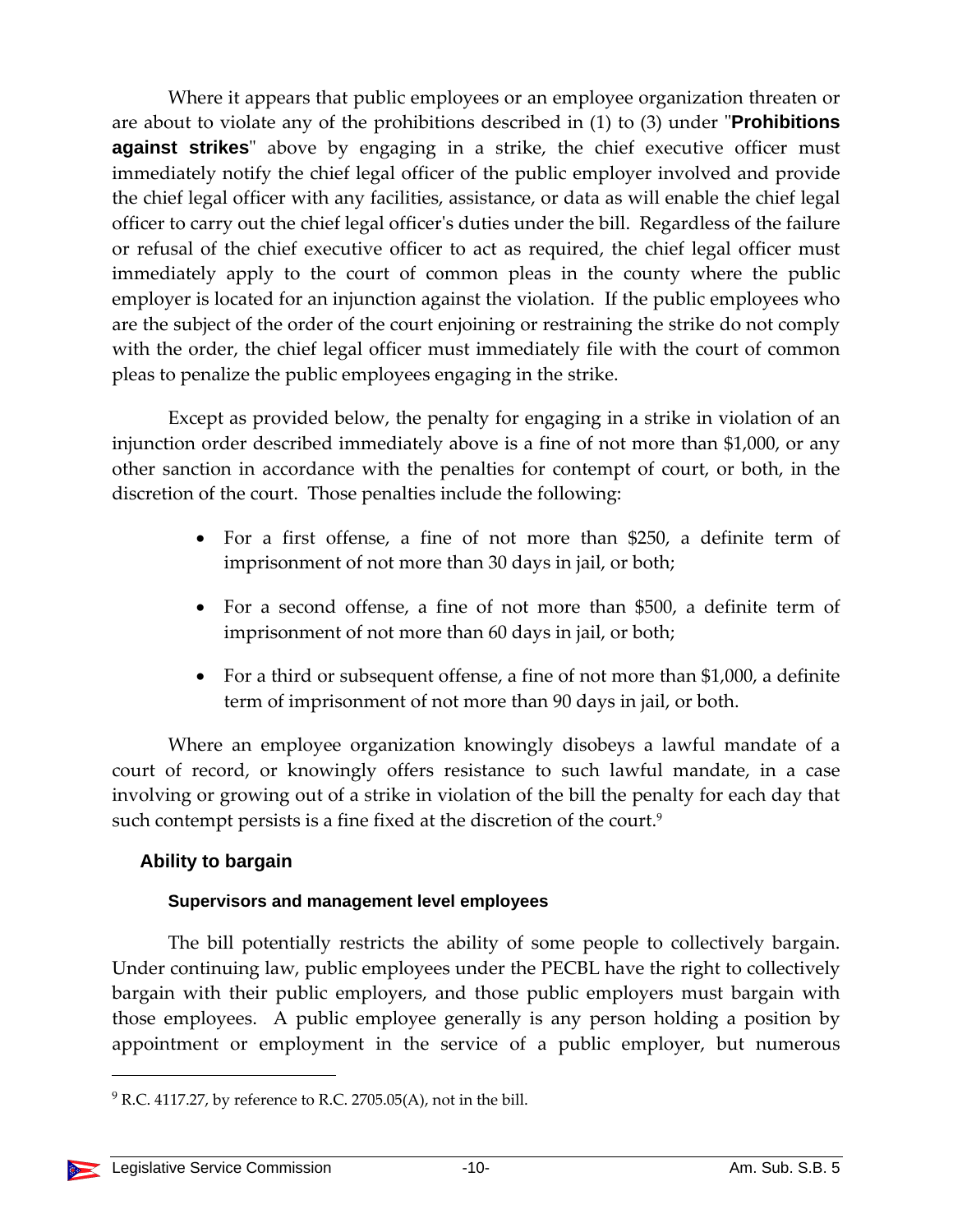exceptions exist. Under continuing law, a public employer may elect to bargain with all but one group that falls under these exceptions, but is not required to bargain. One exception is that "public employee" does not include supervisors. Supervisors generally are individuals who have authority to take certain actions regarding the terms and conditions of employment of other public employees, if the exercise of that authority is not of a merely routine or clerical nature but requires independent judgment. With regard to members of a police or fire department, current law specifies that no person can be deemed a supervisor except the chief of the department or those individuals who, in the absence of the chief, are authorized to exercise the authority and perform the duties of the chief of the department. The bill removes that limitation, so more people may be deemed supervisors under the law, and thus cannot collectively bargain with their public employer unless the public employer elects to do so. Additionally, the bill expressly states that the term "supervisor" includes "fire supervisory officers."

The bill also changes who is considered a "supervisor" or a "management level employee" with respect to faculty at a state institution of higher education. Currently, with respect to faculty members, heads of departments or divisions are supervisors, and the bill adds that any faculty member or group of faculty members that participate in decisions with respect to courses, curriculum, personnel, or other matters of academic or institutional policy are supervisors or management level employees. Currently, these faculty members are not considered supervisors or management level employees.

A management level employee, under continuing law, generally is an individual who formulates policy on behalf of the public employer, who responsibly directs the implementation of policy, or who may reasonably be required on behalf of the public employer to assist in the preparation for the conduct of collective negotiations, administer collectively negotiated agreements, or have a major role in personnel administration. Like supervisors, a public employer may elect, but is not required to, collectively bargain with management level employees. The bill expands the definition of "management level employee" to include any faculty who, individually or through a faculty senate or like organization, participate in the governance of the institution, are involved in personnel decisions, selection or review of administrators, planning and use of physical resources, budget preparation, and determination of educational policies related to admissions curriculum, subject matter, and methods of instruction and research.10

#### **Charter school employees**

Under the bill, community (charter) school employees do not have collective bargaining rights, and the bill prohibits a community school from bargaining

  $^{10}$  R.C. 4117.01(C)(10), (F), and (K).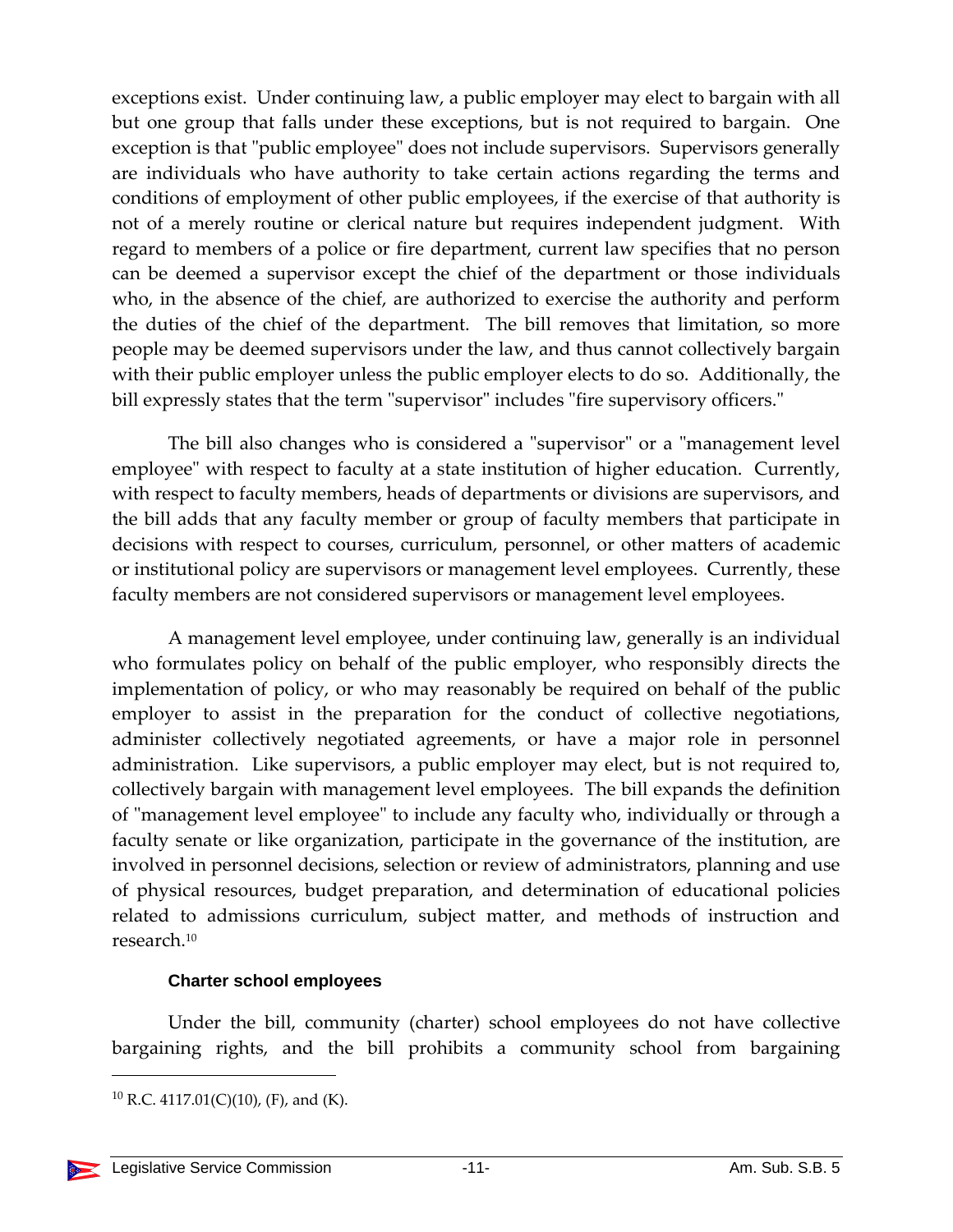collectively with its employees. These provisions do not apply to a conversion community school unless the community school elects not to collectively bargain under continuing law procedures. Currently, community schools must bargain with their employees.<sup>11</sup>

#### **Other employees**

The bill adds employees of a regional council of government to the list of public employees with whom a public employer may elect, but is not required to, collectively bargain. Additionally, the bill expands that list of employees to include all employees in the unclassified civil service, rather than just those members of the unclassified civil service who act in a fiduciary capacity.

The bill eliminates from the definition of "public employee" any person working pursuant to a contract between a public employer and a private employer and over whom the National Labor Relations Board has declined jurisdiction on the basis that the involved employees are employees of a public employer. The bill removes this inclusion, thus it appears that this group of employees will no longer have collective bargaining rights.12

#### **Rights of public employees under the PECBL**

The bill removes the right of public employees to bargain collectively with their public employers to determine the continuation, modification, or deletion of an existing provision of a collective bargaining agreement. Public employees still have the right to bargain collectively to determine wages, hours, terms, and conditions of employment and to enter into collective bargaining agreements.13 Currently, the PECBL uses various forms of the phrase of "wages, hours, and terms and other conditions of employment." The bill changes the phrase to "wages, hours, and terms and conditions of employment" throughout that law.14

Currently, a public employee has the right to refrain from joining an employee organization, and continuing law prohibits a public employer from agreeing to a provision requiring that a public employee become a member of an employee organization as a condition for securing or retaining employment. The bill further states that any agreement that purports that employees join any exclusive

<sup>&</sup>lt;sup>11</sup> R.C. 3314.10, 4117.01(B)(1)(e) and (2), 4117.03(B), and 4117.06(C)(6).

<sup>12</sup> R.C. 4117.01(C).

<sup>13</sup> R.C. 4117.01(G), 4117.03(A)(4), and 4117.08(C).

<sup>&</sup>lt;sup>14</sup> R.C. 4117.01, 4117.03, and 4117.08.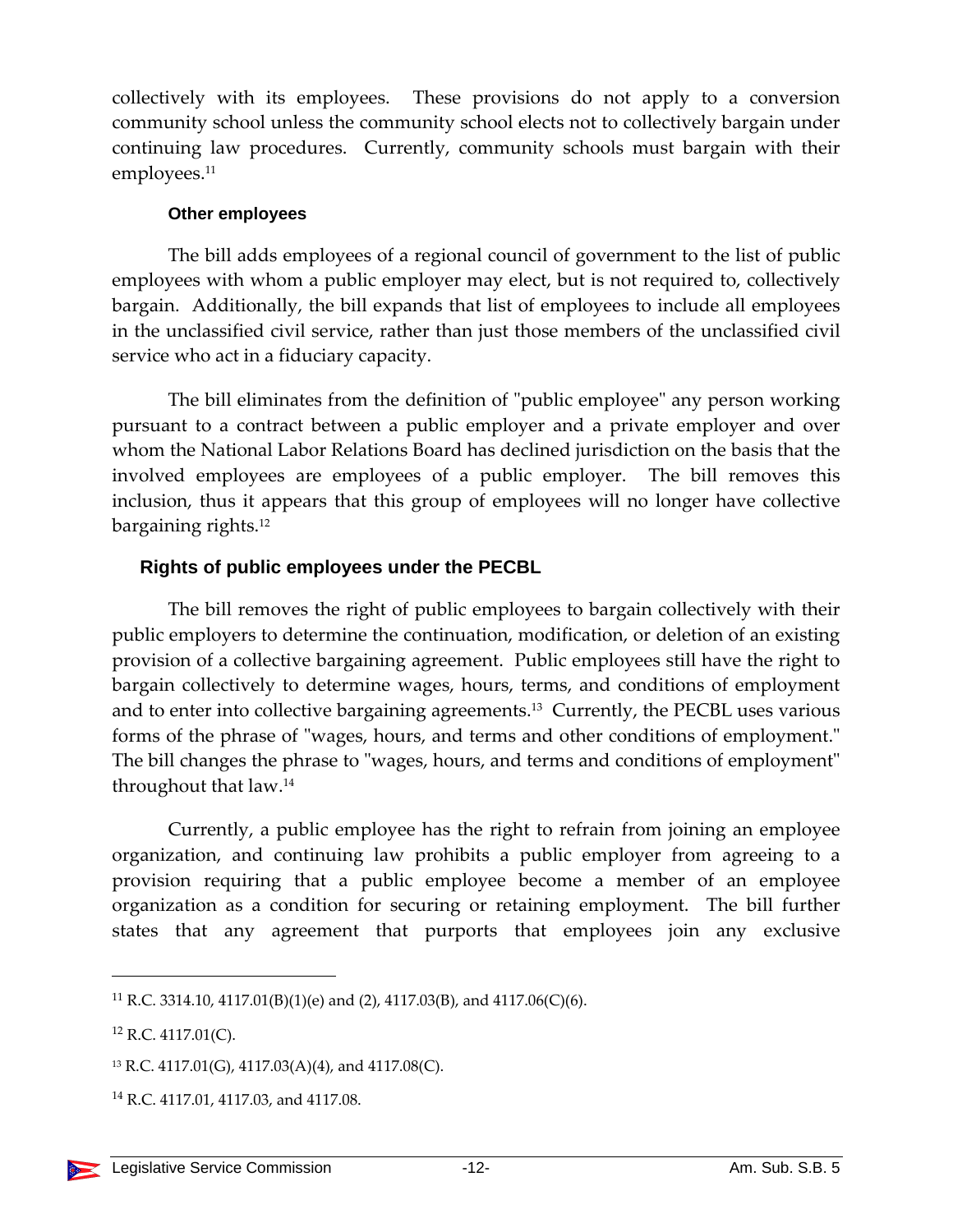representative (the union selected to represent a group of employees) is void and unenforceable.15

#### **Bargaining units and exclusive representatives**

#### **Bargaining unit**

Under continuing law, SERB decides in each case the unit of employees appropriate for the purposes of collective bargaining. The bill specifically requires SERB to decide the most appropriate unit, and eliminates SERBʹs current ability to determine a unit to be the appropriate unit in a particular case, even though some other unit might also be appropriate. Additionally, under the bill it appears that a bargaining unit designation is now appealable to a court, as the bill eliminates the provision that states SERBʹs determination is final and conclusive and not appealable to a court.

Continuing law contains restrictions with respect to SERBʹs bargaining unit classifications. The bill expands those restrictions to prohibit SERB, with respect to members of a fire department, designate as appropriate a unit that includes rank and file members of the department with members who are of the rank of lieutenant or above. Any bargaining unit of a fire department that does not conform to this requirement on the billʹs effective date ceases to be an appropriate unit upon the expiration of the collective bargaining agreement covering that unit that is in effect on the billʹs effective date or three years after the billʹs effective date, whichever is earlier. Thereafter, SERB must designate the appropriate unit for the fire department in accordance with the bill's requirements.<sup>16</sup>

#### **Recognition procedures**

Under continuing law, an employee organization becomes the exclusive representative of a bargaining unit in one of the following ways: (1) by being certified by SERB after a SERB‐conducted election, or (2) through filing a request for recognition. Under the bill, if an employer has filed a petition for election, the bill prohibits SERB from certifying any exclusive representative without an election unless, under continuing law, SERB determines that a free and untrammelled election cannot be conducted because of the employerʹs unfair labor practices and that at one time the employee organization had the support of the majority of the employees in the unit.

The bill limits the current law restriction that SERB cannot conduct an election in any appropriate bargaining unit within which a SERB‐conducted election was held in

 <sup>15</sup> R.C. 4117.03 and 4117.09(C).

 $16$  R.C. 4117.05(C) and 4117.06.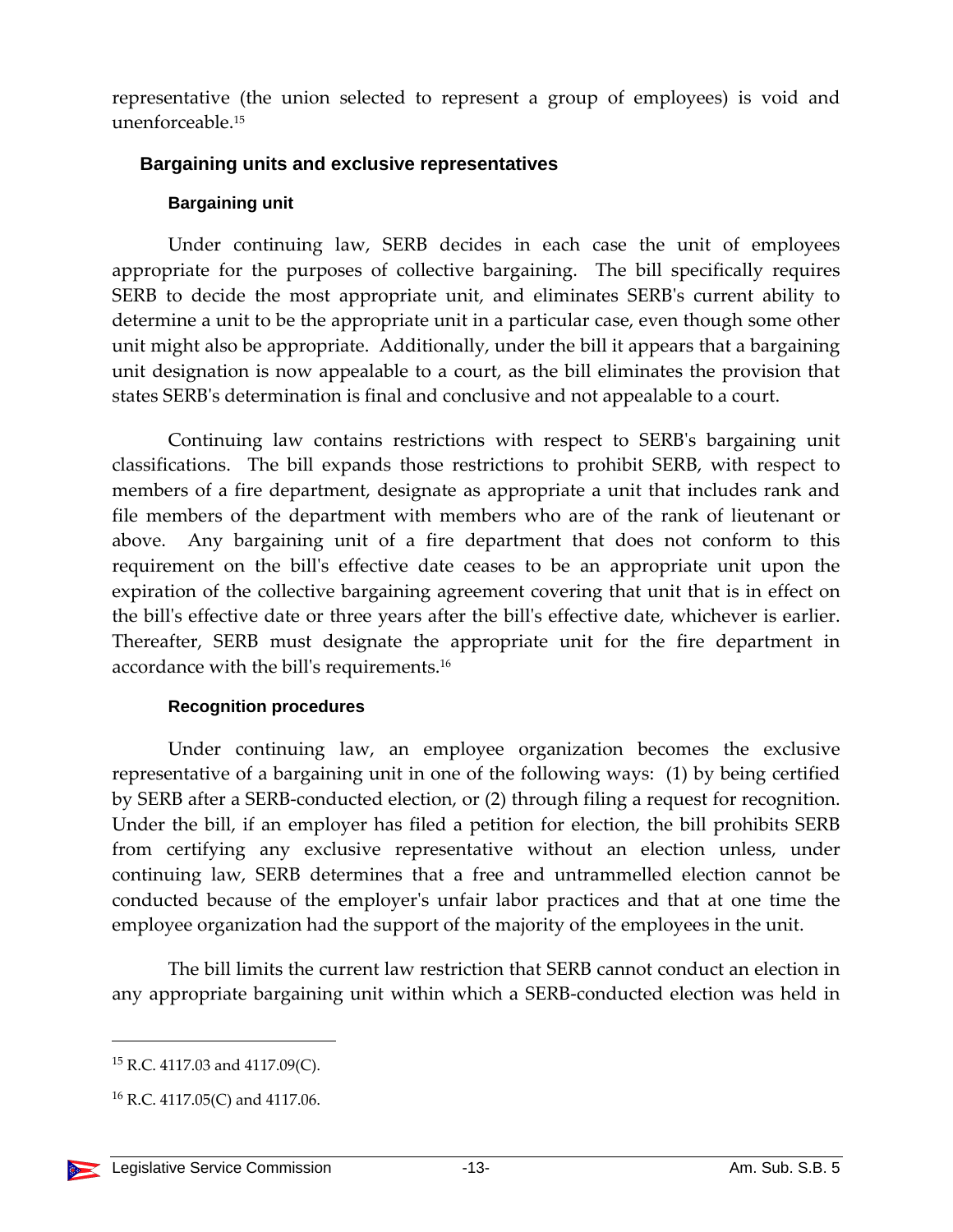the preceding 12‐month period, nor during the term of any lawful collective bargaining agreement, to those agreements entered into before the bill's effective date. Additionally, the bill permits a petition for election to be filed with SERB no sooner than 120 days before the expiration date of any collective bargaining agreement or after the expiration date. Current law limits the filing period to no sooner than 120 days but no later than 90 days before the expiration date. The bill also removes the restriction that the petition can only be filed after the expiration date until the public employer and exclusive representative enter into a written agreement.

Under the bill, no collective bargaining agreement entered into on or after the bill's effective date can bar the conduct of an election or certification pursuant to a petition that is timely filed in accordance with the bill.17

With respect to a request for recognition, the bill extends the time period during which an employee can object to the certification of an employee organization as an exclusive representative from 21 days to 30 days. The bill also requires SERB to investigate a request for recognition on the 31st day following the request, unless by the 30th day (extended from 21 days under current law) following the request SERB receives any of the following under continuing law:

- A petition for election from the public employer;
- Substantial evidence based on, and in accordance with, SERB rules demonstrating that a majority of the employees in the described bargaining unit do not wish to be represented by the employee organization filing the request for recognition;
- Substantial evidence based on, and in accordance with, SERB rules from another employee organization demonstrating that at least 10% of the employees in the described bargaining unit wish to be represented by the other employee organization;
- Substantial evidence based on, and in accordance with, SERB rules indicating that the proposed unit is not an appropriate unit.

Under current law, SERB must certify the employee organization that filed the request by the 22nd day after the request was filed unless SERB receives the petition or evidence described above.

<sup>17</sup> R.C. 4117.07.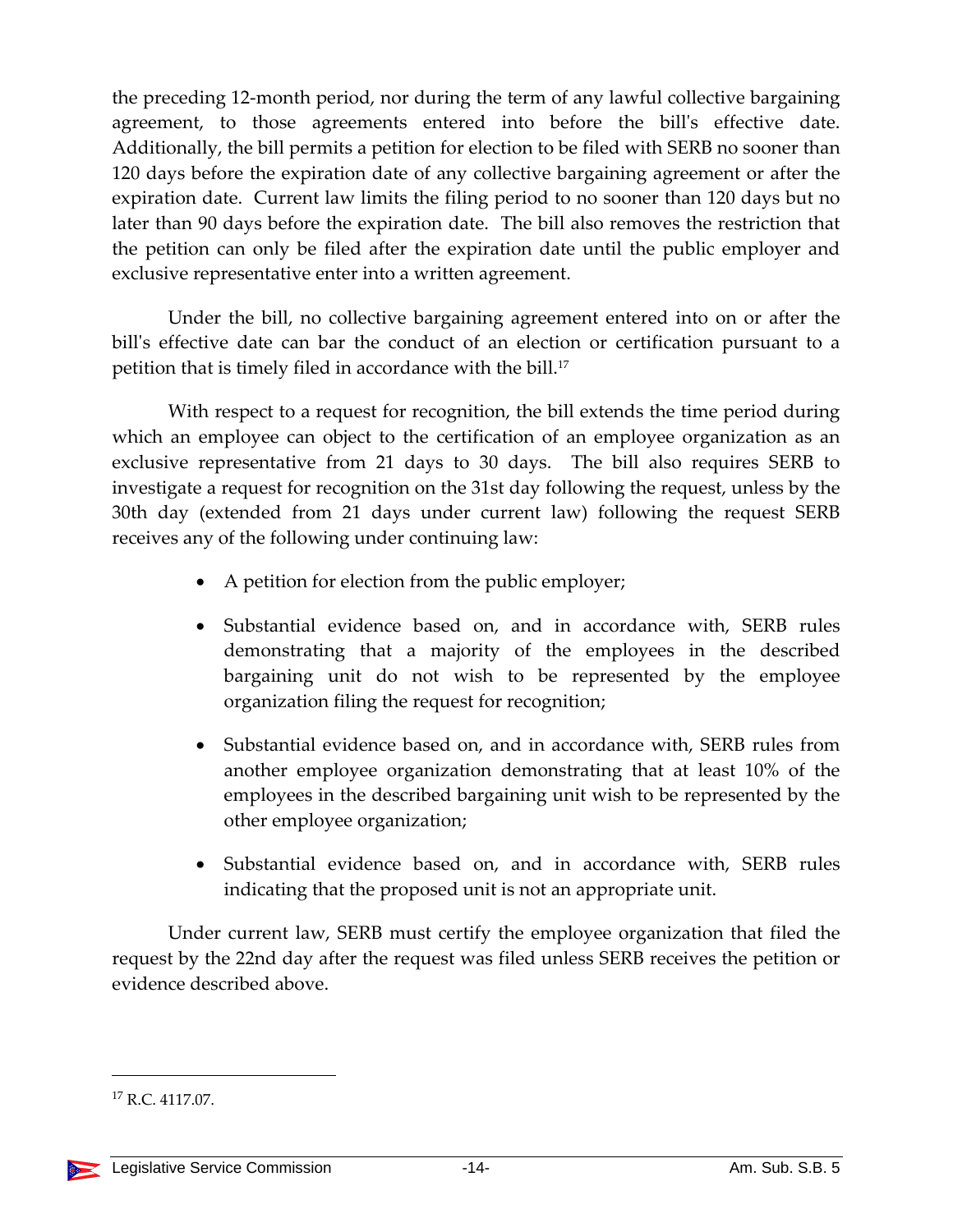Regardless of the procedures described above, under continuing law a public employer cannot recognize an employee organization as an exclusive representative if a lawful written agreement, contract, or memorandum of understanding exists on the bill's effective date (changed from the section's effective date under current law) recognizing another employee organization or if the employee organization traditionally is the only representative of the unit. Under the bill, nonexclusive recognition previously granted through an agreement or memorandum of understanding does not preclude SERB from doing any of the following:

- Determining an appropriate unit;
- If necessary, removing classifications from a bargaining unit under an existing nonexclusive contract, agreement, or memorandum of understanding;
- Holding an election to determine an exclusive representative for all those employees deemed a part of the appropriate unit.<sup>18</sup>

# **Subjects for collective bargaining**

# **Mandatory subjects of collective bargaining**

As discussed under "**Rights of public employees under the PECBL**" above, the bill eliminates the right to collectively bargain regarding the continuation, modification, or termination of an existing provision of a collective bargaining agreement. Under the bill, any existing provision of a collective bargaining agreement that was modified, renewed, or extended from a prior collective bargaining agreement that does not concern wages, hours, and terms and conditions must not be a mandatory subject of collective bargaining and must not be subject to any impasse procedure without the mutual agreement of both the public employer and exclusive representative. The inclusion of a provision in a previous collective bargaining agreement cannot be used as a basis for the provision being determined to concern wages, hours, and terms and conditions.

The bill expands the subjects that are inappropriate subjects for collective bargaining to include the following:

(1) Employer‐paid employee contributions to any of the five public employee retirement systems (see "Employee contributions to public employee retirement systems" below);

<sup>18</sup> R.C. 4117.05.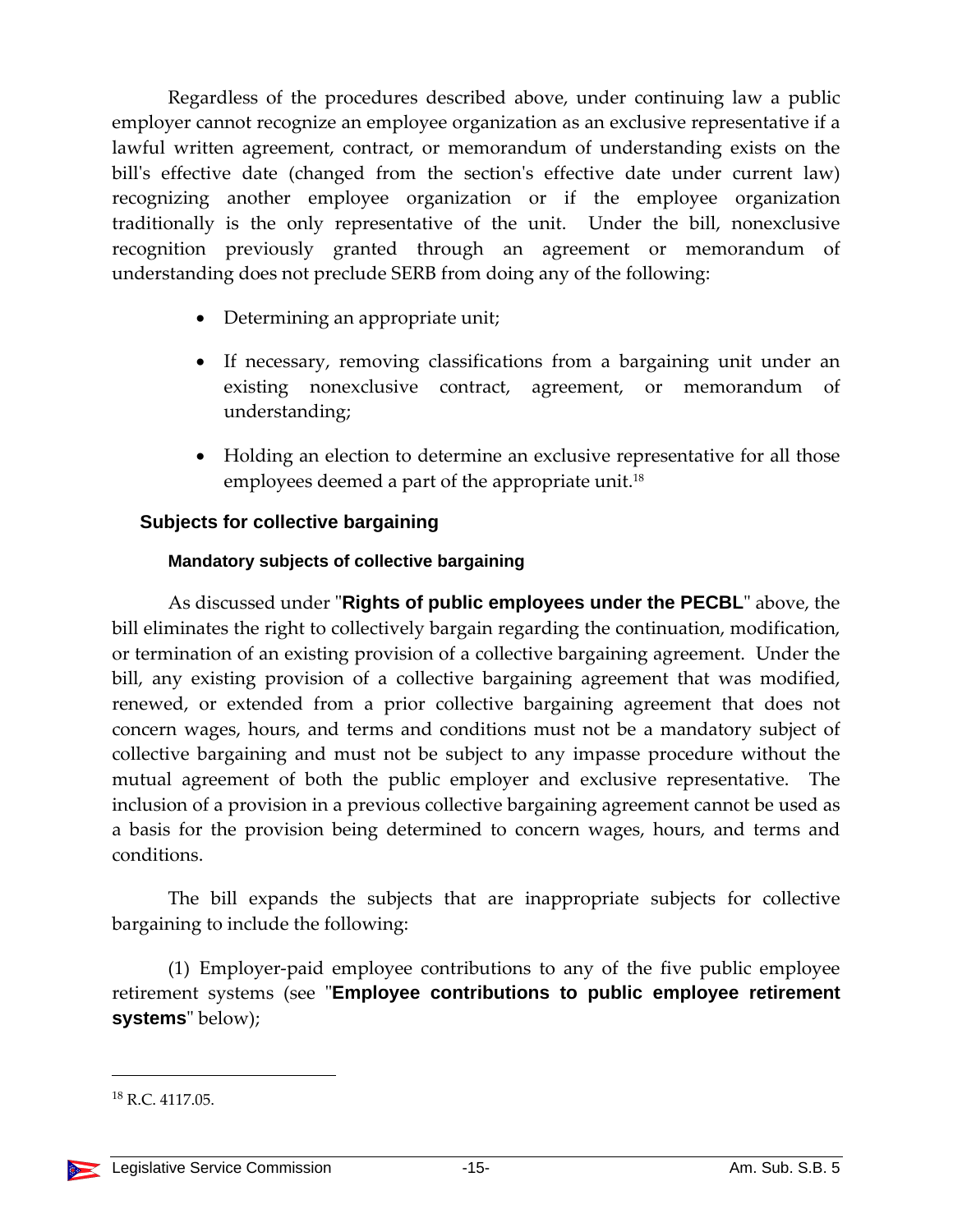(2) Health care benefits, except for the amount of the premium for which a public employer and the public employees of the public employer pays. The provision of health care benefits for which the employer is required to pay more than 85% of the cost is not an appropriate subject for collective bargaining. (See "Health care benefits," below.)

(3) The privatization of a public employerʹs services or contracting out of the public employerʹs work;

(4) The number of employees required to be on duty or employed in any department, division, or facility of a public employer.

With respect to health care benefits, the bill states that the provision of health care benefits for which the employer is required to pay more than 85% of the cost is not an appropriate subject for collective bargaining. The bill prohibits any public employer from agreeing to a provision that requires the public employer to pay more than 85% of the cost paid for health care benefits. Under the bill, any law pertaining to the provision of health care benefits to public employees prevails over conflicting collective bargaining agreements.19

#### **Rights reserved to the public employer**

The bill eliminates the requirement that a public employer must collectively bargain on subjects reserved to the management and direction of the governmental unit that affect wages, hours, terms and conditions of employment and the continuation, modification, or deletion of an existing provision in a collective bargaining agreement. Under current law, unless a public employer agrees otherwise in a collective bargaining agreement, the PECBL does not impair the right of the public employer to take specified actions. The bill requires the public employer to specifically agree otherwise in an express written provision of a collective bargaining agreement to waive the right of the public employer to do any of the following:

- Hire, discharge, transfer, suspend, or discipline employees (similar to current law);
- Determine the number of persons required to be employed or laid off (similar to current law);
- Determine the qualifications of employees;

 $^{19}$  R.C. 4117.08(A), (B), and (E) and 4117.10, with conforming changes in R.C. 9.90 and 4117.03.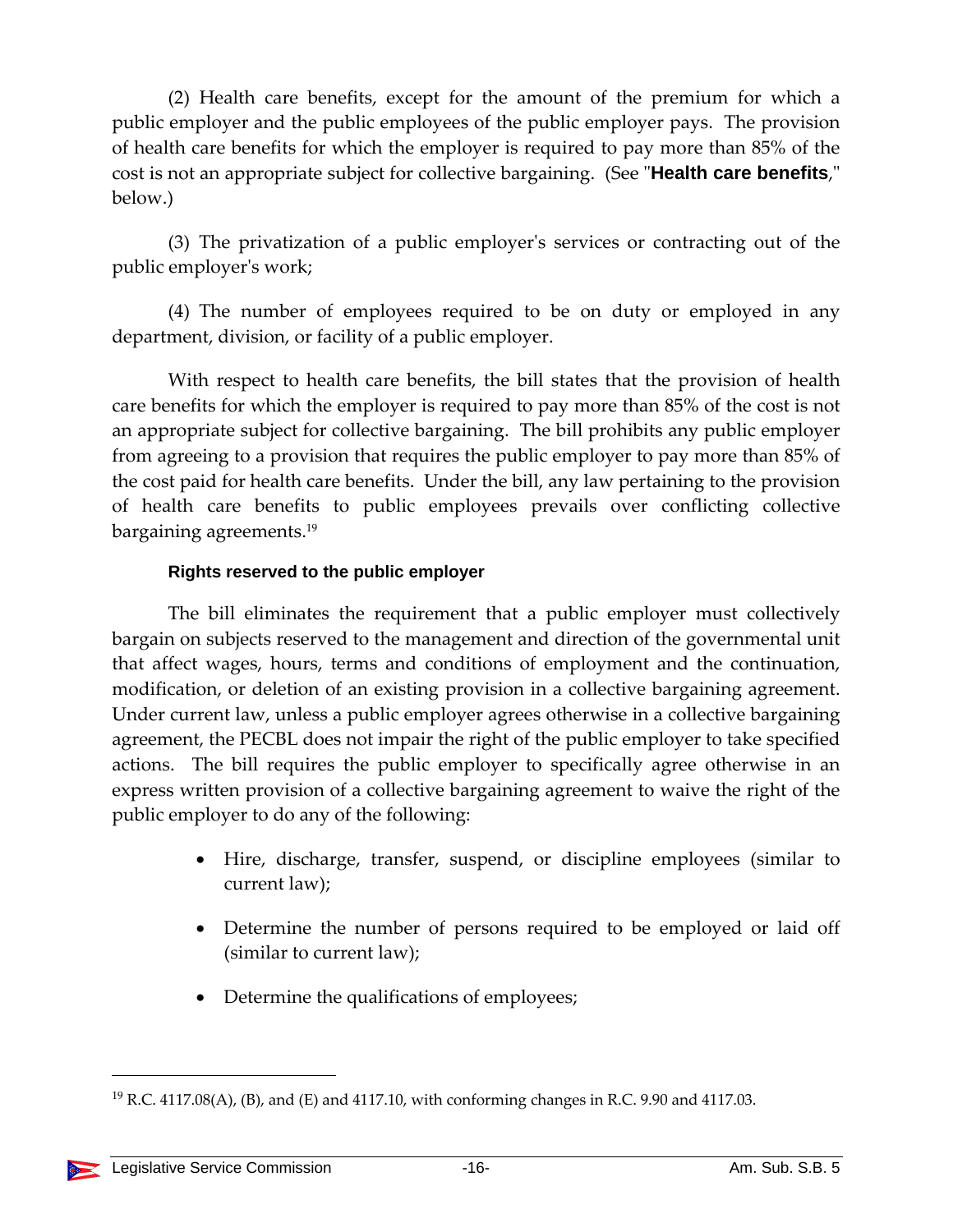- Determine the starting and quitting time and the number of hours to be worked by its employees;
- Make any and all reasonable rules and regulations;
- Determine the work assignments of its employees;
- Determine the basis for selection, retention, and promotion of employees;
- Determine the type of equipment used and the sequence of work processes;
- Determine the making of technological alterations by revising either process or equipment or both;
- Determine work standards and the quality and quantity of work to be produced;
- Select and locate buildings and other facilities;
- Establish, expand, transfer, or consolidate work processes and facilities;
- Transfer or subcontract work;
- Consolidate, merge, or otherwise transfer any or all of its facilities, property, processes, or work with or to any other municipal corporation or entity or effect or change in any respect the legal status, management, or responsibility of such property, facilities, processes, or work;
- Terminate or eliminate all or any part of its work or facilities.<sup>20</sup>

#### **Considerations during negotiations**

During negotiations between a public employer and an exclusive representative, the bill requires the parties to consider, for purposes of determining the ability of the public employer to pay for any terms agreed to during collective bargaining, only the financial status of the public employer at the time period surrounding the negotiations. When determining whether the employer can pay for those terms, the parties must consider the employerʹs inability to pay. The parties may not base the ability of the public employer to pay for those terms on either of the following:

 $^{20}$  R.C. 4117.08(C).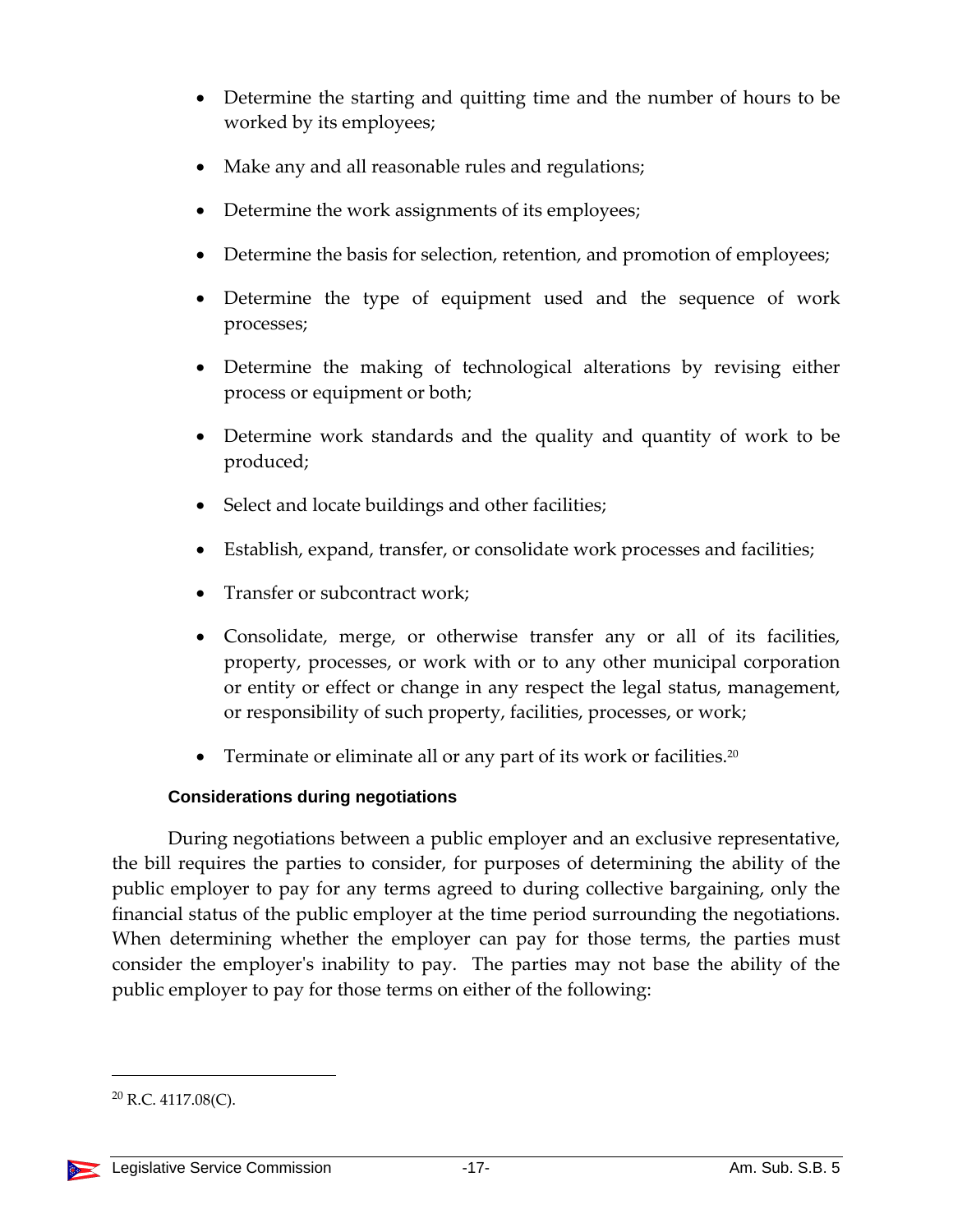(1) Any potential future increase in the income of the public employer that would only be possible by the employer obtaining funding from an outside source, including, but not limited to, the passage of a levy or a bond issue;

(2) The employer's ability to sell assets.<sup>21</sup>

#### **Provisions in and approval of agreements**

#### **Education provisions**

The bill prohibits a public employer that is a school district, educational service center, community school, or STEM school from entering into a collective bargaining agreement that does any of the following:

(1) Requires the public employer to employ a minimum number of total personnel or any category of personnel;

(2) Restricts the authority of the public employer or a district or service center superintendent to assign personnel to school buildings or restricts the authority of a building principal to designate the responsibilities and workloads of personnel assigned to the building;

(3) Establishes a maximum number of students who may be assigned to a classroom or teacher;

(4) Prohibits the public employer from making reductions in teachers or nonteaching employees for specified reasons or adopted in an authorized policy;

(5) Restricts the authority of the public employer, when making personnel reductions, to determine the order of layoffs;

(6) Restricts the authority of the public employer to acquire noneducational services from another public or private entity through competitive bidding;

(7) Otherwise relinquishes, impairs, or restricts the managerial rights and responsibilities of the public employer.

The bill requires a collective bargaining agreement entered into between a public employer that is a school district, educational service center, community school, or STEM school and that public employer's employees to comply with all applicable state or local laws or ordinances regarding wages, hours, and terms and conditions of employment of public employees, except that the collective bargaining agreement may

 $^{21}$  R.C. 4117.08(D).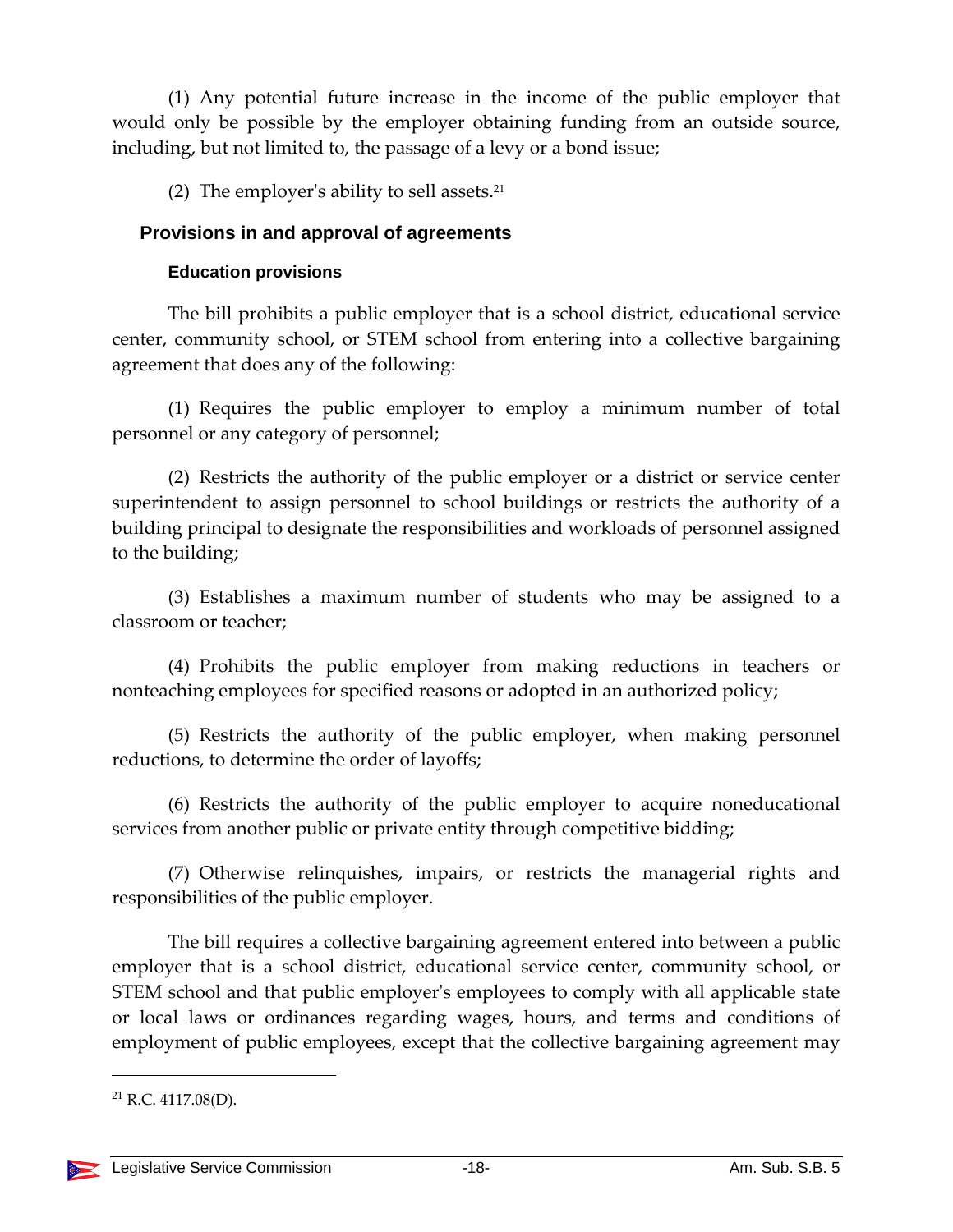include a provision that conflicts with an applicable law or ordinance if the provision establishes benefits that are less than the benefits conferred by the law or ordinance and the law or ordinance has not been expressly deemed to prevail over the conflicting provision. The bill declares void any provision of the agreement that conflicts and that does not fulfill the exception.

Under the bill, a public employer described immediately above is not required to, and may refuse to bargain on the continuation, modification, or termination of a provision of an existing collective bargaining agreement.22

#### **Fiscal watch or emergency**

The bill prohibits any agreement entered into under the PECBL on or after the bill's effective date from prohibiting a public employer that the Auditor of State has declared to be in a state of fiscal watch from serving a written notice to modify a collective bargaining agreement so that salary or benefit increases, or both, are suspended. Additionally, the bill prohibits any agreement entered into under the PECBL on or after the bill's effective date from prohibiting a public employer that the Governor or Auditor of State has declared to be in a state of fiscal emergency or in the case of a state university or college, that a conservator has been appointed for, from serving a written notice to terminate, modify, or negotiate a collective bargaining agreement. If the public employer sends either of these notices, the parties may collectively bargain and enter into a new collective bargaining agreement pursuant to the procedures prescribed in the PECBL.

The bill requires each agreement entered into under the PECBL on or after the bill's effective date to contain a statement that the agreement may be terminated, modified, or negotiated as described immediately above.<sup>23</sup>

#### **Grievance procedures, automatic deductions, and layoffs**

The bill limits the application of the grievance procedure required under continuing law to unresolved grievances that are based on the disputed interpretations of the express written provisions of the agreement. Currently, the grievance procedure addresses unresolved grievances and disputed interpretations of agreements.

The bill also limits the continuing law requirement that an agreement contain a provision to authorize the public employer to deduct the periodic dues, initiation fees, and assessments of members of the exclusive representative upon presentation of a

<sup>22</sup> R.C. 4117.081.

<sup>23</sup> R.C. 4117.104.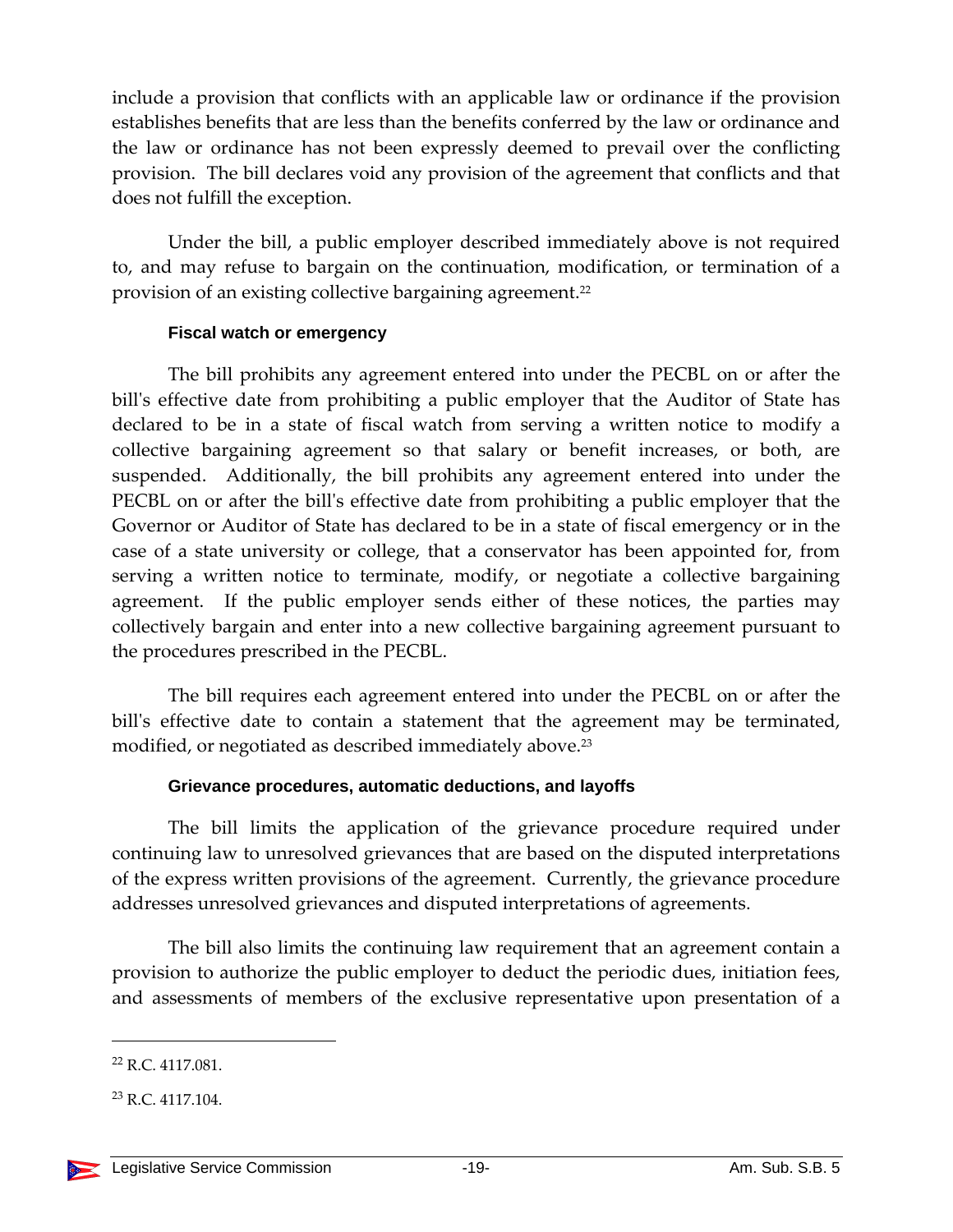written deduction authorization by the employee. The bill permits this deduction to occur only if the employee organization has filed and maintained its financial report outlining the organizationʹs expenditures as required under continuing law.

The bill prohibits a public employer from agreeing to a provision in a collective bargaining agreement that requires the public employer, when a reduction in force is necessary, to use an employee's length of service as the only factor to determine whether to lay off the employee.<sup>24</sup>

#### **Privatization**

As discussed under **"Mandatory subjects of collective bargaining**" above, the bill eliminates privatization of a public employer's services or contracting out of the public employerʹs work as an appropriate subject of collective bargaining. The bill further prohibits any agreement entered into or renewed under the PECBL on or after the billʹs effective date from containing any provision that in any way prohibits a public employer from entering into a contract with another public or private sector entity to privatize the public employer's services or the contracting out of the public employer's work. Additionally, that agreement cannot contain any provisions that cause the public employer to do any of the following:

- Retain existing employees as employees of the public employer if their work is privatized or subcontracted to another entity;
- Pay any additional payments to employees who may be laid off as the result of such privatization or subcontracting, except for payments for accumulated time or leave credits that would normally be paid by the public employer to any other employee who is laid off for reasons other than the subcontracting or privatization of their work.

The bill makes any provision inconsistent with these requirements contained in an agreement entered into or renewed on or after the billʹs effective date void and unenforceable $25$ 

# **Leave accrual and pay out**

The bill prohibits a collective bargaining agreement entered into or renewed on or after the billʹs effective date from containing any provision that allows accrual of leave credits in excess of the following:

 $24$  R.C. 4117.09(A) and (F).

 $25$  R.C. 4117.105.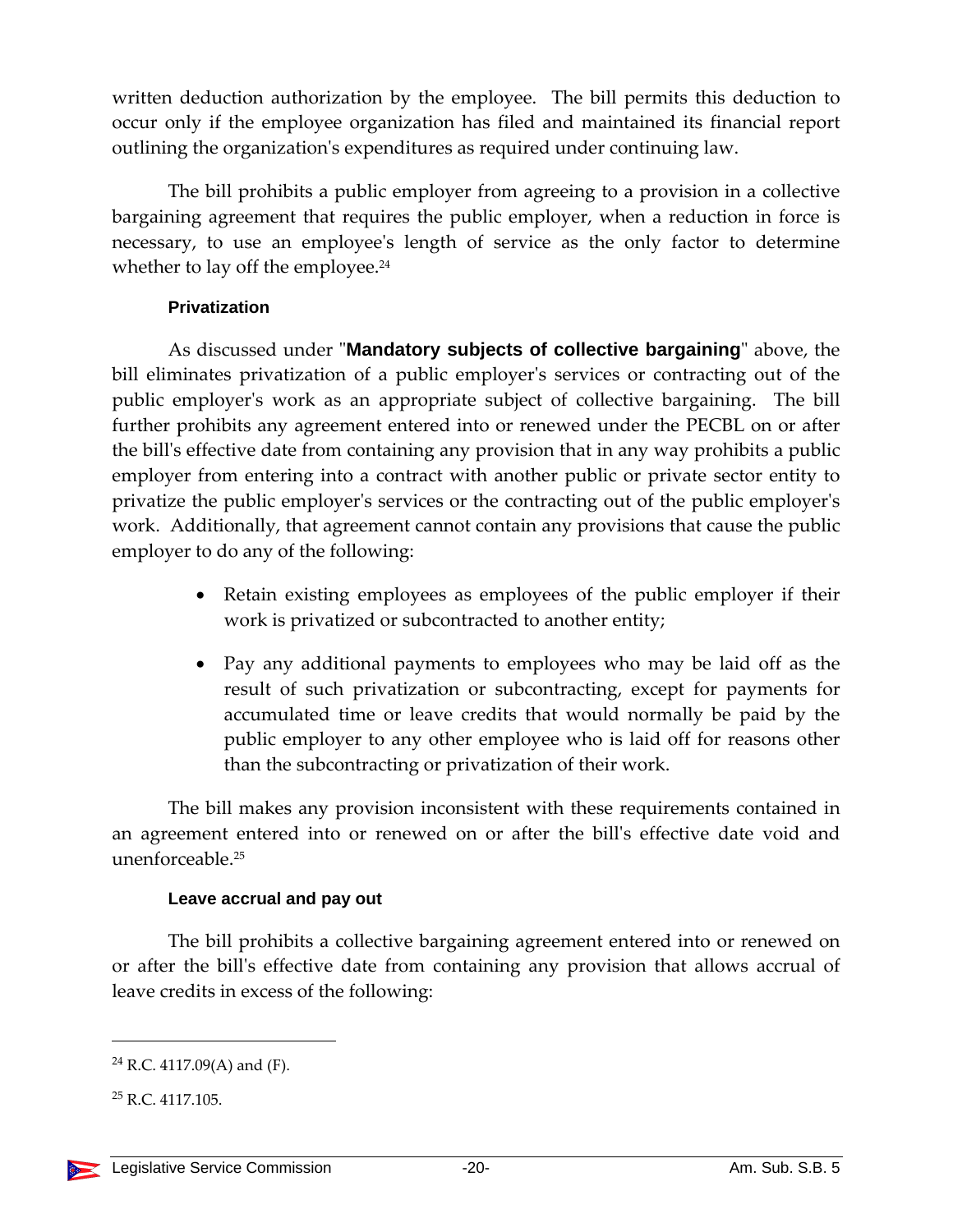- 6 weeks annually of paid vacation prior to 20 years of service;
- 12 paid holidays annually;
- 3 paid personal days annually.

For purposes of these determinations, "days" means eight working hours and ʺweekʺ means 40 working hours for employees working a normally scheduled work week. Those employees working a work week that exceeds or is less than 40 hours must have the number of hours per day or week increased or reduced proportionately based on the difference in hours between the employee's average work week and 40 hours.<sup>26</sup>

The bill also provides that no collective bargaining agreement that is modified, renewed, extended, or entered into on or after the billʹs effective date is permitted to provide vacation leave in an amount greater than that provided in statute, which caps vacation leave at 7.7 hours per biweekly pay period for employees with 19 or more years of service.<sup>27</sup>

The bill prohibits a collective bargaining agreement entered into or renewed on or after the billʹs effective date from containing a provision for the exchange or sell‐back of a public employeeʹs accumulated paid sick leave balance at the public employeeʹs final retirement or death that provides for a cash payment that exceeds 50% of the public employee's total sick leave accumulations and for accumulated sick leave in excess of 1,000 hours. The payment must be based upon the public employee's hourly rate of pay at time of final retirement, unless the employee is a member of the Ohio Police and Fire Pension Fund and participates in the Deferred Retirement Option Plan (DROP). For that type of employee, the payment must be based upon the public employee's hourly rate in effect at the time the employee entered DROP.

For purposes of this provision, "final retirement" means when an employee retires and is immediately eligible to receive pension benefits by satisfying the normal length of service and age qualifications or as a result of disability.<sup>28</sup>

#### **Restrictions for DROP participants**

The bill also includes limitations with respect to DROP as administered by the Ohio Police and Fire Pension Fund. The bill prohibits any agreement entered into or

<sup>26</sup> R.C. 4117.108.

<sup>27</sup> R.C. 124.134(F).

<sup>28</sup> R.C. 4117.109.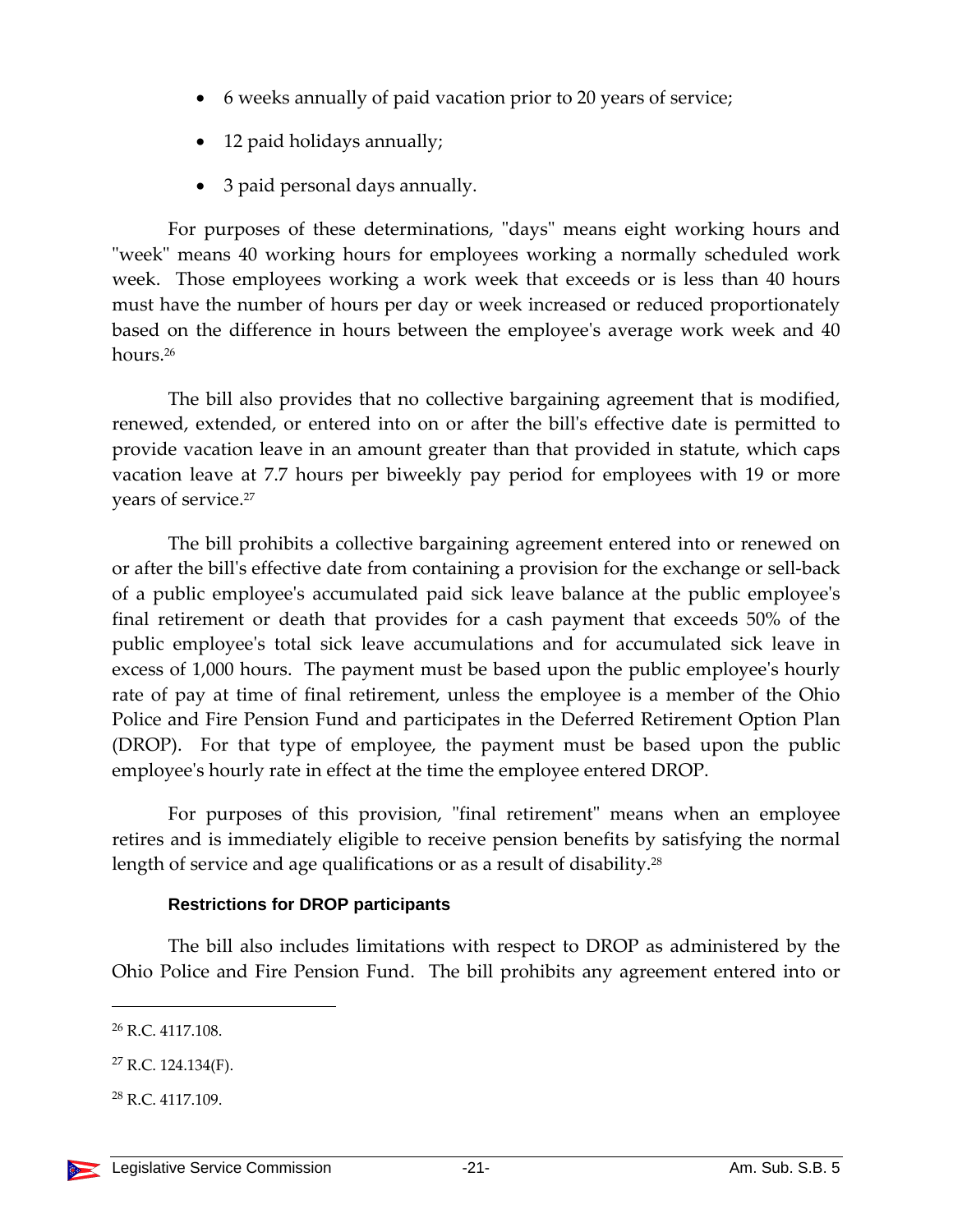renewed under the PECBL on or after the bill's effective date from containing any provisions that do any of the following:

- Provide for any supplemental wage payments based on length of employment to any employee participating in DROP;
- Provide for any annual paid vacation leave earning in excess of five weeks to any employee participating in DROP;
- Provide for the ability of any employee participating in DROP to carry over vacation leave from one year to another that exceeds a total accumulation of the equivalent of three years vacation leave;
- Provide the basis for the payment to any employee participating in DROP of any accumulated paid leave, including, but not limited to, sick leave, vacation leave, and compensatory time, that is based on an employeeʹs hourly wage rate greater than the employeeʹs wage rate on the date the employee commenced participating in DROP.

The bill requires the Ohio Police and Fire Pension Fund to notify the public employer of the respective employee of the date upon which the employee entered DROP and to notify the public employer of the date any employee entered DROP prior to the bill's effective date.<sup>29</sup>

#### **Other provisions**

The bill also prohibits a collective bargaining agreement entered into or renewed on or after the billʹs effective date from containing a provision that does any of the following:

- Limits a public employer in determining the number of employees it employs or has working at any time, in any facility, building, classroom, on any work shift, or on any piece of equipment or vehicle;
- Provides for the public employer to pay any portion of a public employee's state pension contributions or payments;
- Provides for an hourly overtime payment rate that exceeds the overtime rate required by the federal Fair Labor Standards Act.

<sup>29</sup> R.C. 4117.107.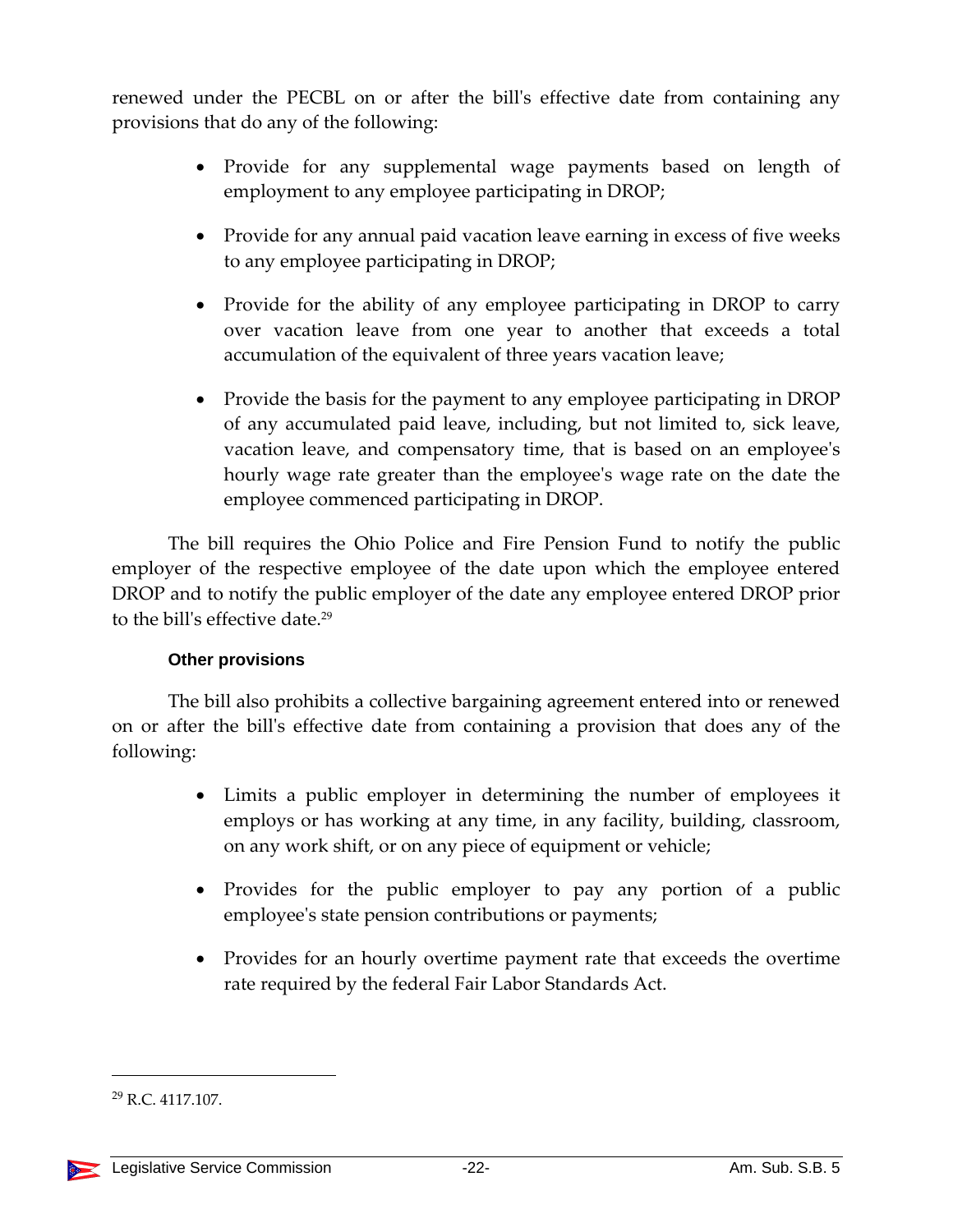• Requires the public employer to adhere to, follow, or continue any practices or benefits not specifically set forth in the specific written provisions of the agreement.

The bill makes any provision inconsistent with this section that is contained in an agreement entered into or renewed on or after the effective date of this section is void and unenforceable.30

#### **Agreement approval**

The bill extends the date by which the public employer must submit a request for funds necessary to implement an agreement and for approval of any other matter requiring the approval of the appropriate legislative body to the legislative body to 30 days after the agreement is finalized, rather than 14 days under current law, unless otherwise specified. If the appropriate legislative body is not in session at the time, then under continuing law the public employers must submit the request within 14 days after the legislative body convenes.31

#### **Dispute resolution procedures**

The bill makes several changes to the procedures that govern the settlement of disputes between an exclusive representative and a public employer concerning collective bargaining agreements.

#### **Duty to bargain**

The bill removes any requirement that the public employer and exclusive representative collectively bargain on the continuation, modification, or termination of a provision of an existing agreement. The bill specifically allows the parties to refuse to collectively bargain on these issues under the same circumstances. Continuing law requires the parties to enter into collective bargaining under all other circumstances upon receiving a written notice from the other party of the proposed termination, modification, or successor agreement.

The bill also extends the timeline for initial negotiations. Under the bill, parties negotiating an initial agreement must offer to meet for a period of 120 days, increased from 90 days under current law, for purposes of negotiating an agreement.

The bill also specifically requires, with respect to parties that have an existing agreement, that the parties, not less than 60 days prior to the existing agreement's

<sup>30</sup> R.C. 4117.106.

 $31$  R.C. 4117.10.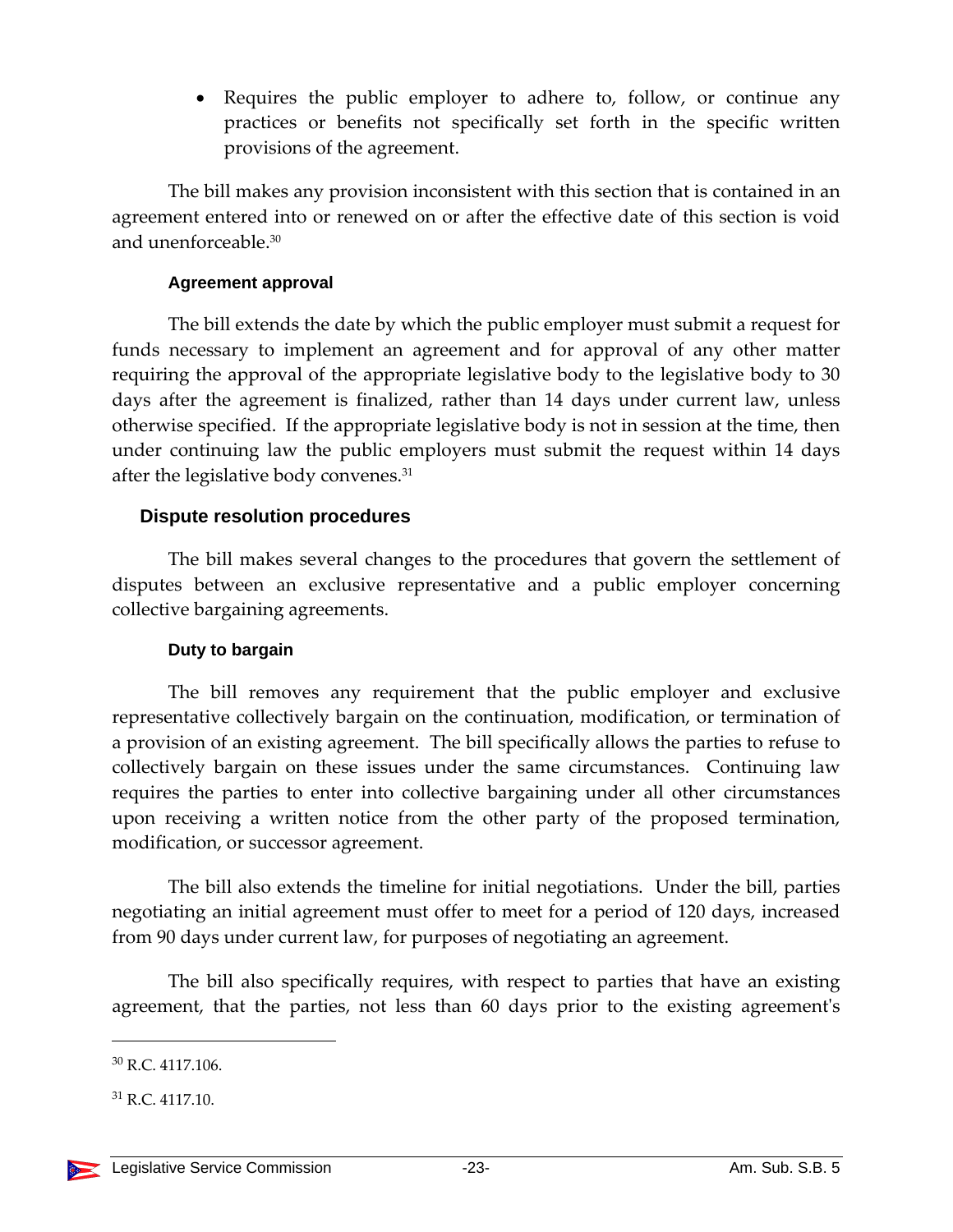expiration date, offer to bargain collectively with the other party for the purpose of modifying or terminating any existing agreement or negotiating a successor agreement and notify SERB of the offer by serving upon SERB a copy of the written notice to the other party and a copy of the existing collective bargaining agreement. While these actions are required under continuing law, current law does not include timelines for the actions to occur. The bill also requires these parties to continue in full force and effect all the terms and conditions of any existing collective bargaining agreement for a period of 90 days, increased from 60 days under current law, after the party gives notice or until the agreement's expiration date, whichever occurs later.<sup>32</sup>

#### **Mediation**

The bill eliminates the ability of the parties to submit disputed issues to a mutually agreed-upon dispute resolution procedure. Under current law, if at any time prior to 45 days before an existing agreement expired the parties could not reach an agreement, the parties could agree to submit the dispute to agreed‐to dispute resolution procedures such as conventional arbitration or a conciliator's council.

The bill also eliminates the current law timelines to request SERB to intervene and for SERB to appoint a mediator. Thus, under the bill, if the parties are unable to reach an agreement at any time, any party may request SERB to intervene. Under continuing law the request must set forth the names and addresses of the parties, the issues involved, and, if applicable, the expiration date of any agreement. SERB then must intervene and investigate the dispute to determine whether the parties have engaged in collective bargaining. SERB also must appoint a mediator to assist the parties in the collective bargaining process.33

#### **Fact-finding**

Under the bill, similar to current law, any time after a mediator is appointed, a party may request the appointment of a fact-finder, instead of a fact-finding panel under current law. The bill requires the fact-finder to be appointed pursuant to the same procedures as a fact-finding panel under current law, and the fact-finder operates in a similar manner as a fact‐finding panel, which is similar to advisory arbitration.

In making the fact-finder's findings of fact and recommendations, the bill requires a fact‐finder to take all of the following factors into account, many of which are the same factors a fact‐finding panel or conciliator must take into account under current law:

<sup>32</sup> R.C. 4117.14(B).

 $33$  R.C. 4117.14(C) and (E) (repealed).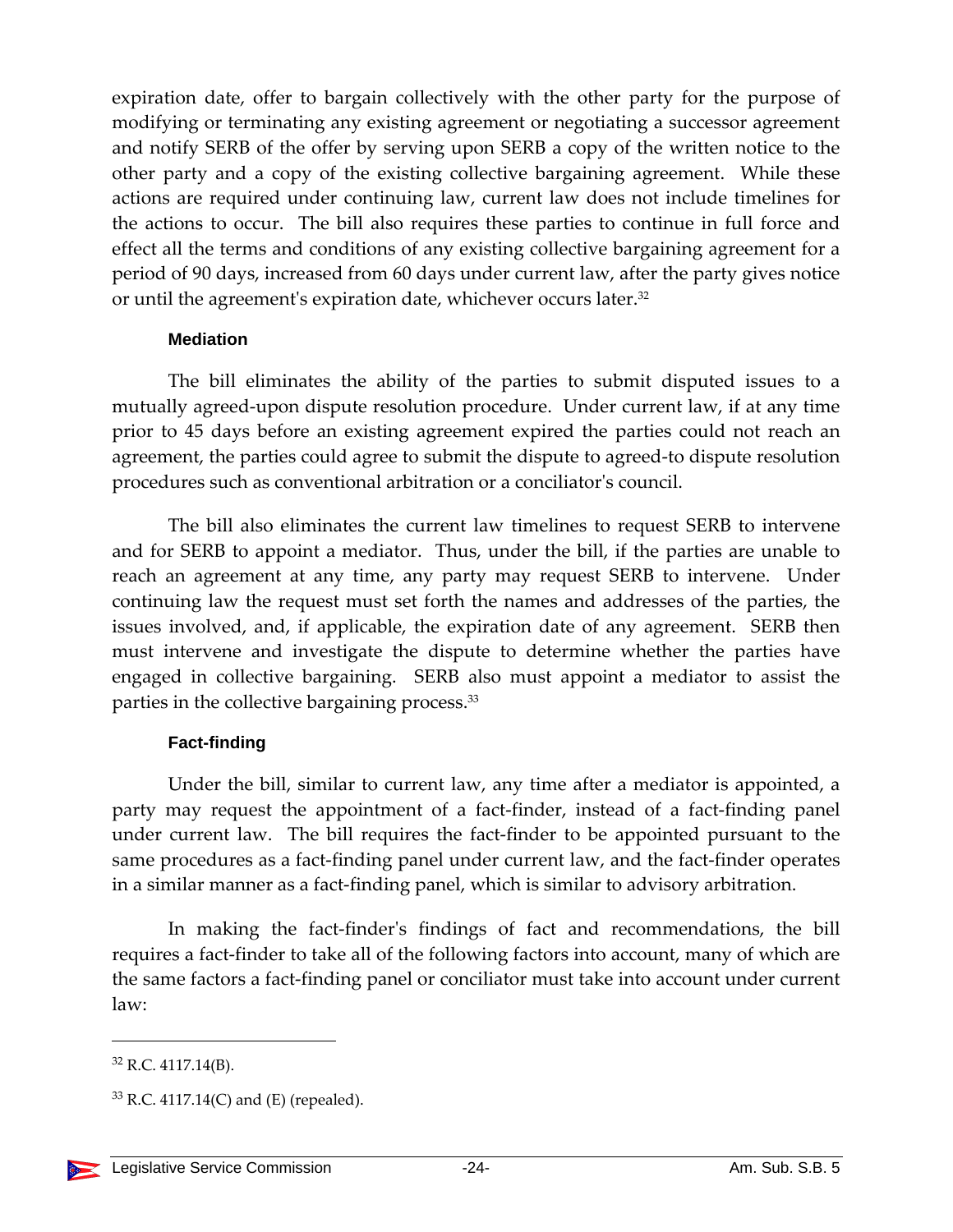(1) As the primary consideration, the interests and welfare of the public and the ability of the public employer to finance and administer the issues proposed (similar to current law, except current law does not require this to be the "primary factor");

(2) Past collectively bargained agreements, if any, between the parties (same as current law);

(3) Comparison of the issues submitted to fact‐finding relative to the employees in the bargaining unit involved with those issues related to other public and private employees doing comparable work, giving consideration to factors peculiar to the area and classification involved (same as current law);

(4) The lawful authority of the public employer (same as current law);

(5) The stipulations of the parties (same as current law);

(6) The compensation paid by the public employer to the public employerʹs public employees who are not members of the bargaining unit represented by the exclusive representative or who are members of that bargaining unit but are not members of the exclusive representative;

(7) The effect of the recommendations on the public employer's employer-wide collective bargaining program and practices, and the potential increases in cost to the public employer;

(8) Such other factors, not confined to those listed in (1) to (7) above, that are normally or traditionally taken into consideration in the determination of the issues submitted to final offer settlement through voluntary collective bargaining, mediation, fact-finding, or other impasse resolution procedures in the public service or in private employment (same as current law).

The bill permits fact-finding hearings to be open to the public if either party requests. The fact-finder's finding of fact and recommendations on the unresolved issues must be sent to the public employer, the employee organization, and SERB no later than 30 days (increased from 14 under current law) after the fact-finder's hearing, unless the parties mutually agree to an extension. The bill requires the fact-finding panel to include with its findings of fact and recommendations a written report explaining how each of the factors described in (1) to (8) immediately above factored into the panelʹs findings and recommendations.**<sup>34</sup>**

 $34$  R.C. 4117.14(C)(1) to (3) and 4117.21, with conforming changes in R.C. 4117.02.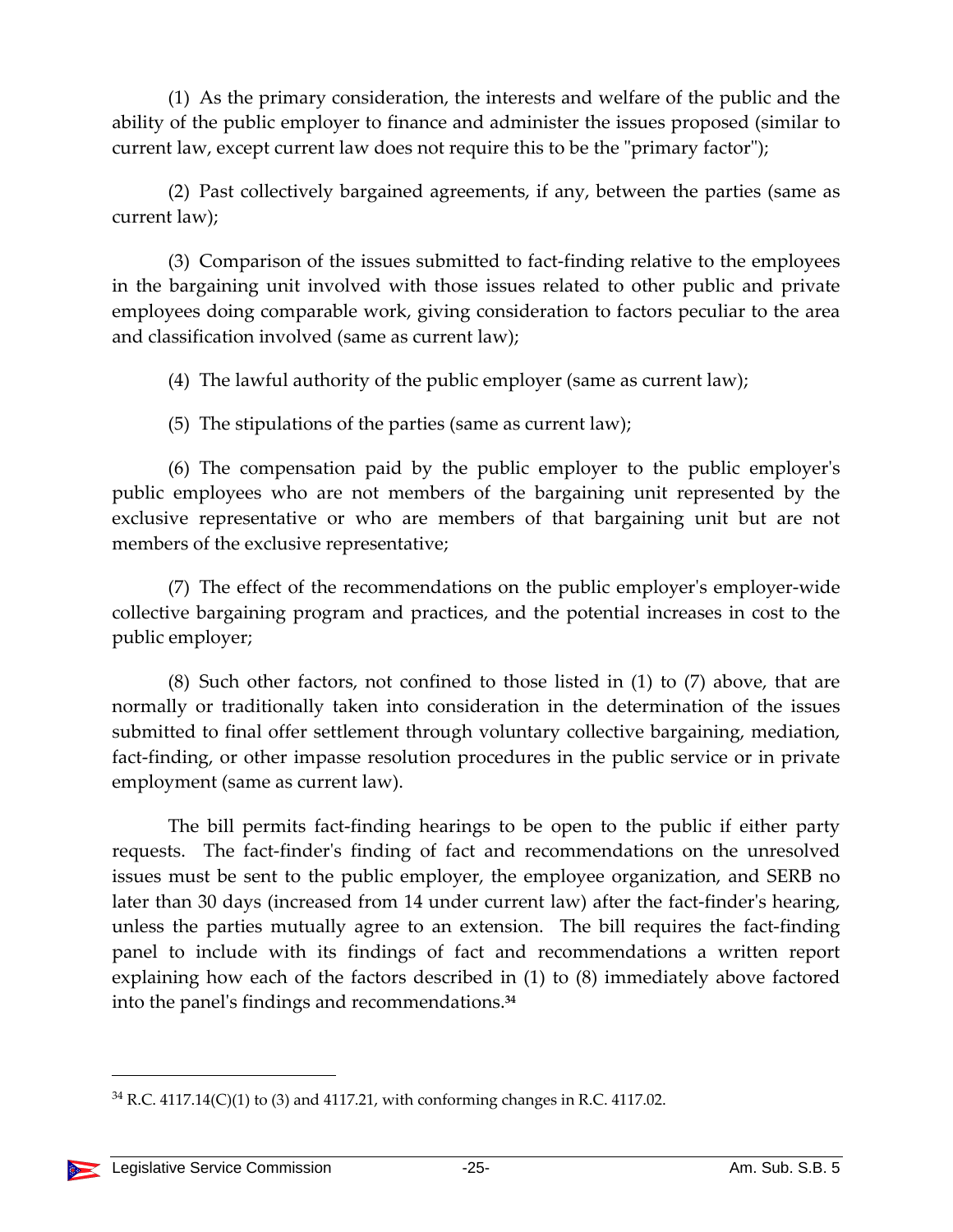#### **Final resolution**

The bill extends the timeline for the parties to vote regarding the fact-finder's findings of fact and recommendations from 7 to 14 days after the findings and recommendations are sent. Under continuing law, if neither party rejects the recommendations, the recommendations constitute the final resolution of the disputed issues and a collective bargaining agreement must be executed between the parties. However, if either party rejects the findings and recommendations, SERB must publicize the findings and recommendations.

If either party rejects the findings and recommendations, then currently at this point in the process, those parties who are permitted to strike may do so in accordance with current law procedures. Those who are not permitted to strike (see **"Background – employees who are not permitted to strike**," below) must submit the dispute to final offer settlement procedure (commonly referred to as binding arbitration), during which a conciliator chooses between the issues submitted by the parties. The bill, however, generally prohibits public employees from striking (see ʺ**Prohibition against strikes**ʺ above) and also eliminates the final offer settlement procedure.

Under the bill, if the parties are unable to reach agreement within 14 days after the publication of findings and recommendations (increased from 7 days under current law) or the collective bargaining agreement, if one exists, has expired, then chief executive officer of the public employer involved must, within 60 days after the rejection of the fact-finder's findings and recommendations, or within 60 days after the collective bargaining agreement expires, submit to the legislative body of the public employer a copy of the findings recommendations, together with a copy of the public employer's last best offer. The exclusive representative must submit the exclusive representativeʹs last best offer within the same time limitations.

After receiving the submissions, the legislative body or a duly authorized committee of the legislative body must conduct a hearing, as soon as is practicable, at which the parties must be required to explain their positions with respect to the factfinder's report. The bill requires the legislative body to hold the hearing open to the public and prohibits the legislative body from deeming the hearing an executive session of the legislative body. Upon the conclusion of the hearing, the legislative body must vote to accept either the last best offer of the exclusive representative or the last best offer of the public employer. The parties must execute a collective bargaining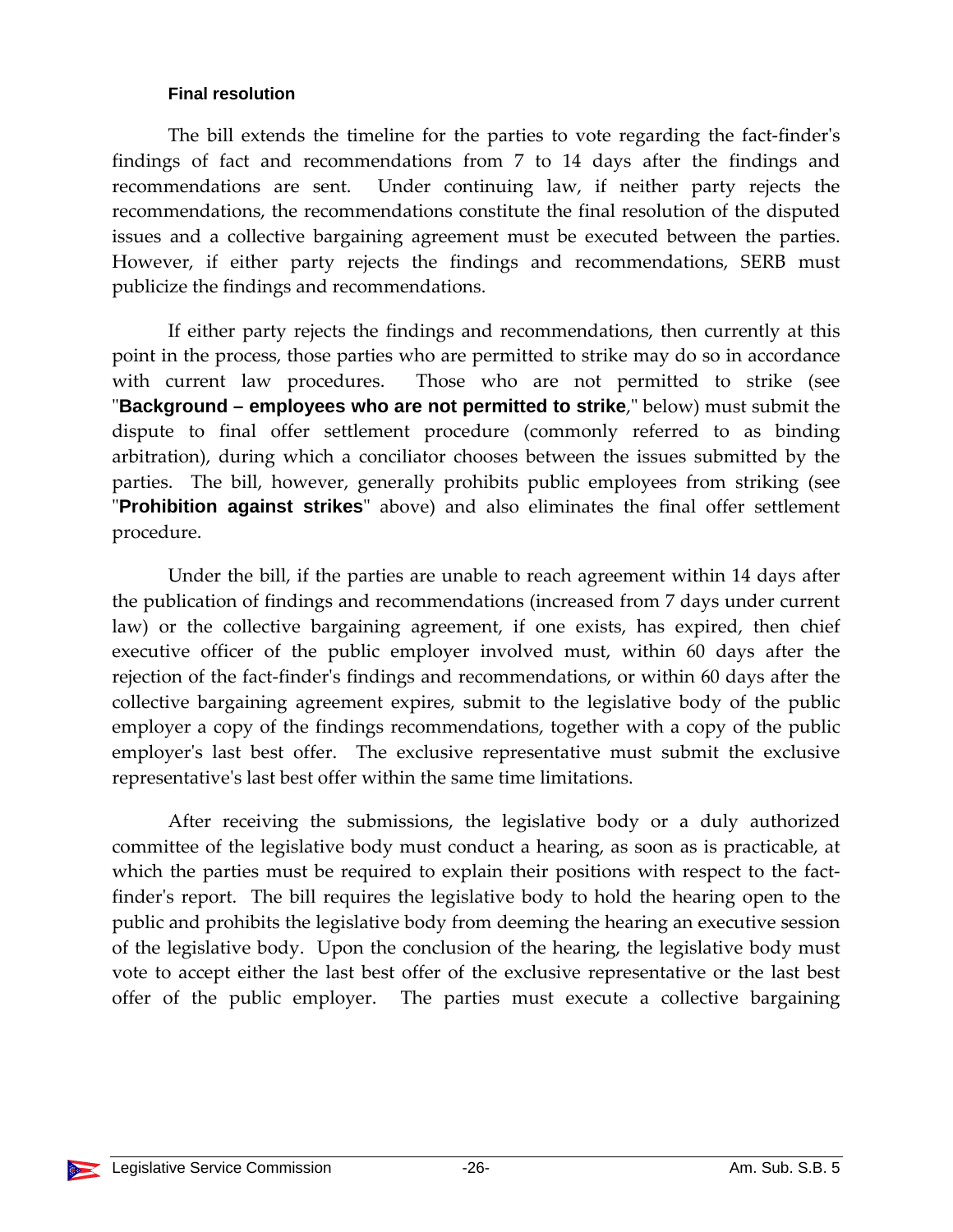agreement that represents the last best offer chosen by the legislative body and that agreement must be effective for a term of three years.<sup>35</sup>

#### **Publication requirements**

The bill requires SERB and public employers to post in a conspicuous location on the web site maintained by SERB or the employer, respectively, the terms of the last collective bargaining agreement offered by the public employer and the terms of the last collective bargaining agreement offered by the exclusive representative at specific times. If the parties ask SERB to intervene in the negotiations, then SERB and the employer must promptly post. If either party requests the appointment of a factfinding panel, then SERB and the employer must promptly post.

#### **Unfair labor practices**

The bill expands the current law list of actions that constitute an unfair labor practice by an employee organization, its agents, or representatives, or public employees to include both of the following:

- Communicates or attempts to engage in other direct dealings during the period of negotiations with elected or appointed officials of the public employer, other than those individuals designated to represent the public employer, regarding wages, hours, and terms and conditions of employment, or with regard to matters that are or may become the subject of collective negotiations;
- Induce or encourage any individual to engage in a secondary boycott whether under the existing agreement or as part of another employee organizationʹs concerted activity, whether in the public or private sector.

The bill makes picketing, striking, or other concerted refusal to work an unfair labor practice. Currently, those activities are an unfair labor practice only if the employee organization or public employees failed to provide the required notice.

Under the bill, expression of any views, argument, or opinion, or the dissemination of any of those items, whether in written, printed, graphic, or visual form, cannot constitute or be evidence of a public employer's or an employee organizationʹs engagement in an unfair labor practice under the PECBL if the expression contains no threat of reprisal or force or promise of benefit.<sup>36</sup>

 $35$  R.C. 4117.14(C)(4) and (D).

 $36$  R.C. 4117.11(B) and (C).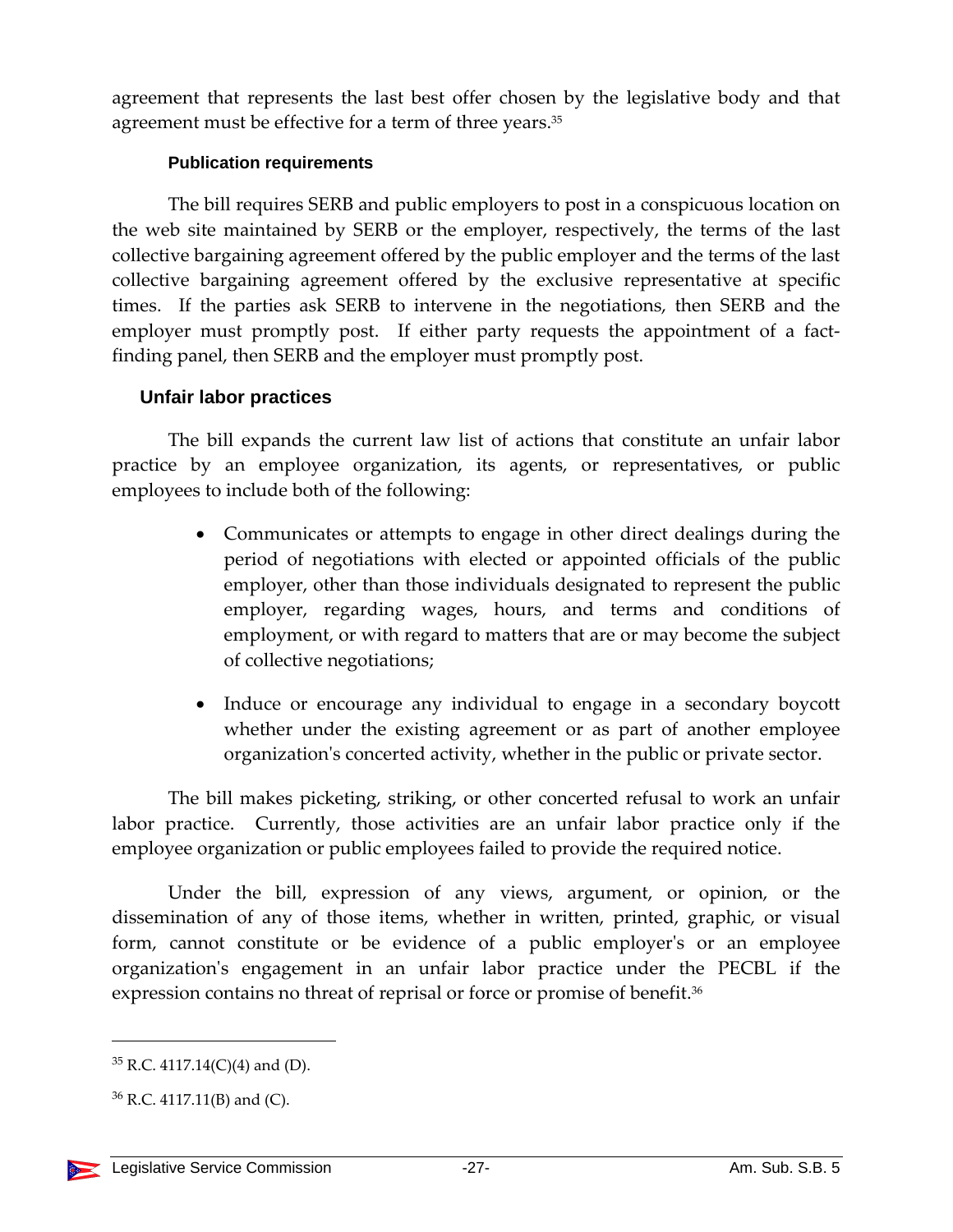A party may file a charge with SERB in the event of an unfair labor practice. It appears that the bill eliminates SERBʹs current law duty to investigate every charge filed and instead requires SERB to conduct a hearing for each charge filed. Currently, SERB is required to conduct a hearing only if, after an investigation, SERB has probable cause for believing a violation has occurred. Since SERB is no longer, under the bill, issuing complaints to have a hearing, the bill changes references to "complaints" under the PECBL to "charge" and applies continuing law procedures to those charges. $37$  The bill also eliminates the timelines for SERB, a SERB member, or an administrative law judge to conduct a hearing (currently ten days after SERB issues a complaint and requires a hearing) and instead requires those entities to hold a hearing as soon as practicable.

Under continuing law, the charged party may file an answer to an original or amended complaint. Under the bill, the failure to file or timely file an answer must not be construed as any admission against the non‐responding party, and the party may present its response or challenge to the charge at any time prior to the hearing.

Under continuing law, a SERB member or administrative law judge who conducts a hearing must issue a proposed decision and submit it to SERB. The bill eliminates the requirement that if the parties file no exceptions within 20 days after service of the proposed decision, the recommended order becomes the order of SERB effective as prescribed in the decision. If the parties file an exception, the bill permits SERB to consider any issues raised by a party. Under continuing law, SERB determines based upon the preponderance of the evidence whether an unfair labor practice occurred and if so, may order remedies.

In addition to continuing law remedies for an unfair labor practice, if SERB determines that any of the following unfair labor practices have occurred, SERB must order the suspension of the payment of dues or fees to the employee organization for the greater of 30 days or two times the duration of the illegal activity:

- An employee organization, its agents, or a public employee called, instituted, maintained, or conducted a boycott against any public employer, or picketed any place of business of a public employer, on account of any jurisdictional work dispute.
- An employee organization, its agents, or a public employee induced or encouraged any individual to do either of the following:
	- o To engage in a strike in violation of the PECBL or refusal to handle goods or perform services;

<sup>37</sup> R.C. 4117.12 and 4117.13.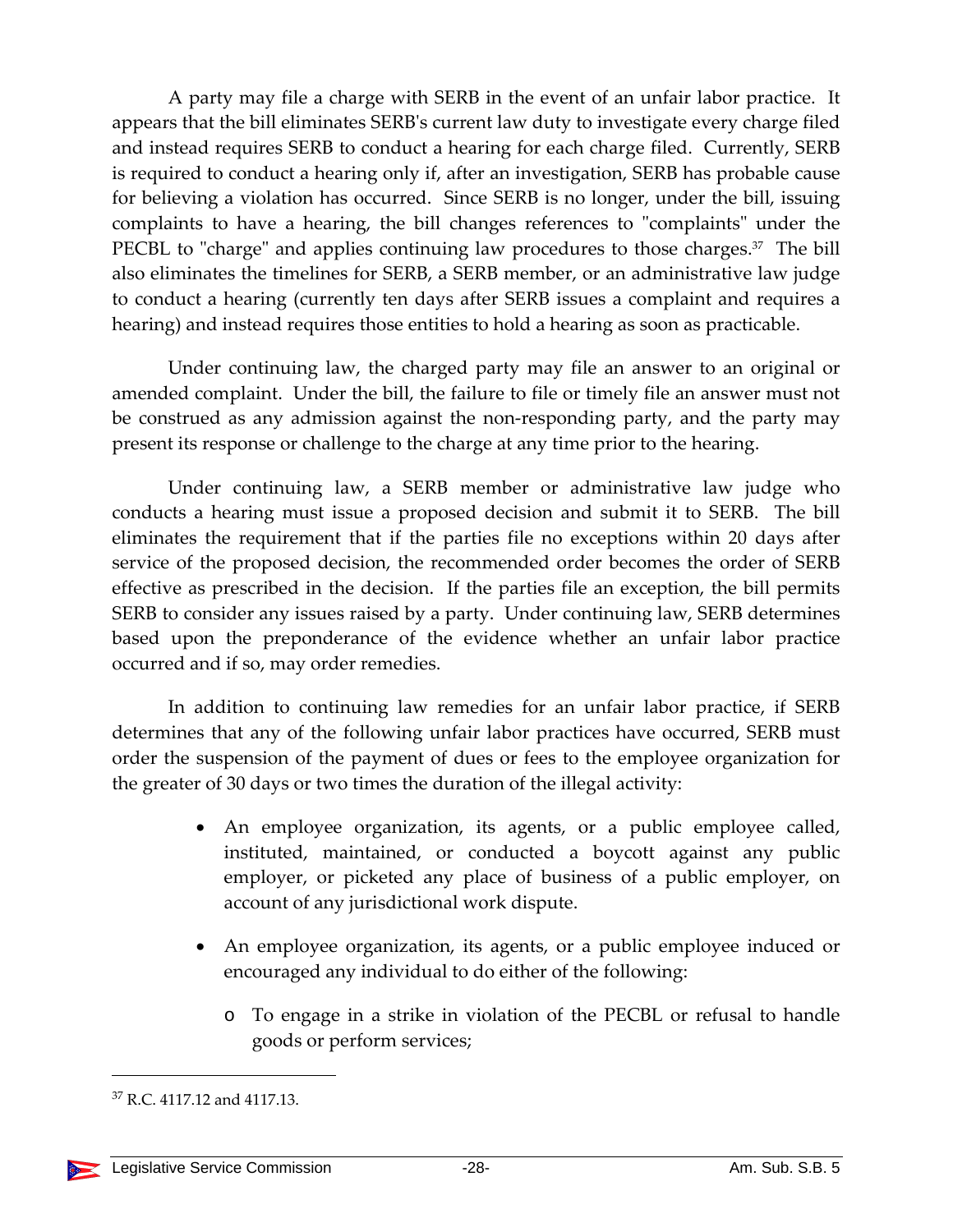- o To engage in a secondary boycott whether under the existing agreement or as part of another employee organization's concerted activity, whether in the public or private sector.
- An employee organization, its agents, or a public employee threatened, coerced, or restrained any person where an object thereof was to force or require any public employee to cease dealing or doing business with any other person, or force or require a public employer to recognize for representation purposes an employee organization not certified by SERB.
- An employee organization, its agents, or a public employee induced or encouraged any individual in connection with a labor relations dispute to picket the residence or any place of private employment of any public official or representative of the public employer.
- An employee organization, its agents, or a public employee engaged in any picketing, striking, or other concerted refusal to work.

One of the continuing law remedies for an unfair labor practice is reinstatement. However, a public employee cannot be reinstated if the suspension or discharge was for just cause not related to public employee rights under the PECBL. The bill expands this prohibition to restrict reinstatement if the predominant basis for the suspension or discharge was not related to public employee rights under the PECBL.<sup>38</sup>

Under continuing law any person aggrieved by any SERB final order granting or denying, in whole or in part, the relief sought may appeal to the court of common pleas of any county where the unfair labor practice in question was alleged to have been engaged in, or where the person resides or principally (as added by the bill) transacts business. The bill requires the court to immediately serve a copy of the notice of appeal filed to all of the other parties, not just to SERB as under current law.<sup>39</sup>

#### **Self-interest**

The bill prohibits a public official or employee from participating on behalf of a public employer in the collective bargaining process with respect to any matter in which the official or employee, or the immediate family of the official or employee, has

<sup>38</sup> R.C. 4117.12.

<sup>39</sup> R.C. 4117.13.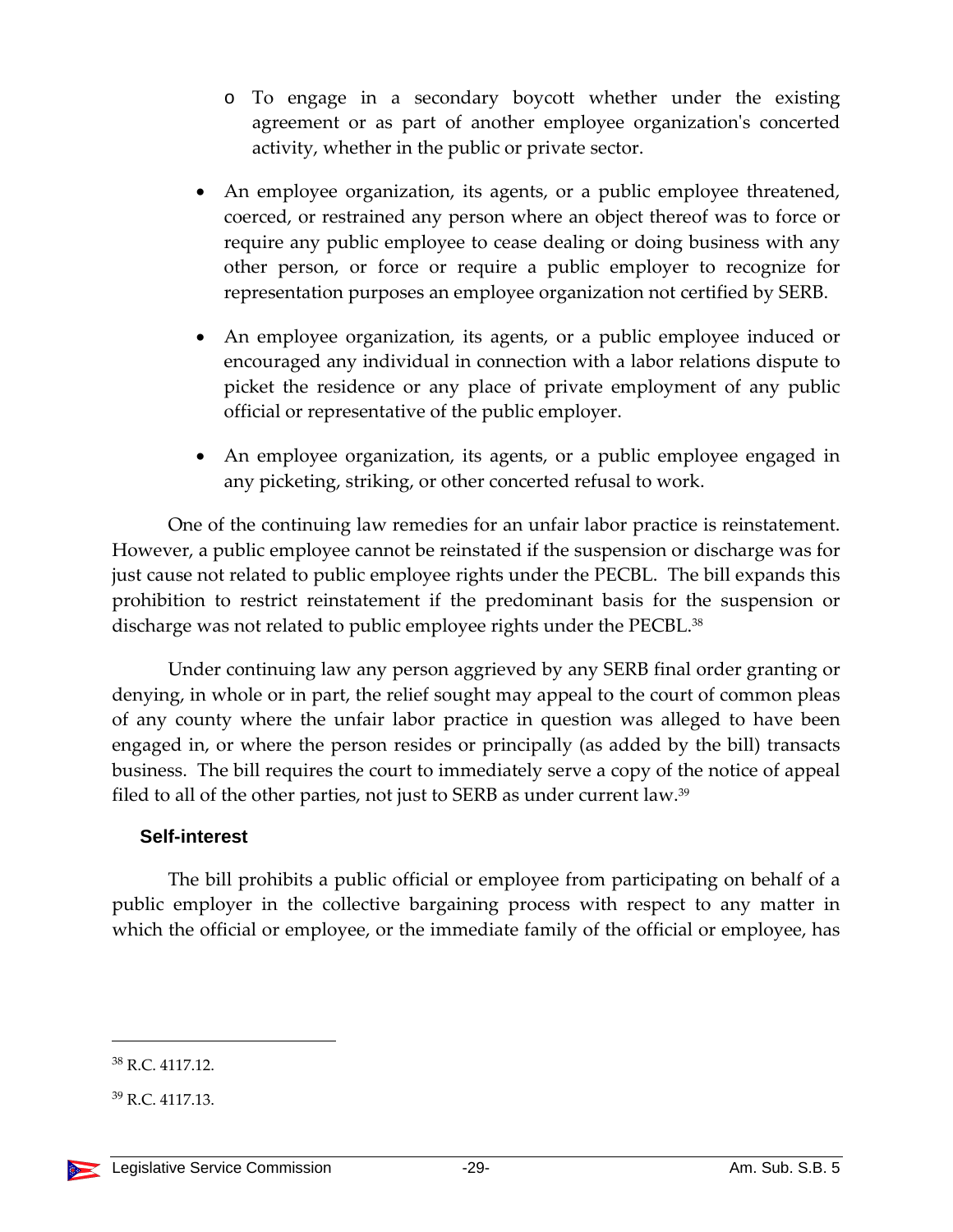a direct interest in the outcome of the matter. "Immediate family" is a spouse residing in the person's household or any dependent child.<sup>40</sup>

#### **Employee compensation reports**

Beginning with the first collective bargaining agreement entered into on or after the billʹs effective date between a public employer and an exclusive representative, and for each collective bargaining agreement entered into after that time, the bill requires the public employer to submit a report to SERB concerning compensation paid to employees under the collective bargaining agreement. The report must list all of the following:

(1) Each provision in the collective bargaining agreement that affects the compensation paid by the public employer to its public employees;

(2) A description of the changes in compensation paid to the public employerʹs public employees that are not addressed in the collective bargaining agreement but will occur during the time period the collective bargaining agreement is in effect;

(3) Any material terms of the agreement.

The bill defines "compensation" as wages, salary, and other earnings paid to a public employee by reason of employment. "Compensation" includes all of the following that are provided by a public employer to a public employee: (1) allowances for food or drink, (2) allowances or stipends for clothing, (3) compensation in addition to base salary for labor performed or services rendered by the public employee, including any additional compensation paid for attending an event that occurs outside the public employeeʹs normal work schedule, (4) payments for length of service, (5) allowances for dry cleaning services, (6) insurance coverage, including health insurance, vision insurance, dental insurance, disability insurance, or life insurance, and (7) anything of value given to a public employee by a public employer for labor performed or services rendered by the public employee.

The employer must submit the required report to SERB within 30 days after entering into the collective bargaining agreement. In that same time, the employer also must post a copy of the report in a conspicuous manner on the employer's web site. SERB also must post a copy of the report in a conspicuous manner on its web site upon receipt of the report.

 <sup>40</sup> R.C. 4117.20(B) and 102.01(D).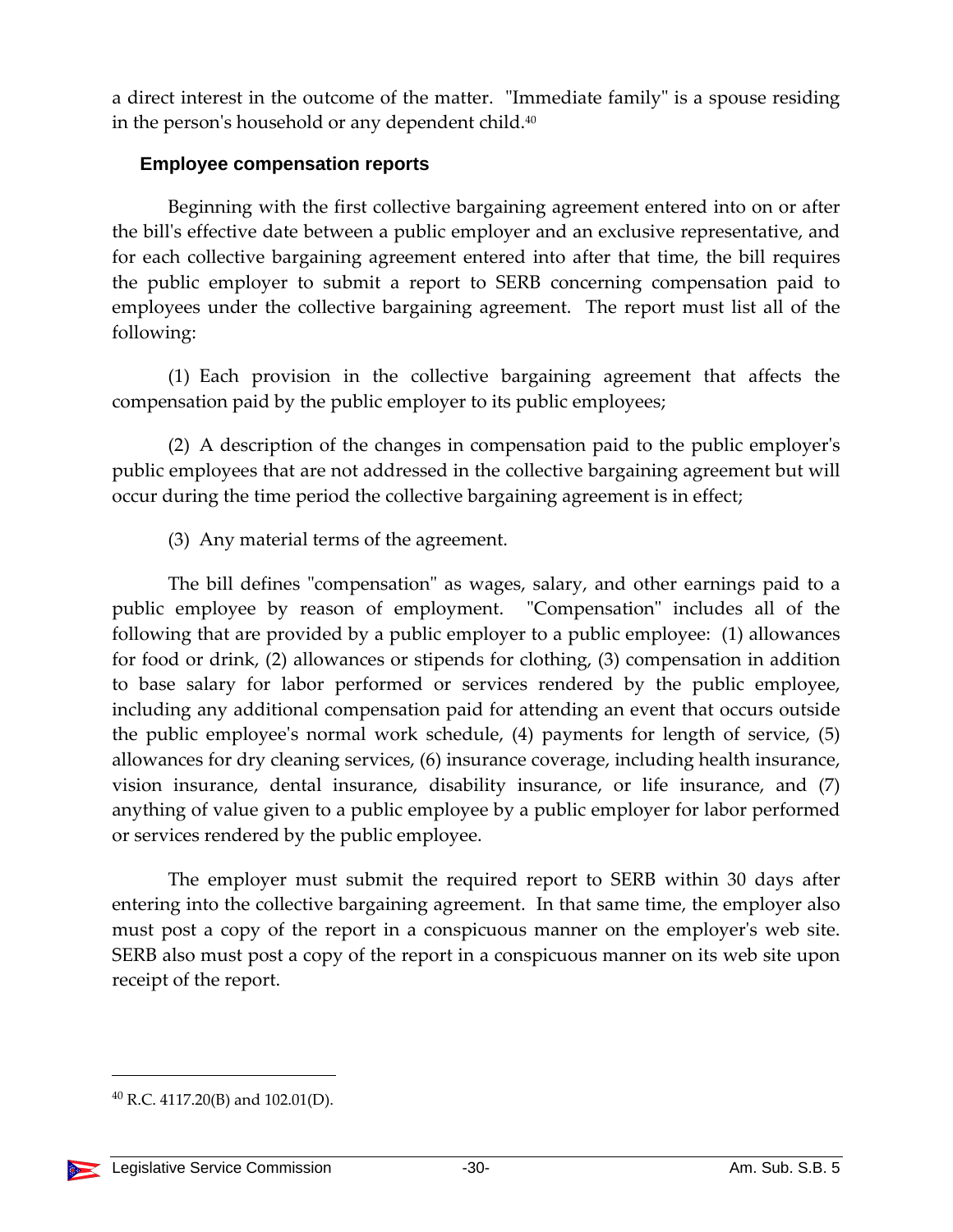If a public employer does not maintain a web site, then the public employer must provide copies of the report to two newspapers of general circulation, in the county in which the public employer is located. If the public employer is located in more than one county, then the public employer must provide copies of the report to newspapers of general circulation in Cincinnati, Cleveland, Columbus, and Toledo.

If a change in compensation is to occur during the time period a collective bargaining agreement is in effect and that change was not included in the report submitted to SERB, or if the public employer and exclusive representative enter into a modified collective bargaining agreement during that time period, the public employer must submit an updated report to SERB not less than five days before the change is to take effect. The employer also must post the updated report in a conspicuous manner on its web site not less than five days before the change is to take effect. Upon receiving the updated report, SERB must post a copy of the report in a conspicuous manner on its web site as well.<sup>41</sup>

#### **Liberally construe**

The bill repeals the current law requirement that the Public Employee Collective Bargaining Law be construed liberally for the accomplishment of the purpose of promoting orderly and constructive relationships between all public employers and their employees.<sup>42</sup>

#### **Effect on existing contracts**

Under the bill, the amendments to the PECBL by the bill apply to a collective bargaining agreement entered into on or after the billʹs effective date and to versions of a collective bargaining agreement in effect on the billʹs effective date that result from extension, modification, or renewal of the collective bargaining agreement on or after that date.<sup>43</sup>

#### **Public employee pay**

The bill creates pay ranges for most public employees by removing steps from the salary schedules. Progression through these schedules, under the bill, is based upon merit.<sup>44</sup> Additionally, with respect to certain employees who must currently be paid at

<u> Andrew Maria (1989)</u>

<sup>41</sup> R.C. 4117.26.

<sup>42</sup> R.C. 4117.22 (repealed).

<sup>&</sup>lt;sup>43</sup> Section 4.

<sup>44</sup> See R.C. 124.14, 124.15, and 124.152.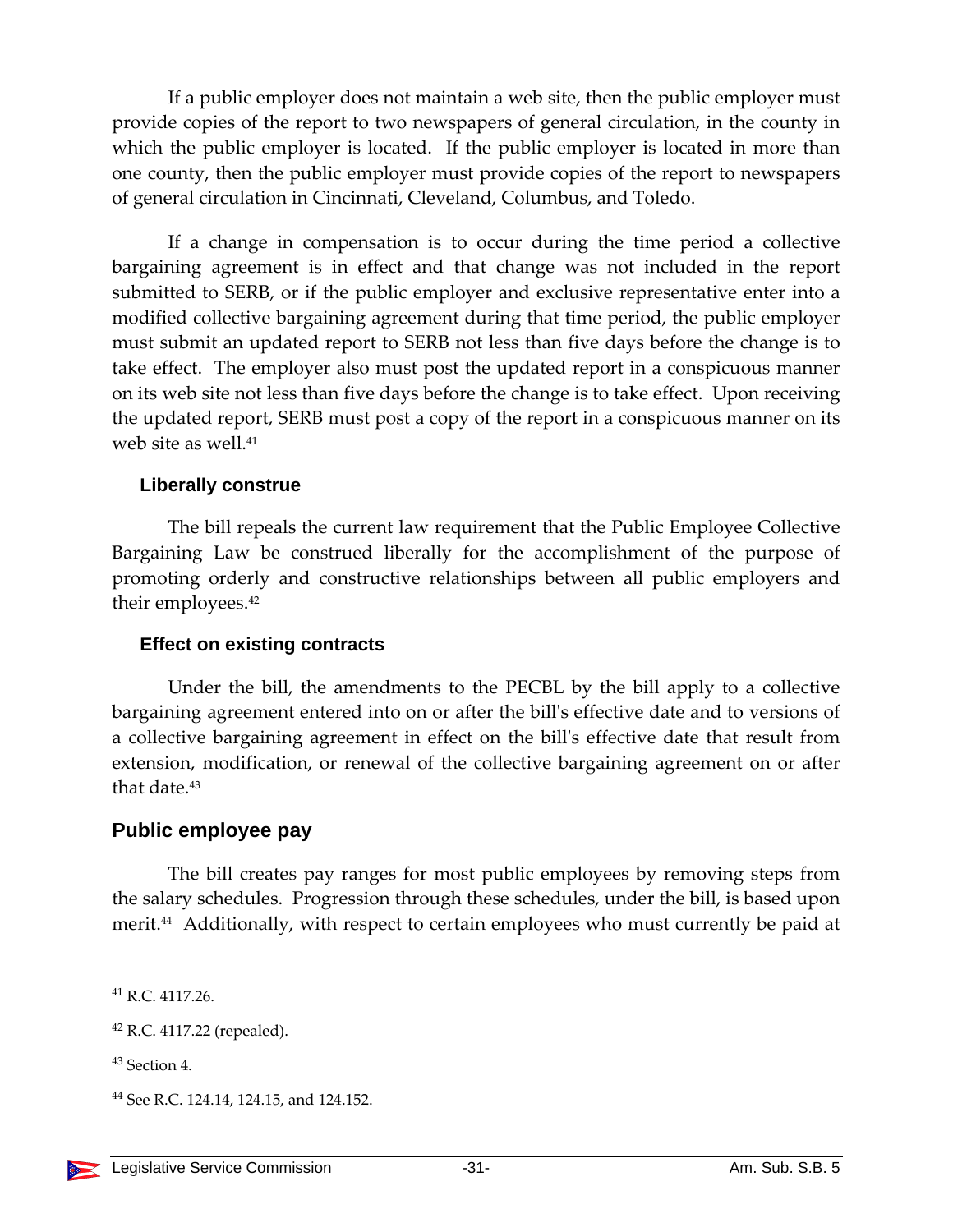a pay rate in accordance with a particular step must be paid within the applicable range under the bill.

Some salary schedules under current law do not exist in statute but are established by different governing authorities with statutory authority. In those cases, the bill retains the duty of the governing authority to establish pay schedules for employees, but requires that pay under those schedules and progression through the same be based upon merit.<sup>45</sup>

Specifically, the bill requires that the following persons progress through a salary schedule based upon merit or be paid a wage or salary based upon a particular salary range:

- Any employee whose position is included in the job classification plan that the Director of Administrative Services must establish under continuing law for all positions, offices, and employments the salaries of which are paid in whole or in part by the state; $46$
- Board and commission members; $47$
- Part-time employees;<sup>48</sup>
- Exempt employees; $49$
- Regular full-time employees in positions assigned to classes within the instruction and education administration, except certificated employees on the instructional staff of the State School for the Blind or the State School for the Deaf, whose positions are scheduled to work on the basis of an academic year rather than a full calendar year;<sup>50</sup>
- Correctional Institution Inspection Committee staff, excluding the Director;<sup>51</sup>

- <sup>49</sup> R.C. 124.152.
- <sup>50</sup> R.C. 124.15(K).
- <sup>51</sup> R.C. 103.74.

<sup>45</sup> R.C. 103.74, 122.64, 307.054, 339.06, 339.07, 340.04, 505.38, 505.49, 749.082, and 749.083.

 $46$  R.C. 124.14(A)(1).

 $47$  R.C. 124.15(A).

 $48$  R.C. 124.15(C).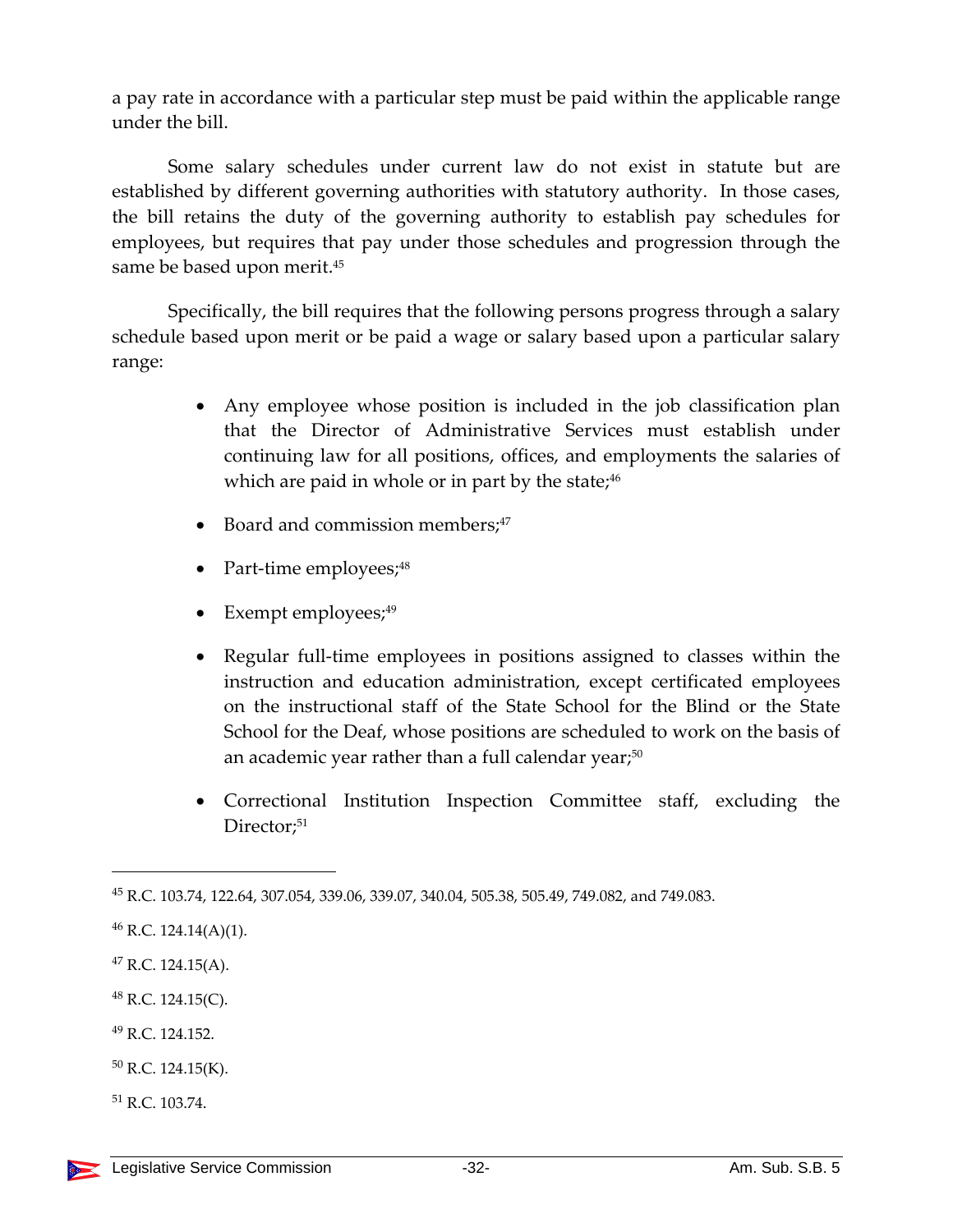- Employees of the Department of Development, Division of Economic Development;<sup>52</sup>
- Members of the Minority Development Financing Advisory Board;<sup>53</sup>
- Seasonal and casual employees in the service of the state, except for elected officials; legislative employees; employees of the Legislative Service Commission; employees who are in the unclassified civil service and exempt from collective bargaining coverage in the office of the Secretary of State, Auditor of State, Treasurer of State, and Attorney General; employees of the courts; employees of the Bureau of Workers' Compensation whose compensation the Administrator establishes; or employees of an appointing authority authorized by law to fix the compensation of those employees;<sup>54</sup>
- Employees of each county board of developmental disabilities;<sup>55</sup>
- Employees of the board of trustees of a joint emergency medical services district.56

With respect to certain state employee positions that the Director of Administrative Services are impracticable to include in the state job classification plan, the bill requires the Director to establish the rate and method of their compensation based upon merit.57

# **Pay supplements for certain state employees**

The bill removes a pay supplement provision that is currently available to certain public employees. The removed provision applies, as do most of the other pay supplement provisions, which were retained by the bill, to employees paid in accordance with Schedule B of R.C. 124.15 or Schedule E‐1 or Schedule E‐1 for Step 7 only of R.C. 124.152. The removed provision makes available to those employees an

<sup>56</sup> R.C. 307.054.

 $57$  R.C. 124.14(H).

<sup>52</sup> R.C. 122.64.

<sup>53</sup> R.C. 122.72.

<sup>54</sup> R.C. 124.14(I).

<sup>55</sup> R.C. 5126.24(D).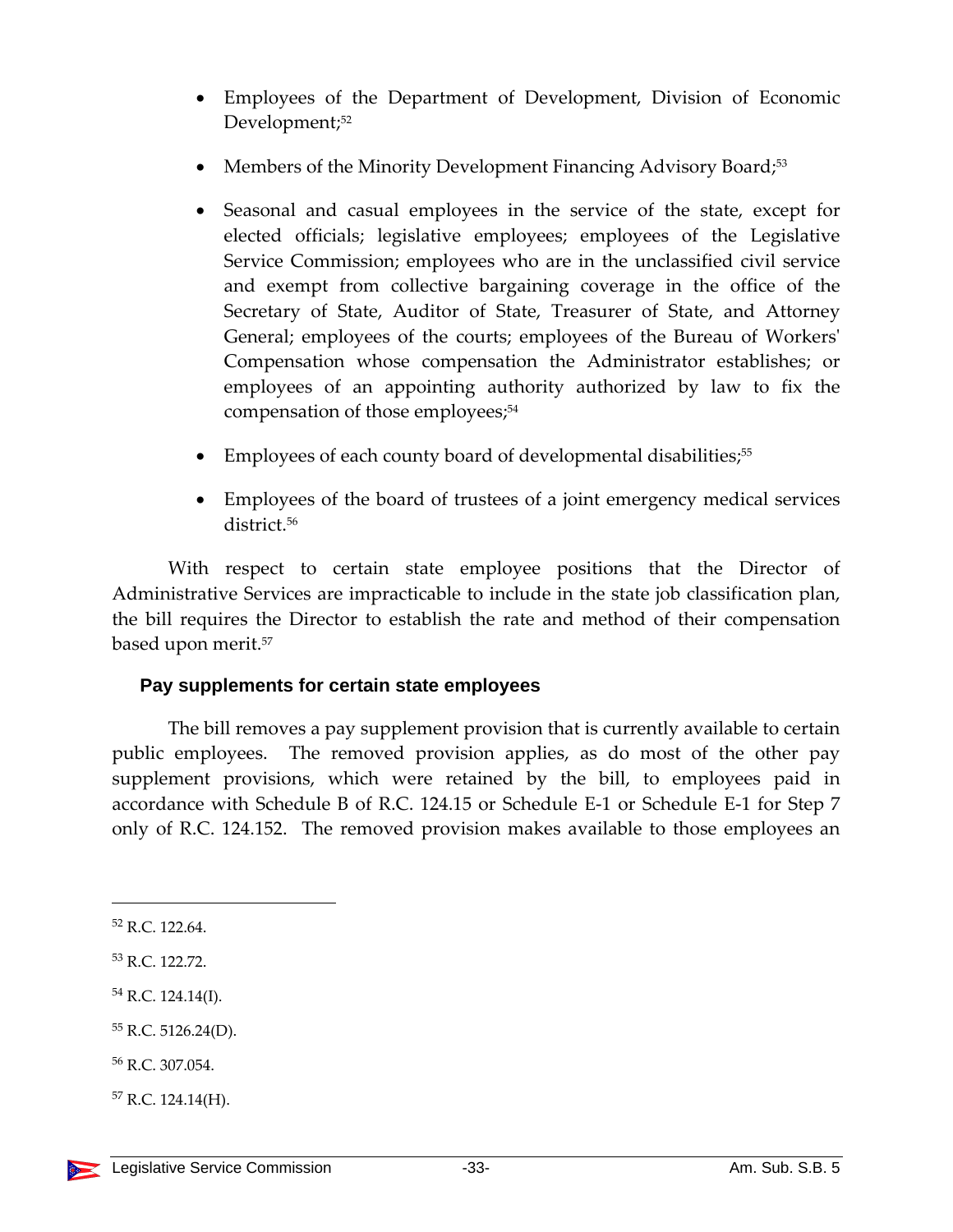automatic, annual salary adjustment after five years of service with the state or any of its political subdivisions.58

The remaining pay supplement provisions that continue to be available to employees who are paid in accordance with Schedule B of R.C. 124.15 or Schedule E‐1 or Schedule E‐1 for Step 7 only of R.C. 124.152 include a special hazard salary adjustment, pay for returning to work after termination of the employeeʹs regular work schedule, a pay supplement to attract bilingual employees, shift differential, long-term higher level work, a professional achievement pay supplement, and an educational pay supplement.<sup>59</sup>

The bill retains the authority of a state agency, board, or commission to give supplementary compensation to a licensed physician in its employ but the schedule for the supplementary compensation be based upon merit. $60$ 

#### **Teacher pay**

The bill eliminates the salary schedules and steps in place for teachers and nonteaching employees and instead requires teachers to receive performance based pay. The bill requires a board to measure a teacherʹs performance by considering all of the following:

(1) The level of license (a resident educator license, professional educator license, senior professional educator license, or lead professional educator license) that the teacher holds;

(2) Whether the teacher is a "highly qualified teacher" as defined in continuing law;

(3) The value‐added measure the board uses to determine the performance of the students assigned to the teacherʹs classroom;

(4) The results of the teacherʹs performance evaluations conducted under continuing law, any peer review program created by an agreement entered into by a board of education and representatives of teachers employed by that board, or any other system of evaluation used by the board;

(5) Any other criteria established by the board. $61$ 

<sup>58</sup> R.C. 124.181(A) and (E).

<sup>59</sup> R.C. 124.181.

 $^{60}$  R.C. 124.181(L).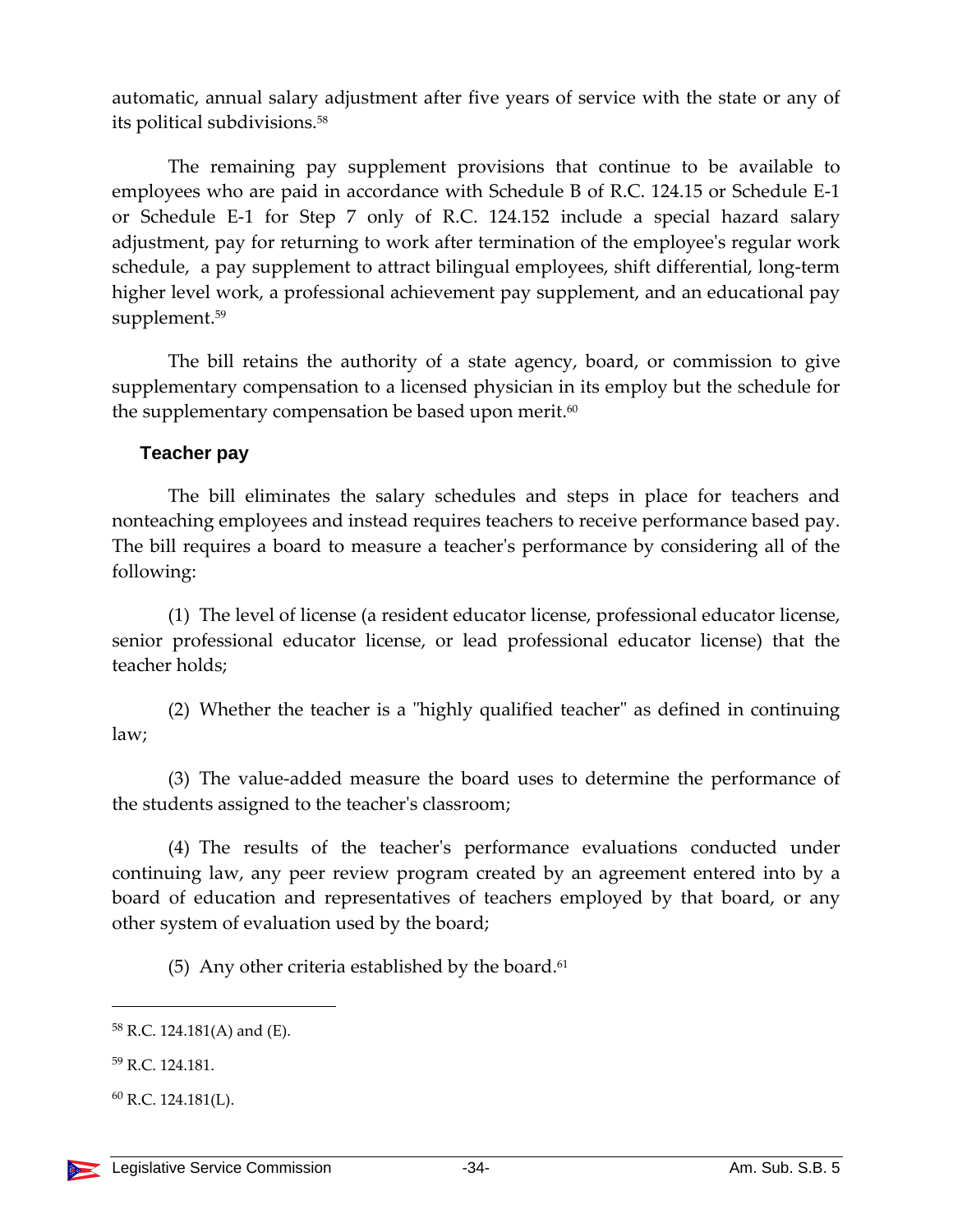# **Public employee benefits**

#### **Health care benefits**

#### **All public employees**

Under the bill, public employees, including employees of the state and any of its political subdivisions, must be responsible for at least 15% of the cost of the provision of health care benefits provided by through Department of Administrative Services. "Health care benefits" include hospitalization, surgical, major medical, dental, vision, and medical care, disability, hearing aids, prescription drugs, or a combination of these benefits. Additionally, the health care benefits provided to a management level employee as defined in the PECBL must be the same as any health care benefits provided to other employees of the same public employer.<sup>62</sup>

#### **Jointly administered trust funds**

Under continuing law, any public employer that is the state or a political subdivision and any collective bargaining representative of the state's or political subdivision's employees may agree in a collective bargaining agreement that health care benefits be provided through a contribution to a jointly administered trust fund. The Department of Administrative Services may enter into an agreement with a jointly administered trust fund to provide self‐insurance of health care benefits. The bill requires any health care benefits provided through this fund to be the same as the health care benefits provided through the Department of Administrative Services if selfinsuring, or the same as the health care benefits provided under a contract entered into between the political subdivision and the insurance company providing those benefits. The Director of Administrative Services or the political subdivision is required by the bill to make any contract for health care benefits available to the board of trustees of the jointly administered trust fund.<sup>63</sup>

#### **School district employees**

Under current law, health care benefits for employees of the board of education of any school district are governed by the School Employees Health Care Board and the Public Schools Health Care Advisory Committee.

<sup>61</sup> R.C. 3317.13, with conforming changes in R.C. 3306.01, 3313.42, 3317.01, 3317.11, 3319.088, 3319.11, 3319.14, 3319.18, and 5126.24.

 $62$  R.C. 124.81(H) to (J) and 124.82(G) and (H).

 $^{63}$  R.C. 124.81(F) and (G), 124.82(E), 505.60, and 1545.071.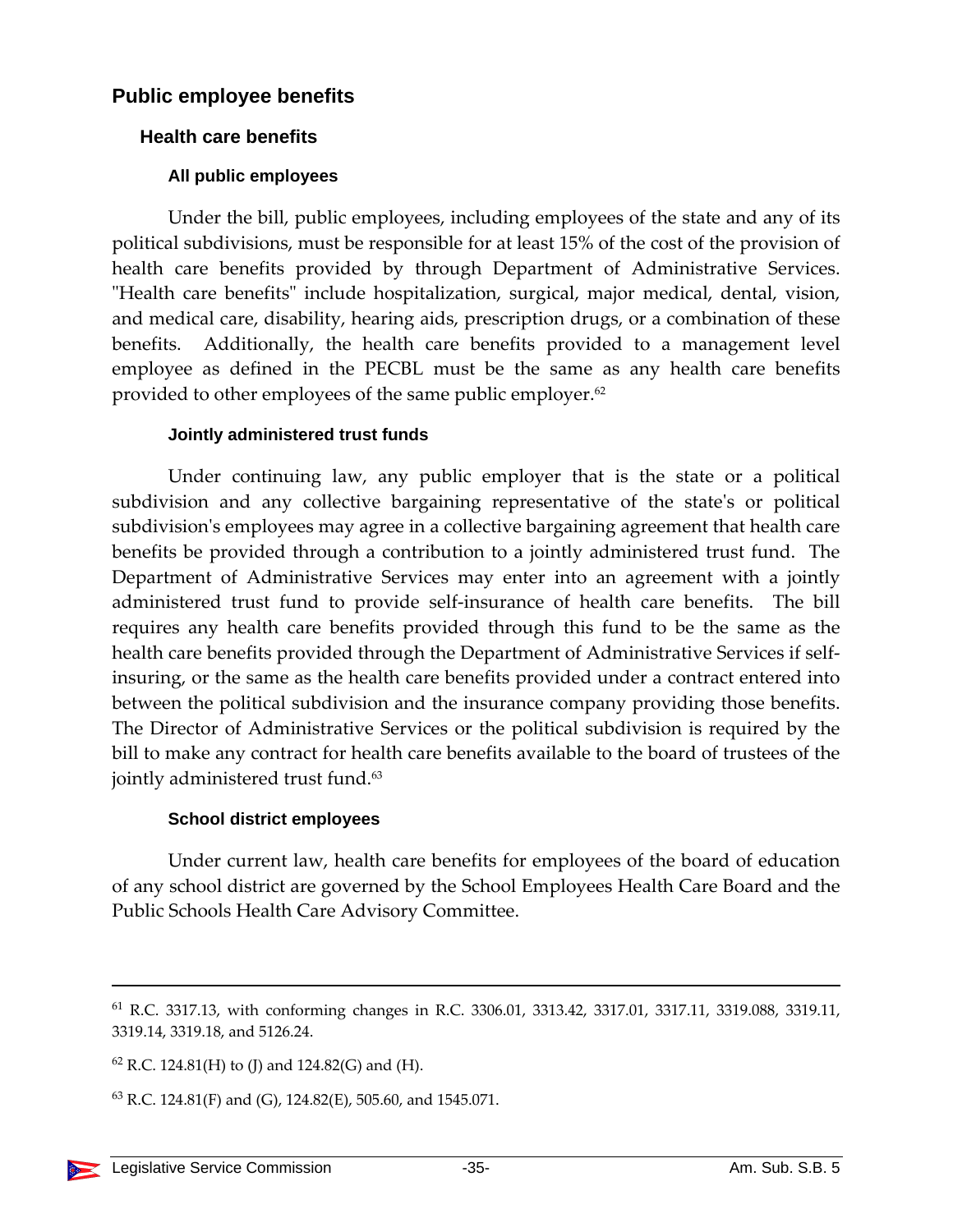The bill permits the boards of education of Ohioʹs school districts to govern health care benefits for employees in the same way that the governing board of any public institution of higher education can under Ohio law, except that the health care plans provided must contain the Boardʹs best practices. The boards of education can procure health care plans for their employees and their employeesʹ dependents and pay up to 85% of the costs for those plans. They must keep certain people on the payroll for purposes of providing health insurance, paying all or part of the cost of that coverage except in certain circumstances. Also, it seems the plans would have to comply with Ohio law governing public employee benefit plans, including the coverage mandates that apply to those plans.<sup>64</sup>

The bill permits a board member to be covered under a health care plan procured by the board, at the memberʹs option. The health care plan provider (i.e., the insurer) must certify the cost of coverage for the board member, and the board member must pay that amount to the school district. This requirement on the board member to pay the cost of the plan seems parallel to the board memberʹs duty under current law to pay "all premiums." Under the bill, the board of education, instead of the Health Care Board under current law, can determine the manner of payment.<sup>65</sup>

#### **Employee contributions to public employee retirement systems**

With regard to the five state public retirement systems, the bill prohibits a public employer from paying the statutorily required employee contribution on behalf of an employee. Public employees who contribute to the Public Employees Retirement System, the School Employees Retirement System, or the State Teachers Retirement System must pay 8% of their earnable salary or compensation to those systems under continuing law, and may be required to pay up to 10% of their compensation at the option of the appropriate governing board. Contributors to the Ohio Police and Fire Pension Fund and the State Highway Patrol Retirement System must pay 10% of their income to the appropriate retirement system. Currently, employee contributions to the State Teachers Retirement System are the only contributions of those listed above that an employer has express authority to pay on behalf of an employee.

Employee contributions to the retirement systems listed above can be treated as employer contributions for the purposes of state and federal income tax deferred compensation provisions, under the bill.<sup>66</sup>

<sup>64</sup> R.C. 9.90, 3311.19, 3313.12, 3313.202(B), and 3313.33.

<sup>65</sup> R.C. 3313.202(C).

<sup>66</sup> R.C. 145.47, 742.31, 3307.27, 3309.47, and 5505.15.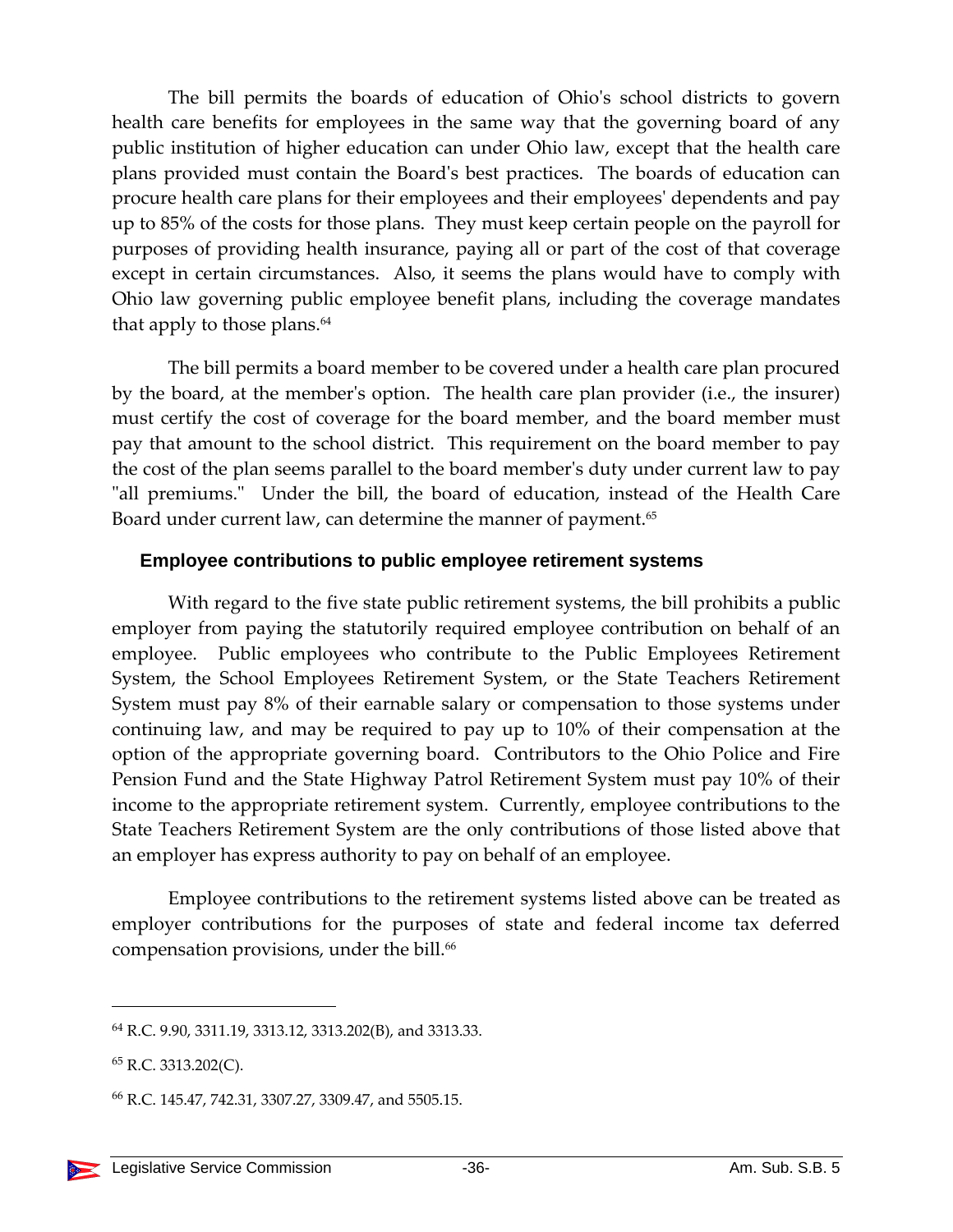#### **Board of education employee leaves**

The bill abolishes the sick leave, leave of absence, and assault leave provided to all school employees, the personal leave and vacation leave provided to nonteaching employees, and the professional improvement leave provided to teachers. $67$  The bill instead requires the board of education of each city, exempted village, local, and joint vocational school district and the governing board of each educational service center to adopt a policy to provide leave with pay for the employees of the board who are not covered by a collective bargaining agreement. The board must include all of the following in the policy:

(1) The types of leave the employee may use;

(2) The reasons for which an employee may use the types of leave the board grants under the policy;

(3) The amount of each type of leave an employee may receive;

(4) The manner in which an employee accumulates each type of leave;

(5) The maximum amount of each type of leave that an employee may accumulate;

(6) The manner in which any previously accumulated leave of a person who has been separated from public service will be placed to the employee's credit upon reemployment in the public service;

(7) The manner in which a teacher or nonteaching school employee who transfers from one public agency to another will be credited with the unused balance of the teacherʹs or nonteaching employeeʹs accumulated leave up to the maximum of the leave accumulation permitted in the public agency to which the employee transfers;

(8) Whether, and the manner in which, teachers and nonteaching school employees who render part-time, seasonal, intermittent, per diem, or hourly service will be entitled to leave for the time actually worked;

(9) The manner in which the board provides leave;

(10) Any other issue relating to the use and availability of leave.

An employee must obtain approval of the responsible administrative officer to use leave in accordance with the leave policy the board adopts.

<sup>67</sup> R.C. 124.38, 3319.084, 3319.13, 3319.131, 3319.141, 3319.142, and 3319.143.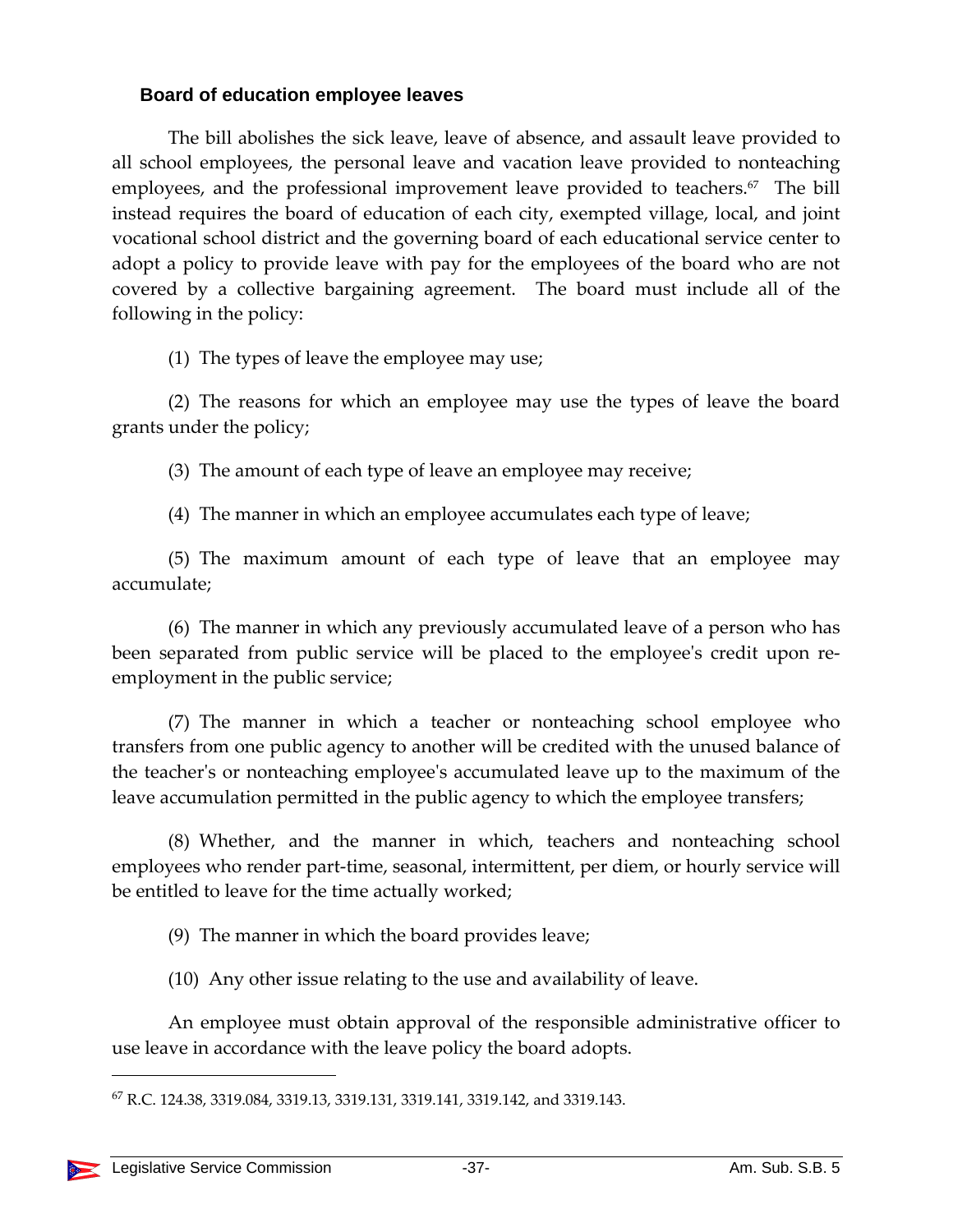The bill permits a board, in its policy, to require an employee to furnish a written, signed statement on forms prescribed by such board to justify the use of any sick leave granted under the policy. If the board requires the employee to submit a statement from a physician, falsification of a statement is grounds for suspension or termination of employment.

The board may not grant or credit sick leave in excess of ten days per calendar year to a teacher after the teacherʹs retirement or termination of employment in the policy.

The bill permits each board of education to establish regulations for the entitlement, crediting, and use of leave by those substitute teachers employed by such board who are not otherwise entitled to sick leave.

The leave policy adopted by the board does not interfere with any unused sick leave credit in any agency of government where attendance records are maintained and credit has been given for unused sick leave. Unused sick leave accumulated by teachers and nonteaching school employees prior to the effective date of the bill, will continue to be credited toward the maximum accumulation permitted under a policy adopted under the bill.

The board is required to post the policy in a conspicuous location on the web site maintained by the board. The board is required to review the policy on an annual basis and to post any changes to that policy in a conspicuous location on that web site.

The bill permits the board and an exclusive representative to agree to apply the policy to employees covered by a collective bargaining agreement between the two parties.68

The bill requires all of the following types of leave to be awarded in accordance with the policy adopted by the board:

- (1) Administrative leave with pay; $69$
- (2) Sick leave or leave of absence for the board treasurer;<sup>70</sup>
- (3) Vacation leave for the board treasurer; $71$

<sup>68</sup> R.C. 3319.141 and conforming changes in R.C. 124.38 and 124.39.

<sup>69</sup> R.C. 124.388.

<sup>70</sup> R.C. 3313.23.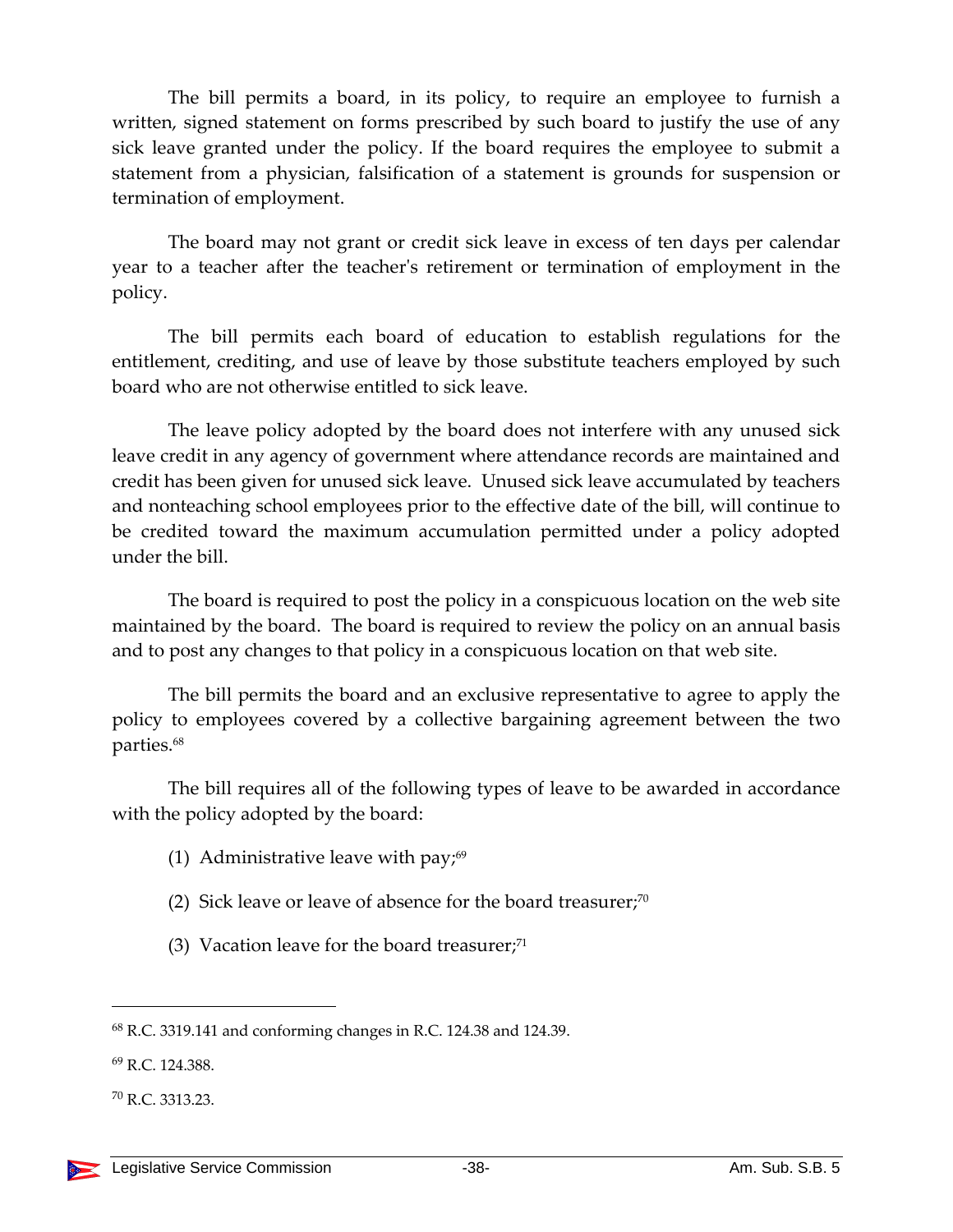(4) Vacation leave for the superintendent; $72$ 

(5) Sick leave or leave of absence for the superintendent;73

(6) Vacation leave for assistant superintendents, principals, assistant principals, and other administrators;<sup>74</sup>

(7) Vacation leave for internal auditors; $75$ 

(8) Sick leave for substitute teachers assigned to one specific teaching position who have served at least 60 days in that position;<sup>76</sup>

(9) Leave of absence for a teaching or regular nonteaching school employee; $77$ 

(10) Professional leave for members of the educator standards board, the subcommittee on standards for superintendents, and the subcommittee on standards for school treasurers and business managers;<sup>78</sup>

(11) Vacation leave for nonteaching employees.<sup>79</sup>

#### **Continuing contracts for teachers**

The bill abolishes continuing contracts for teachers, except for those continuing contracts entered into prior to the effective date of the bill. The bill instead requires classroom teachers to receive limited contracts. A limited contract for a classroom teacher has a term of five years if the contract was entered into prior to the effective date of the bill. The term of an initial contract cannot exceed three years if the contract

<u> 1989 - Johann Stoff, amerikansk politiker (d. 1989)</u>

| <sup>71</sup> R.C. 3313.24.  |  |
|------------------------------|--|
| $^{72}$ R.C. 3319.01.        |  |
| <sup>73</sup> R.C. 3319.011. |  |
| $^{74}$ R.C. 3319.02.        |  |
| <sup>75</sup> R.C. 3319.06.  |  |
| <sup>76</sup> R.C. 3319.10.  |  |
| <sup>77</sup> R.C. 3319.13.  |  |
| <sup>78</sup> R.C. 3319.63.  |  |
| <sup>79</sup> R.C. 3319.084. |  |
|                              |  |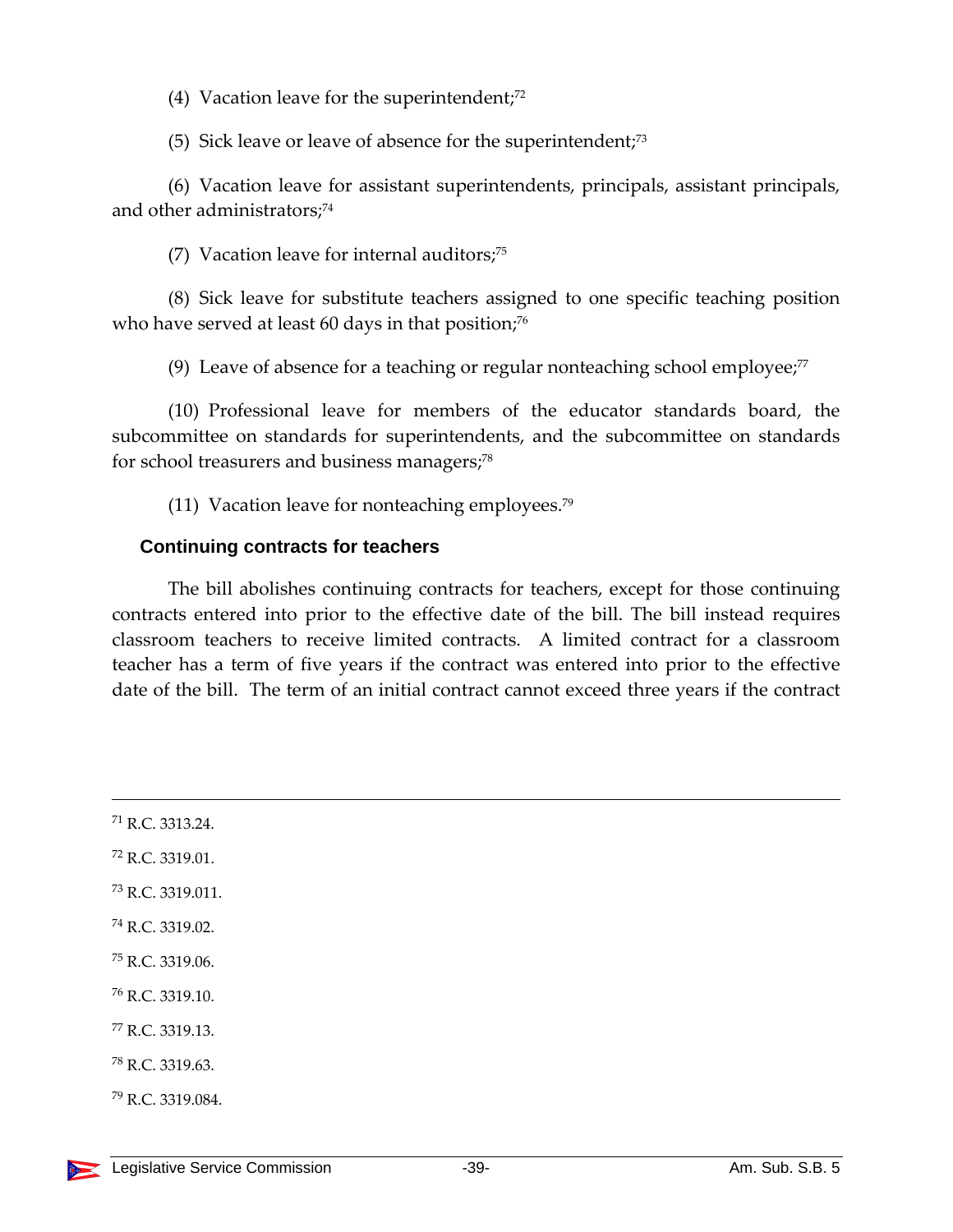is entered into on or after the effective date of the bill and for subsequent contracts the term is not less than two years or more than five years.<sup>80</sup>

#### **Vacation and sick leave**

The bill caps vacation leave for exempt employees, other employees required to be paid according to the exempt salary schedule, legislative employees, certain executive branch employees, and any position for which the authority to determine compensation is given by law to another individual or entity who is not the Director of Administrative Services who have 19 or more years of service at 7.7 hours per biweekly pay period (approximately 5 weeks of vacation per year). This is the current cap for such employees with 19 to 24 years of service; such employees with 24 or more years of service currently earn 9.2 hours of vacation leave per biweekly pay period (approximately 6 weeks of vacation per year). $81$ 

The bill also reduces the amount of sick leave most local public employees receive from 4.6 hours per biweekly pay period (approximately 3 weeks total per year) to 3.1 hours per biweekly pay period (approximately 2 weeks total per year). This reduction applies to both of the following groups:

- Employees in the various offices of the county, municipal, and civil service township service, other than superintendents and management employees, as defined under continuing law, of county boards of developmental disabilities;
- Employees of any state college or university.

Currently, employees paid by warrant of the Director of Budget and Management (essentially, state employees) receive 3.1 hours of sick leave per biweekly pay period (approximately 2 weeks total per year).82

# **Reductions in the public sector work force**

#### **State and county employees**

In general, the bill limits the use of seniority and length of service in making decisions regarding layoffs. Continuing law requires that the Director of Administrative Services adopt rules establishing a method for determining layoff

<sup>80</sup> R.C. 3319.08, 3319.11, 3319.17, and 3319.172.

<sup>81</sup> R.C. 124.134.

<sup>82</sup> R.C. 124.38 and 124.384, not in the bill.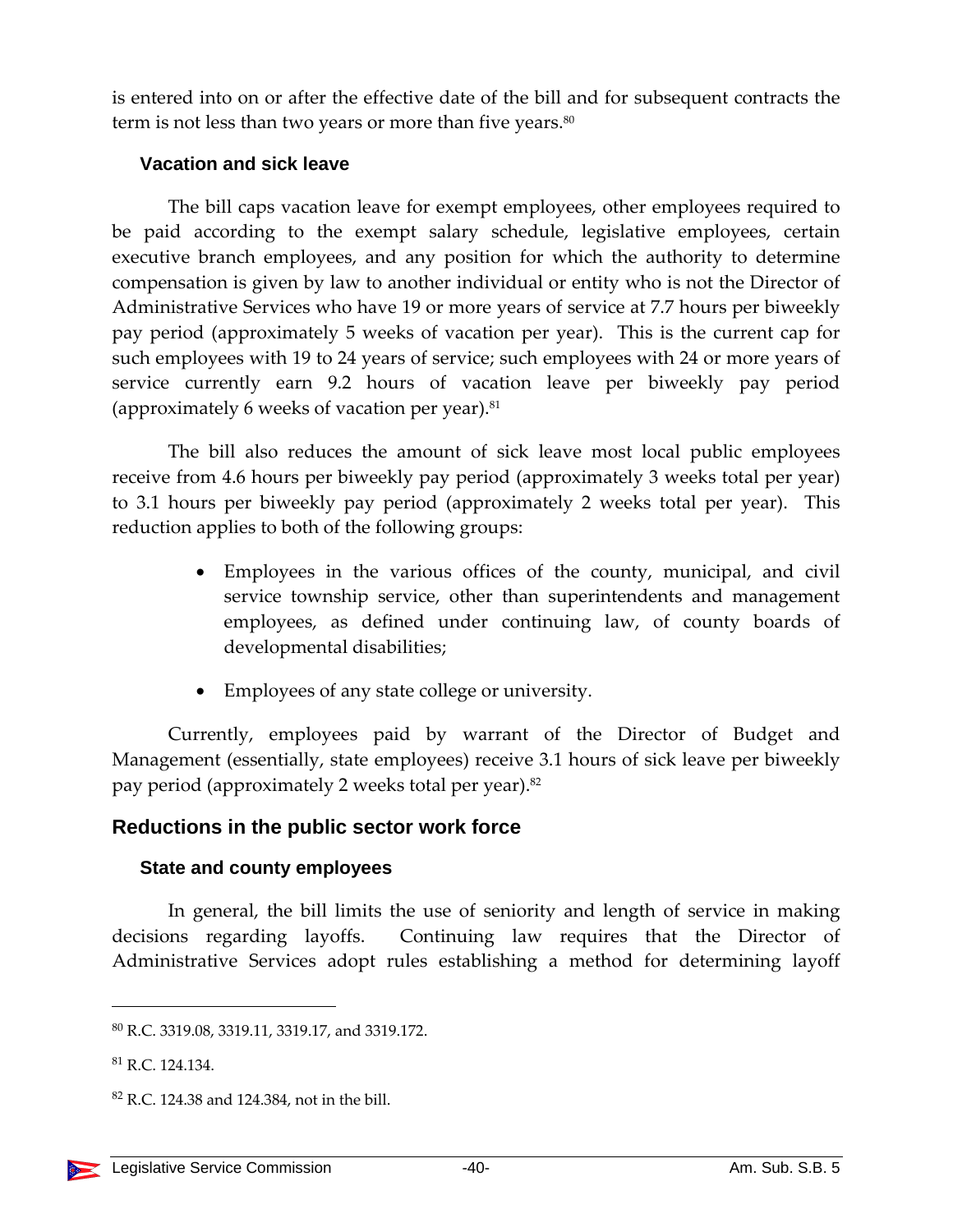procedures and an order of layoff of state and county employees. Under the bill, the order of layoff under those rules can still be based in part on length of service but cannot be based solely on the employeeʹs length of service. Additionally, the bill requires, instead of allows, efficiency in service, appointment type, and other appropriate factors to be considered.83

The bill also prohibits a county transit board that establishes its own civil service organization before October 25, 1995, from using an employeeʹs length of service as the only factor in deciding layoffs.84

#### **School district employees**

School districts are similarly limited in their considerations concerning a reduction in work force. With regard to teaching and nonteaching employees, the bill removes the authority of school districts and school district financial planning and supervision commissions to give preference to those employees who have greater seniority. Teachers and nonteachers with continuing contracts receive preference under continuing law. The bill states that after giving preference to continuing contracts, the board of a city, exempted village, local, or joint vocational school district is required to consider the relative quality of performance the principal factor in determining the order of reductions. With respect to teachers, the board is required to measure the quality of performance by considering the level of license that the teacher holds, whether the teacher is considered a "highly qualified teacher," the value-added measure the board uses to determine the performance of the students assigned to the teacherʹs classroom, the results of the teacherʹs performance evaluation, and any other criteria established by the board. Teachers and nonteaching employees whose continuing contracts are suspended by a city, exempted village, local, or joint vocational school district, however, have the right under continuing law to be brought back in the order of seniority.85

#### **Township firefighters**

The bill removes a provision under which the reduction of a townshipʹs firefighting force or a joint township fire district firefighting force, due to township territory being annexed by a municipal corporation, must be made under current law by dismissal of firefighters in the inverse order of seniority. The annexing municipal corporation must continue to offer employment to those dismissed firefighters as

 $83$  R.C. 124.322, 124.325, and 4117.09(F).

<sup>84</sup> R.C. 306.04.

 ${}^{85}$  R.C. 3316.07(A)(11), 3319.17(C), 3319.172, and 3319.18.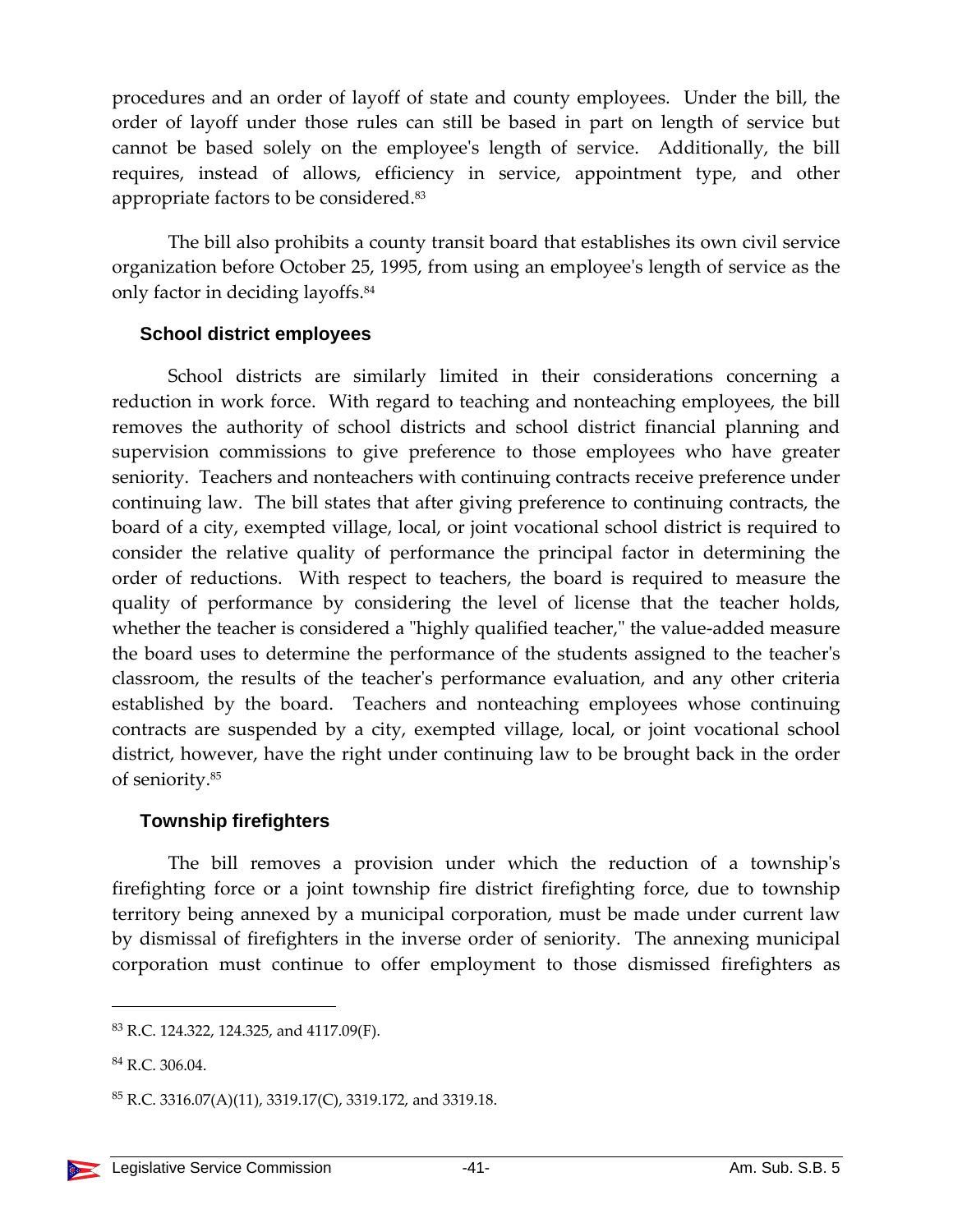employment becomes available, but not in the inverse order of dismissal as is required under current law.86

#### **Retention points**

The bill requires an appointing authority to calculate retention points based on length of service, efficiency of service, and similar factors. It is unclear who calculates these retention points under current law, but the Department of Administrative Services is required under current law to verify the retention points based on length of continuous service and efficiency in service.<sup>87</sup> The bill also authorizes the appointing authority to adopt rules to determine the order of layoffs between two employees who have identical retention points. Under continuing law, however, the Director of Administrative Services is responsible for establishing a system for assigning retention points for state employees and determining the order of layoffs when two state employees have identical retention points. The bill requires the system adopted by the Director to permit an appointing authority to consider the number of management and nonmanagement employees when determining which employees to lay off.88

#### **Discrimination**

The bill prohibits a public employer, when determining whether to lay off an employee as part of a reduction in force, from considering the race, color, religion, sex, military status, national origin, disability, age, or ancestry of the employee in violation of Ohioʹs Civil Rights Law or any applicable federal law.89

#### **Other**

The bill makes additional technical, conforming, and nonsubstantive changes.<sup>90</sup>

#### **Background – employees who are not permitted to strike**

The following public employees currently do not have the right to strike:

(1) Members of a police or fire department;

<sup>88</sup> R.C. 124.325(C).

<sup>86</sup> R.C. 709.012.

<sup>87</sup> R.C. 124.325(A).

<sup>89</sup> R.C. 4113.80.

<sup>90</sup> R.C. 124.34, 927.69, 3307.77, 3317.08, 3319.085, 3326.18, 3332.03, 4725.46, 4906.02, 5107.26, 5123.51, 5139.02, and 5503.03.